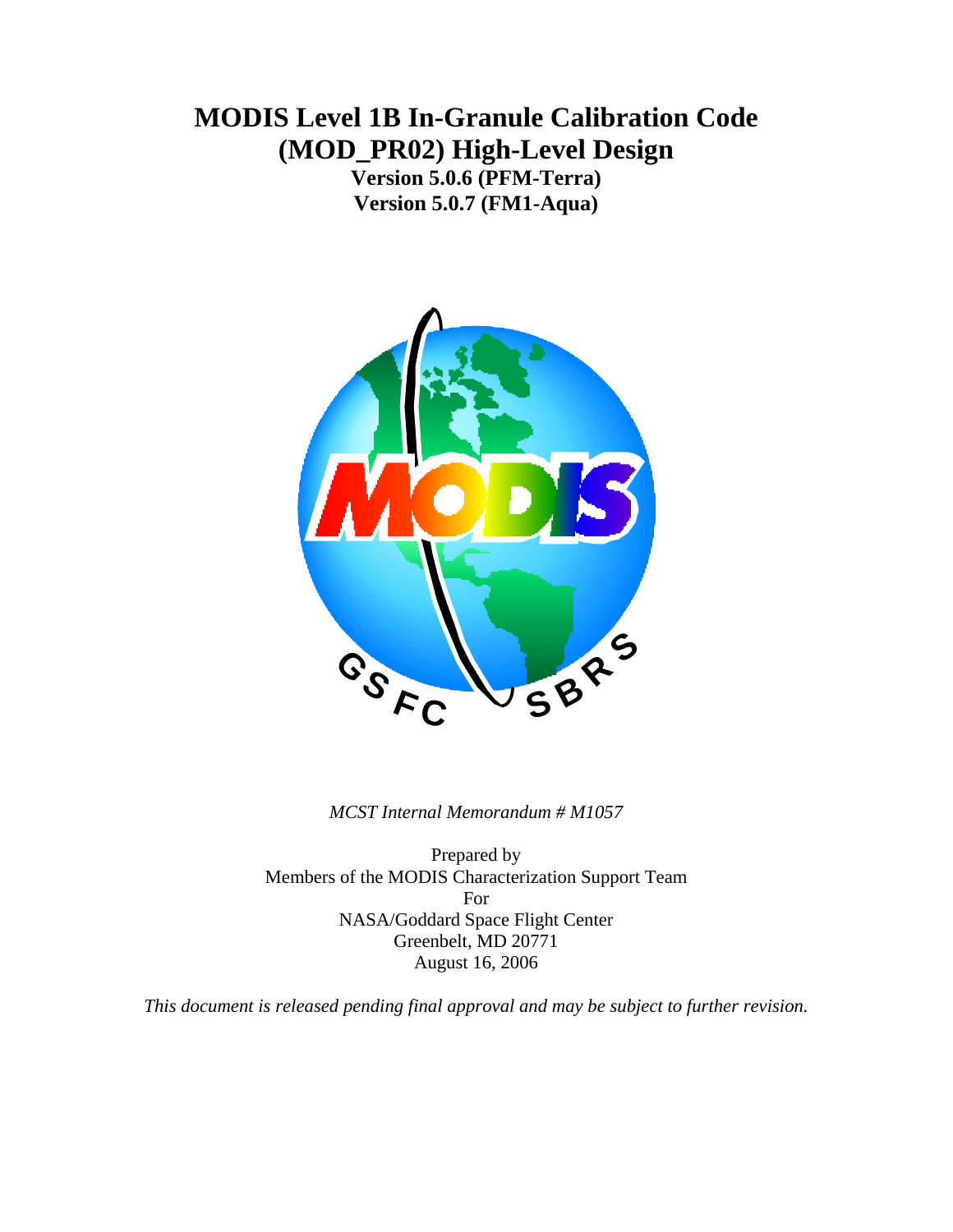# **TABLE OF CONTENTS**

|                                                               |                                                                                                                                                 | $\boldsymbol{l}$ |
|---------------------------------------------------------------|-------------------------------------------------------------------------------------------------------------------------------------------------|------------------|
| 1.1                                                           | <b>Identification and Scope</b><br>1                                                                                                            |                  |
| 1.2                                                           | <b>Purpose and Objectives</b><br>$\mathbf{1}$                                                                                                   |                  |
| 1.3                                                           | <b>Document Organization</b><br>$\mathbf{1}$                                                                                                    |                  |
| <b>Section 2</b>                                              |                                                                                                                                                 |                  |
| 2.1                                                           | <b>Overview of Code Function and Processing Context 2</b>                                                                                       |                  |
| $2.2\,$<br>2.2.1<br>2.2.2<br>2.2.3<br>2.2.4<br>2.2.5<br>2.2.6 | <b>Code Input, Output and Ancillary Files</b> 4<br>Files Needed and Typical File Sizes 14 Million 2014<br>MOD03 Input Granule 2012 2022 2023 13 | 10               |
| 2.3                                                           | <b>Code Language and Library Usage</b><br>14                                                                                                    |                  |
| 2.4                                                           | <b>Code Compilation and Execution</b><br>14                                                                                                     |                  |
| 2.5                                                           | <b>General Architectural Design Considerations</b><br>15                                                                                        |                  |
| <b>Section 3</b>                                              |                                                                                                                                                 | 17               |
| 3.1                                                           | Short Descriptions of "main" and its Immediate Child Functions<br>17                                                                            |                  |
| 3.2                                                           | Flow charts or PDL for "main" and Important Child Functions<br>21                                                                               |                  |
| <b>Section 4</b>                                              | Code Function Tree                                                                                                                              | 31               |
| <b>Section 5</b>                                              |                                                                                                                                                 | 33               |
| 5.1                                                           | Variance and Standard Deviation Formulas Used in Level 1B<br>33                                                                                 |                  |
| 5.2                                                           | <b>Platform-Dependent Behavior In Math Functions</b><br>33                                                                                      |                  |
| 5.3                                                           | <b>Presence of Band 26 SDSs and Implementation</b><br>34                                                                                        |                  |
| 5.4                                                           | <b>Detector Order Conventions</b><br>35                                                                                                         |                  |
| 5.5                                                           | <b>Impact of Missing MOD01 Scan Data</b><br>36                                                                                                  |                  |
| 5.6                                                           | <b>Split Scans</b><br>36                                                                                                                        |                  |
| <b>Section 6</b>                                              | A <b>cronyms</b>                                                                                                                                | 38               |
| <b>Section 7</b>                                              |                                                                                                                                                 | 40               |
| 7.1                                                           | <b>Libraries</b><br>40                                                                                                                          |                  |
| 7.2                                                           | <b>File Specifications</b><br>40                                                                                                                |                  |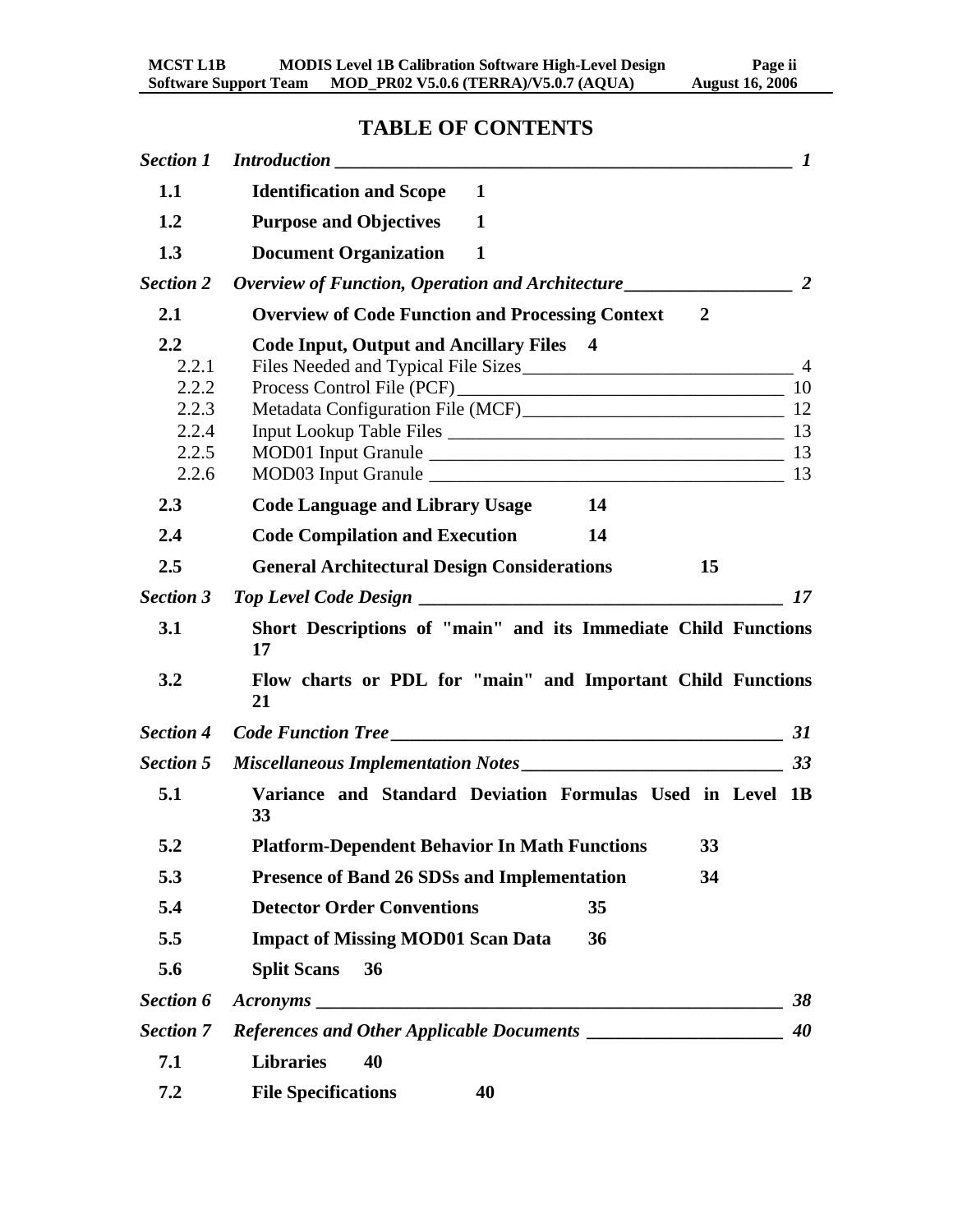| 7.3 | <b>Algorithm Documents</b>        | 40 |    |
|-----|-----------------------------------|----|----|
| 7.4 | <b>Other documents</b>            | 42 |    |
| 7.5 | <b>Standards and Requirements</b> |    | 42 |

# **FIGURES**

| Figure 2.1        | Processing Context of the Level 1B code (MOD PR02)                    |  |
|-------------------|-----------------------------------------------------------------------|--|
| <b>Figure 2.2</b> | Illustration of principal input and output files for one execution of |  |
|                   | MOD PR02                                                              |  |

# **TABLES**

| Table 2.1         | <b>MOD_PR02 Input-Related Files</b>                                  | 5  |
|-------------------|----------------------------------------------------------------------|----|
| Table 2.2         | Output generated by MOD_PR02                                         | 6  |
| Table 2.3         | <b>Typical File Sizes of MOD_PR02 Input and Output Related Files</b> | 6  |
| Table 2.4         | Data Volume Breakdown in MOD01 granule                               | 7  |
| Table 2.5         | Approximate Data Volume in 203-Scan L1B 250m EV product              | 7  |
| Table 2.6         | Approximate Data Volume in 203-Scan L1B 500m EV product              | 7  |
| Table 2.7         | Approximate Data Volume in 203-Scan L1B 1km EV product               | 8  |
| Table 2.8         | Approximate Data Volume in 203-Scan L1B On-Board Calibrator          |    |
|                   | product (MOD02OBC)                                                   | 8  |
| Table 2.9         | <b>Significant Process Control File (PCF) Logical Units Used by</b>  |    |
|                   | <b>MOD PR02</b>                                                      | 11 |
| <b>Table 2.10</b> | <b>MOD PR02 Source Files</b>                                         | 16 |
| Table 5.1         | <b>Summary of Detector Order Convention in Files related to</b>      |    |
|                   | <b>MOD PR02</b>                                                      | 35 |
|                   |                                                                      |    |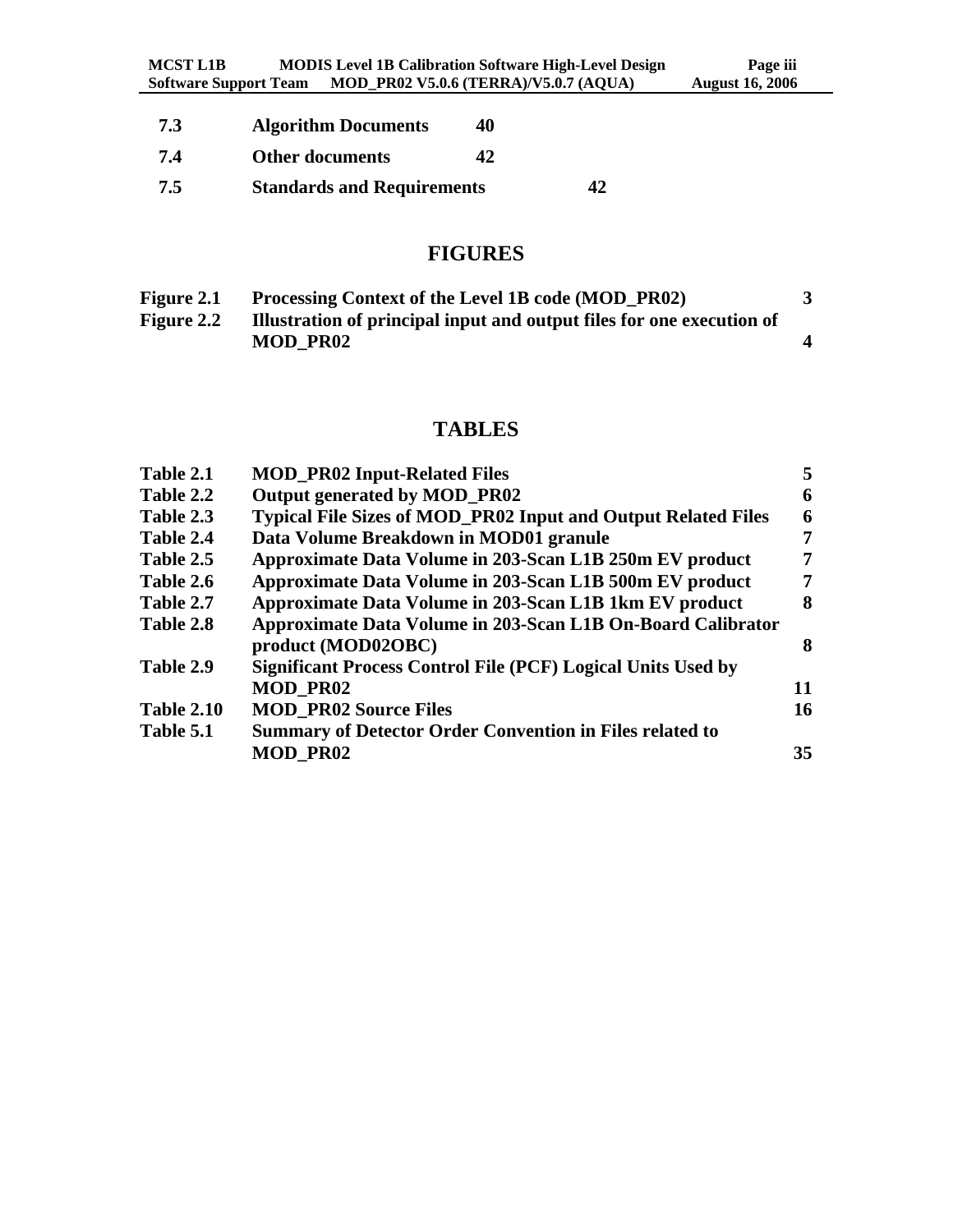#### <span id="page-3-0"></span>*Section 1 Introduction*

#### **1.1 Identification and Scope**

This document describes the high-level design of the Level 1B in-granule calibration code designated as MOD\_PR02 which is used in the processing of MODIS data from both the Terra (PFM) and Aqua (FM1) platforms. The MODIS Characterization Support Team (MCST) is responsible for development of the Level 1B calibration algorithms and the implementation of those algorithms in MOD\_PR02.

MOD\_PR02 is run by the NASA Goddard Space Flight Center MODIS Adaptive Processing System (MODAPS) and generates the calibrated Earth view products archived at ECS and available to users. Also run by MODAPS but not within the scope of this document is the Level 1B QA code, MOD\_PR02QA, which copies metadata from the Earth view products to relatively small, ASCII file products. Other parts of the Level 1B calibration system, such as the cross-granule Solar diffuser processing code, are run at MCST and generate internal products used to support MCST data analysis, lookup table generation and validation. These other parts are also not included within the scope of this document.

Separate platform-specific versions of the code exist for use (Version 5.0.6 for the Terra/PFM platform and Version 5.0.7 for the Aqua/FM1 platform), but the number of differences between the code versions is small. Differences between Terra and Aqua implementations, when they exist, are clearly marked in this document.

### **1.2 Purpose and Objectives**

The main objective of this document is to record high-level design information about the current architecture of MOD\_PR02. Included are descriptions of the processing context of the code, code inputs and outputs and code execution.

#### **1.3 Document Organization**

The major sections of the document are as follows:

- Section 1 Introduction (this section)
- Section 2 Overview of the Function, Operation and Architecture
- Section 3 References and Other Applicable Documents
- Section 4 Top-Level Code Design
- Section 5 Code Function Tree
- Section 6 Miscellaneous implementation notes
- Section 7 Acronyms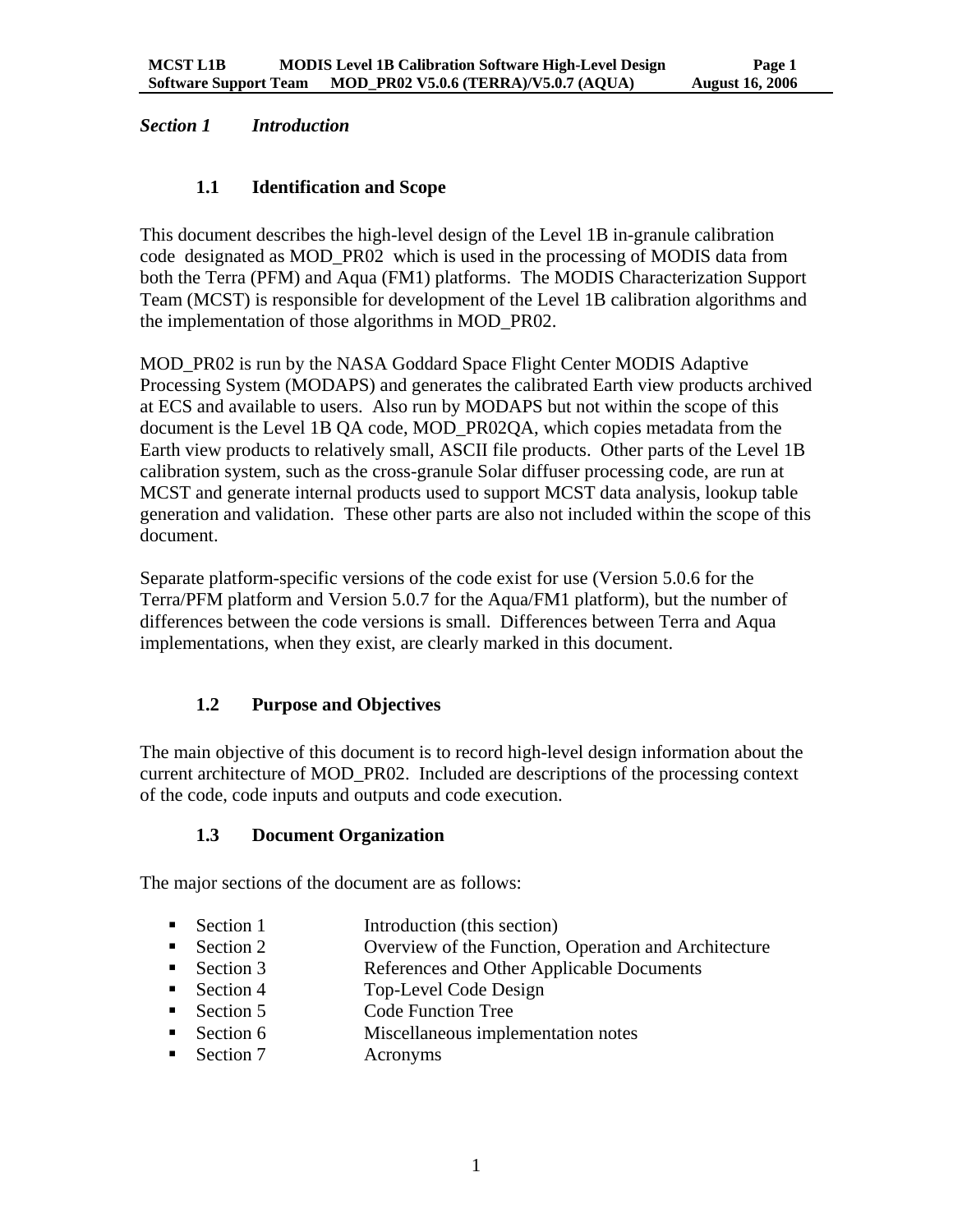#### <span id="page-4-0"></span>**Section** *2 Overview of Function, Operation and Architecture*

In this section we describe:

- an overview of the code function and processing context,
- code input, output and ancillary files used,
- how the code is executed,
- $\blacksquare$  the code language (C) and library usage, and
- **EXECUTE:** general architectural design considerations.

### **2.1 Overview of Code Function and Processing Context**

Figure 2.1 illustrates the general flow of data products through MOD\_PR02. The function of the Level 1A code (MOD\_PR01) is to decommutate the telemetry packets in the binary Level 0 file, containing approximately 2 hours of raw MODIS data, into a set of Hierarchical Data Format (HDF) files, each containing 5 minutes of MODIS data. The geolocation code (MOD\_PR03) calculates geolocation parameters, adds data to the intermediate L1A granule (producing the final L1A granule) and writes the geolocation granule. MOD\_PR01 and MOD\_PR03 are run together by MODAPS within PGE01.

The function of MOD\_PR02 is to apply calibration algorithms to the data in one L1A granule to produce three Earth view (EV) HDF product files and one on-board calibrator (OBC) HDF product file. Downstream Level 2 processes use the EV products. The OBC product is used by MCST to support analysis and generation of lookup tables (input parameters). The Level 1B QA code, MOD\_PR02QA, copies ECS and other metadata from the 1km EV product into a separate ASCII file. MOD\_PR02QA was derived from a similar code used by the LAND team, and will not be discussed further in this document.

Not shown in Figure 2.1 is the fact that MOD PR02 may use data from the leading and following (in time) L1A files. This is explained later in this document. The ASCII ".met" files generated along with each HDF file are also not shown. These ASCII metadata files contain a copy of the ECS core and archive metadata that are present in the associated HDF file. These metadata files are inserted into the ECS database.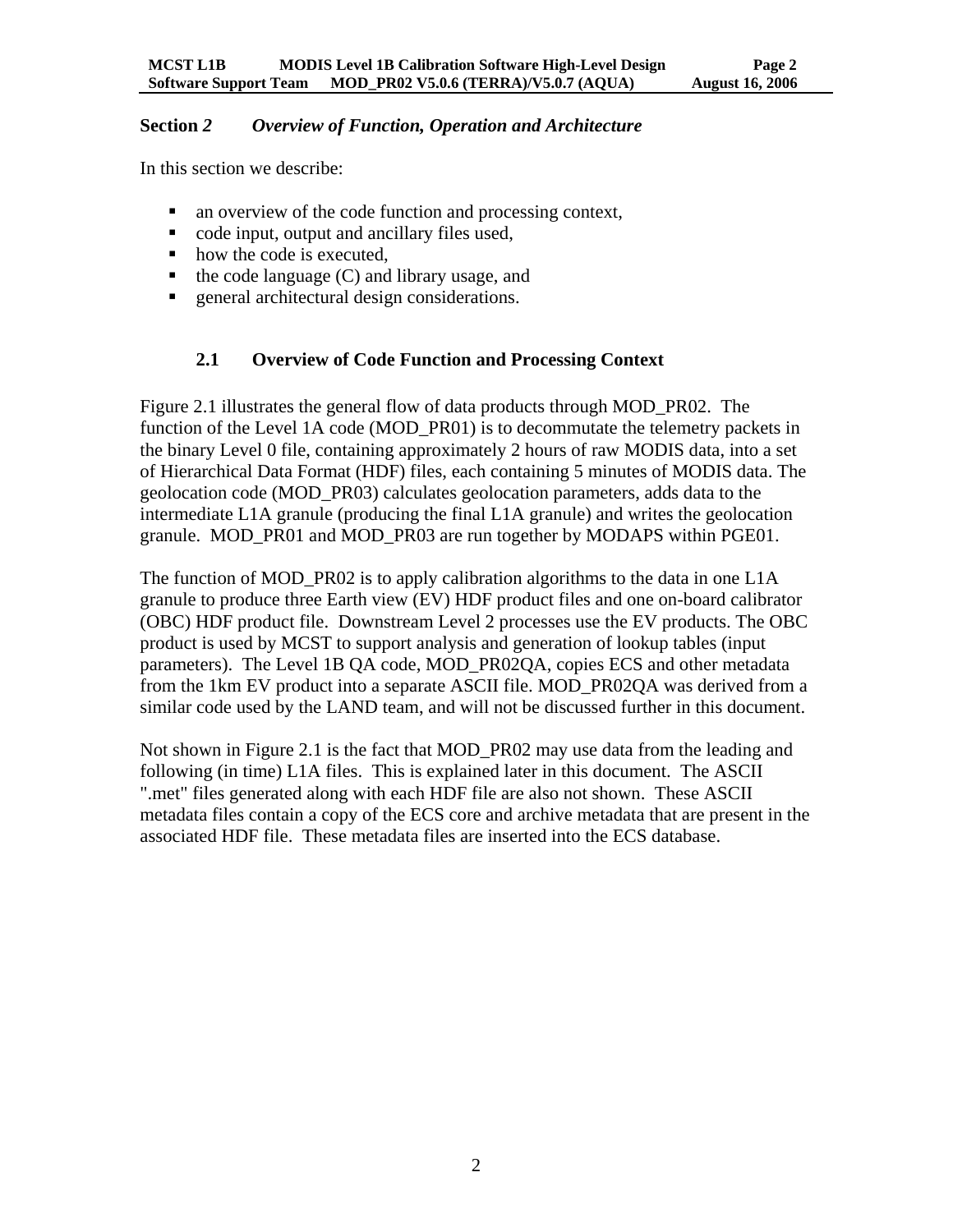

**Figure 2.1 Processing Context of the Level 1B code (MOD\_PR02).** Diagram does not show that three consecutive L1A granules may be input to MOD\_PR02 and that the cross-granule code may require several successive OBC files.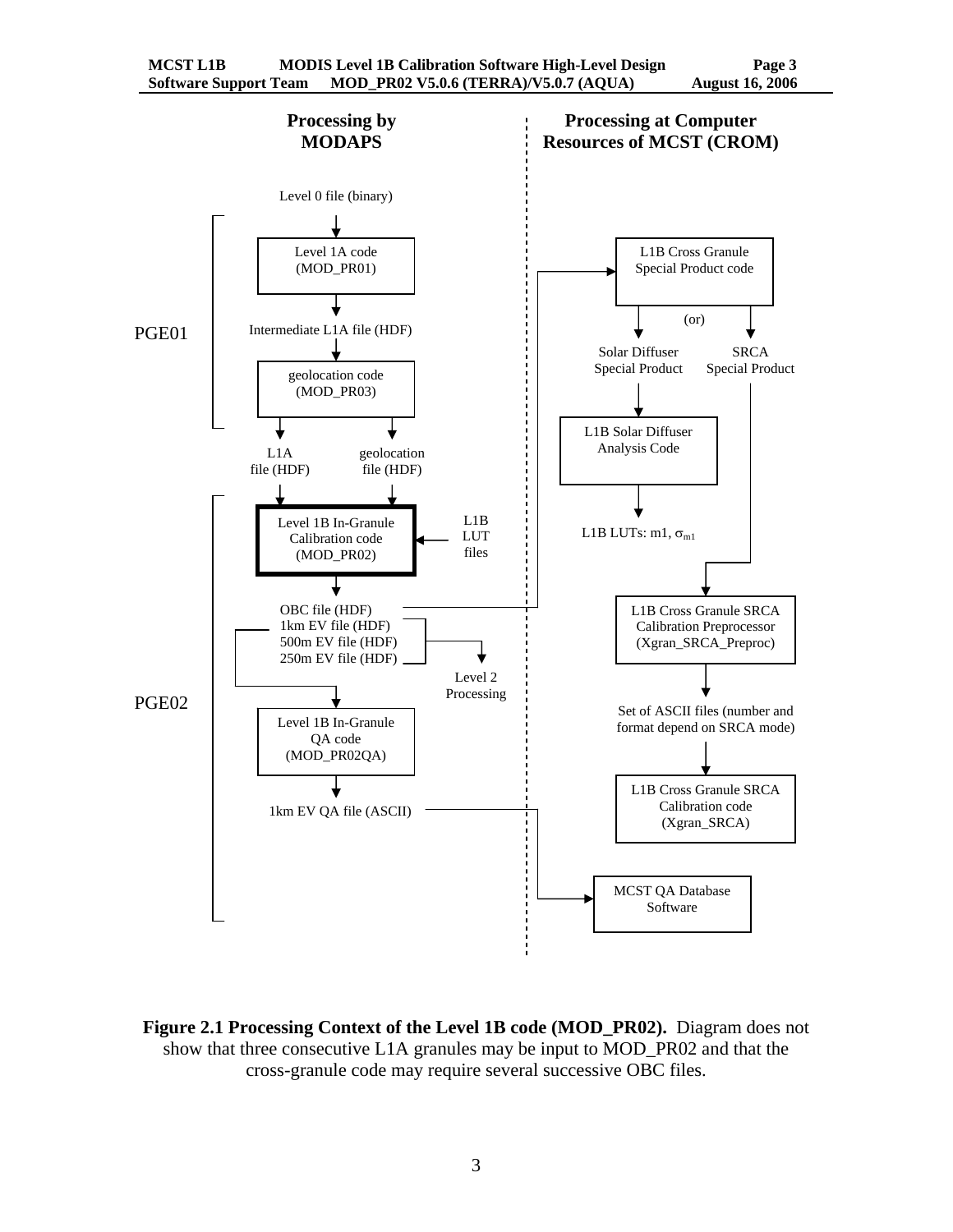## <span id="page-6-0"></span>**2.2 Code Input, Output and Ancillary Files**

#### 2.2.1 Files Needed and Typical File Sizes

Figure 2.2, below, summarizes the inputs and outputs for MOD\_PR02 when run with Terra data. Inputs include three MOD01 granules, one MOD03 granule, three lookup table files and four metadata configuration files. The previous and following MOD01 granules are optional. Outputs include four product files, each accompanied by an associated metadata file. (Production of 500m and 250m resolution output files may be turned off for "night mode" data through the Process Control File or PCF. For details, see below.) For Aqua data processing, replace "MOD" with "MYD" on all input and output data, LUT files and MCF files. (For the remainder of this document, file names will be described in terms of the Terra file names.)

#### **Data from MOD\_PR01 and MOD\_PR03:**



**Figure 2.2 Illustration of principal input and output files** for one execution of MOD\_PR02 on Terra data (for Aqua data processing, replace "MOD" with "MYD" for all input data, output data, LUT, and MCF file names).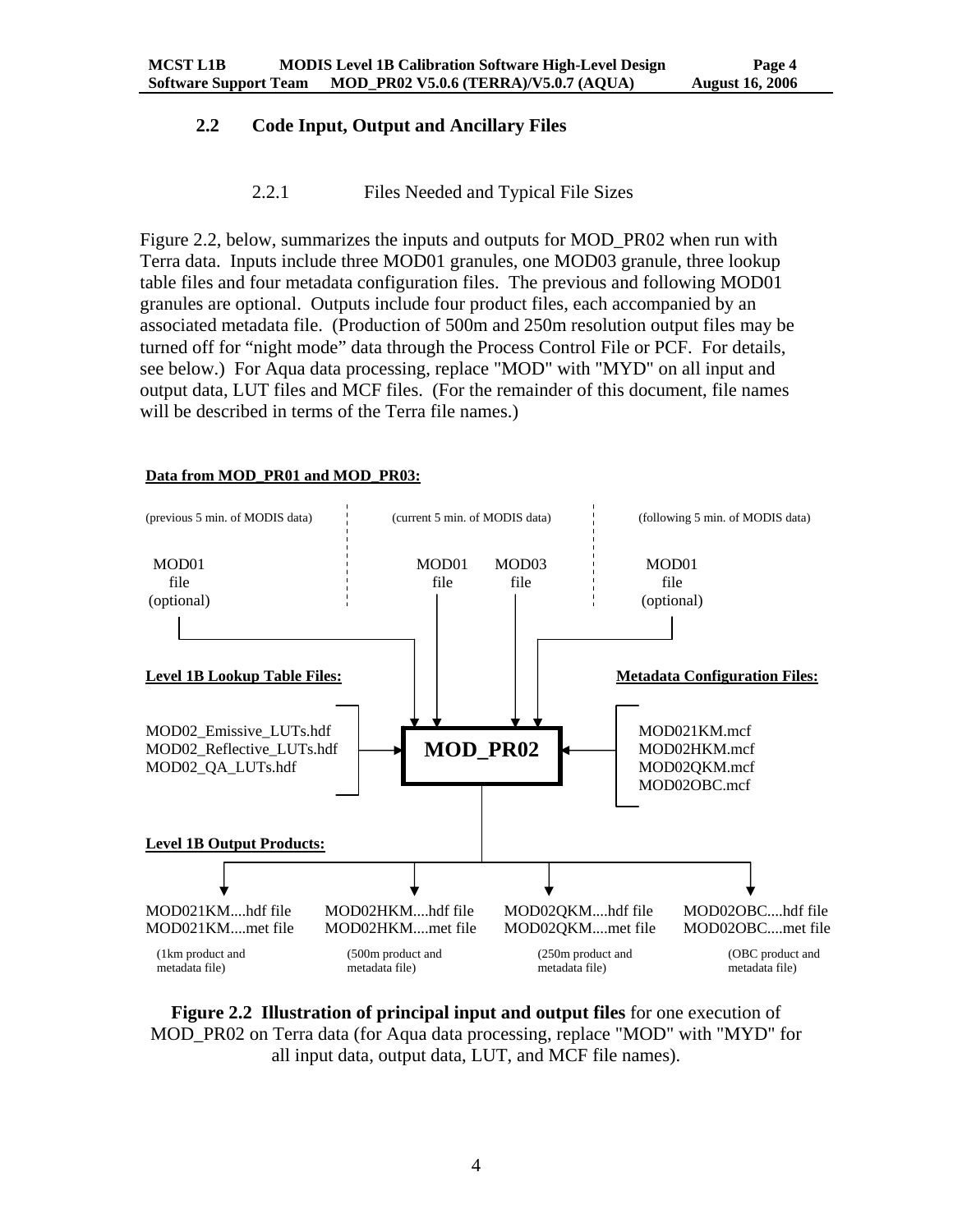Not illustrated in Figure 2.2 are the process control file (PCF) and the message log files. The PCF contains the names of all input and output files. The log files post library and error messages.

Tables 2.1 and 2.2 summarize the file format, origin and meaning of each of the MOD\_PR02 input and output related files. Subsequent subsections will provide more information about the input-related files. Output files are described by the file specifications.

| мов тие шрас-кстана гися       |              |                            |                                          |  |  |  |  |
|--------------------------------|--------------|----------------------------|------------------------------------------|--|--|--|--|
| File                           | Format       | <b>Source</b>              | <b>Meaning</b>                           |  |  |  |  |
| Process control file (PCF)     | <b>ASCII</b> | hand edit or automatically | Contains names of all files and other    |  |  |  |  |
| $[LIB-3]$                      |              | generate from template     | items needed for the process.            |  |  |  |  |
| 250m product metadata          | <b>ASCII</b> | approved version supplied  | Defines fields for ECS core and archive  |  |  |  |  |
| configuration file (MCF)       |              | by ECS                     | metadata for the 250m product.           |  |  |  |  |
| $[LIB-3]$                      |              |                            |                                          |  |  |  |  |
| 500m product MCF [LIB-3]       | <b>ASCII</b> | approved version supplied  | Defines fields for ECS core and archive  |  |  |  |  |
|                                |              | by ECS                     | metadata for the 500m product.           |  |  |  |  |
| 1km product MCF [LIB-3]        | <b>ASCII</b> | approved version supplied  | Defines fields for ECS core and archive  |  |  |  |  |
|                                |              | by ECS                     | metadata for the 1km product.            |  |  |  |  |
| OBC product MCF [LIB-3]        | <b>ASCII</b> | approved version supplied  | Defines fields for ECS core and archive  |  |  |  |  |
|                                |              | by ECS                     | metadata for the OBC product.            |  |  |  |  |
| Emissive LUTs file [FS-7]      | <b>HDF</b>   | generated at MCST and      | Contains input parameters related to     |  |  |  |  |
|                                |              | delivered to operations    | calibration of emissive bands.           |  |  |  |  |
| Reflective LUTs file [FS-7]    | <b>HDF</b>   | generated at MCST and      | Contains input parameters related to     |  |  |  |  |
|                                |              | delivered to operations    | calibration of reflective solar bands.   |  |  |  |  |
| QA LUTs file [FS-7]            | <b>HDF</b>   | generated at MCST and      | Contains input parameters related to     |  |  |  |  |
|                                |              | delivered to operations    | quality assurance (QA) calculations.     |  |  |  |  |
| MOD <sub>01</sub>              | <b>HDF</b>   | $MOD$ PR01 +               | The 5-minute granule of MODIS data that  |  |  |  |  |
| Previous Level 1A file [FS-1]  |              | MOD PR03                   | precedes the granule being calibrated    |  |  |  |  |
| MOD <sub>01</sub>              | <b>HDF</b>   | $MOD_PRO1 +$               | Contains MODIS data being calibrated by  |  |  |  |  |
| Current Level 1A file [FS-1]   |              | MOD_PR03                   | this execution of MOD_PR02               |  |  |  |  |
| MOD <sub>01</sub>              | <b>HDF</b>   | $MOD_PRO1 +$               | The 5-minute granule of MODIS data that  |  |  |  |  |
| Following Level 1A file [FS-1] |              | MOD_PR03                   | follows the granule being calibrated     |  |  |  |  |
| MOD <sub>03</sub>              | <b>HDF</b>   | MOD PR03                   | Contains refined geolocation data        |  |  |  |  |
| Geolocation file [FS-2]        |              |                            | corresponding to the current MOD01 file. |  |  |  |  |

**Table 2.1 MOD\_PR02 Input-Related Files**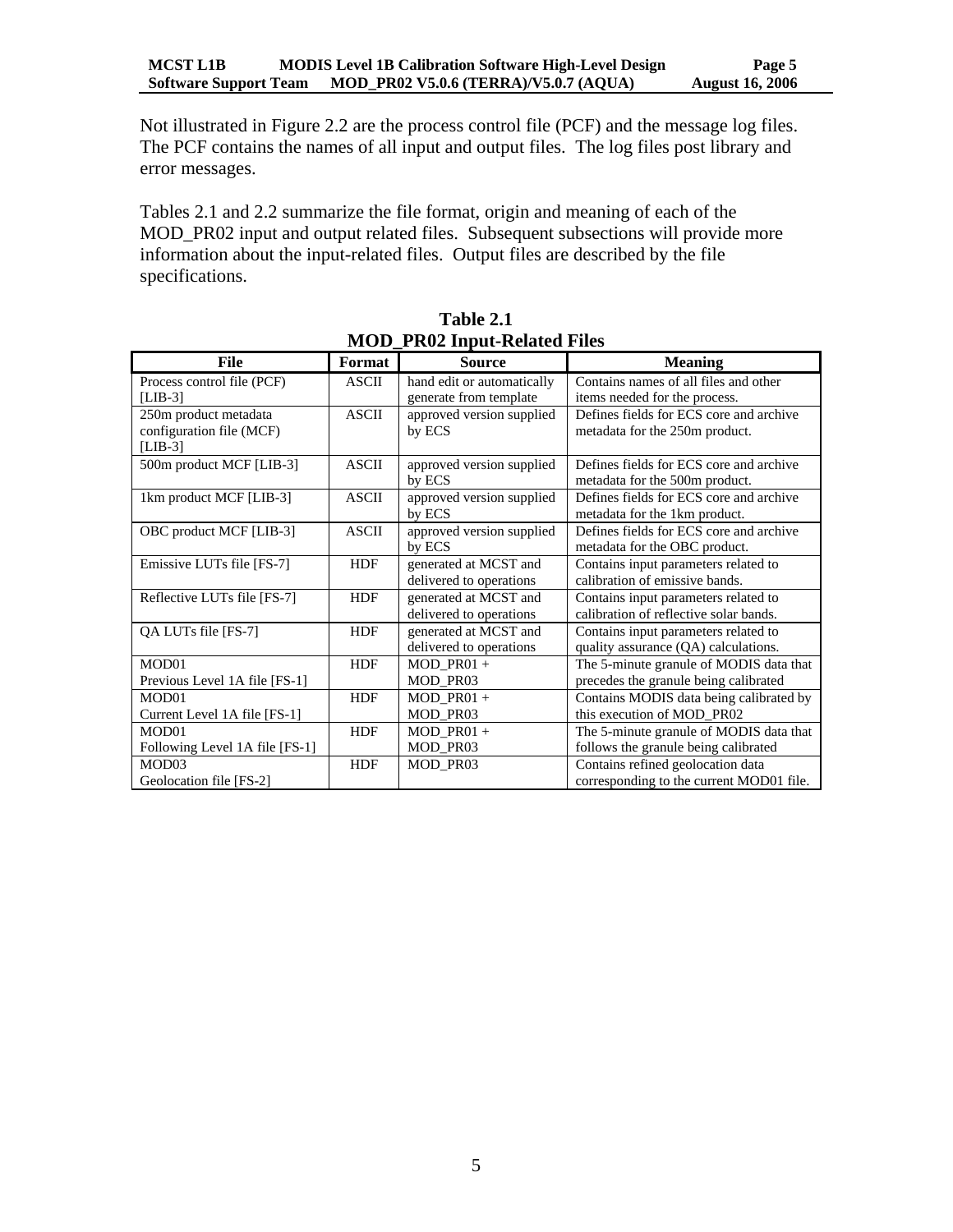| File                           | Format       | <b>Meaning</b>                                                             |
|--------------------------------|--------------|----------------------------------------------------------------------------|
| MOD02OKM                       | HDF          | Earth view calibrated product for 250m resolution bands.                   |
| 250m EV file [FS-3]            |              |                                                                            |
| MOD02HKM                       | <b>HDF</b>   | Earth view calibrated product for 500m resolution bands (includes 250m)    |
| $500m$ EV file [FS-4]          |              | bands aggregated to appear at 500m resolution).                            |
| MOD021KM                       | <b>HDF</b>   | Earth view calibrated product for 1 km resolution bands (includes 250m)    |
| $1 \text{ km }$ EV file [FS-5] |              | and 500m bands aggregated to appear at 1 km resolution).                   |
| MOD02OBC                       | <b>HDF</b>   | Engineering telemetry and raw digital numbers for the blackbody (BB),      |
| On-board-calibration           |              | space-view (SV), spectroradiometric calibration assembly (SRCA) and        |
| $(OBC)$ product $[FS-6]$       |              | Solar diffuser (SD).                                                       |
| [250m EV file name].met        | <b>ASCII</b> | Copy of ECS core and archive metadata from 250m HDF file.                  |
| [500m EV file name].met        | <b>ASCII</b> | Copy of ECS core and archive metadata from 500m HDF file.                  |
| [1 km EV file name].met        | ASCII        | Copy of ECS core and archive metadata from 1 km HDF file.                  |
| [OBC file name].met            | <b>ASCII</b> | Copy of ECS core and archive metadata from OBC HDF file.                   |
| LogReport, LogStatus,          | <b>ASCII</b> | Files that support the Status message facility (SMF). The LogStatus and    |
| LogUser                        |              | LogReport files contain error messages written explicitly by the code (the |
|                                |              | same message is written to both files). Other messages (such as toolkit    |
|                                |              | version and local time) are written to these files by the SDP toolkit.     |

**Table 2.2 Output generated by MOD\_PR02**

Some of the MOD\_PR02 input and output files are large in volume and have a significant impact on the design of the code. Table 2.3 displays typical file sizes for the types of files listed in Tables 2.1 and 2.2. When commanded to operate in "night-mode", the Terra and Aqua satellites only transmit MODIS Band 20 through 36 data. The mechanism causing this is discussed later in this section.

| Typical File Sizes of NiOD FR02 hiput and Output Related Files                                                                                                                                                          |              |                  |                                   |  |  |  |
|-------------------------------------------------------------------------------------------------------------------------------------------------------------------------------------------------------------------------|--------------|------------------|-----------------------------------|--|--|--|
| <b>File or File Type</b>                                                                                                                                                                                                | Format       | Day mode<br>(MB) | Night mode (MB)<br>(if different) |  |  |  |
| Input-related                                                                                                                                                                                                           |              |                  |                                   |  |  |  |
| Process control file (PCF)                                                                                                                                                                                              | <b>ASCII</b> | 0.03             |                                   |  |  |  |
| Any product MCF                                                                                                                                                                                                         | <b>ASCII</b> | 0.01             |                                   |  |  |  |
| Emissive Lookup Tables file                                                                                                                                                                                             | HDF          | 0.23             |                                   |  |  |  |
| Reflective Lookup Tables file                                                                                                                                                                                           | HDF          | 1.93             |                                   |  |  |  |
| QA Lookup Tables file                                                                                                                                                                                                   | <b>HDF</b>   | 0.05             |                                   |  |  |  |
| MOD01 (203-scan)                                                                                                                                                                                                        | HDF          | 574.14           | 189.76                            |  |  |  |
| MOD03                                                                                                                                                                                                                   | HDF          | 60.67            |                                   |  |  |  |
| Output-related                                                                                                                                                                                                          |              |                  |                                   |  |  |  |
| MOD02QKM                                                                                                                                                                                                                | <b>HDF</b>   | 286.05           | 22.19*                            |  |  |  |
| MOD02HKM                                                                                                                                                                                                                | <b>HDF</b>   | 275.06           | 22.19*                            |  |  |  |
| MOD021KM                                                                                                                                                                                                                | <b>HDF</b>   | 343.36           | 142.71                            |  |  |  |
| MOD02OBC                                                                                                                                                                                                                | <b>HDF</b>   | 58.94            |                                   |  |  |  |
| Any ".met" file                                                                                                                                                                                                         | <b>ASCII</b> | 0.02             |                                   |  |  |  |
| Log files                                                                                                                                                                                                               | <b>ASCII</b> | $***$            |                                   |  |  |  |
| $\ast$<br>Are not produced in night mode if production of high resolution data in night mode is<br>turned off.                                                                                                          |              |                  |                                   |  |  |  |
| The file size of each "Log" file is very small assuming that the contents of previous<br>$***$<br>executions of MOD_PR02 are not retained. If the Log files are cumulative, they can<br>grow to be quite large in size. |              |                  |                                   |  |  |  |

**Table 2.3 Typical File Sizes of MOD\_PR02 Input and Output Related Files**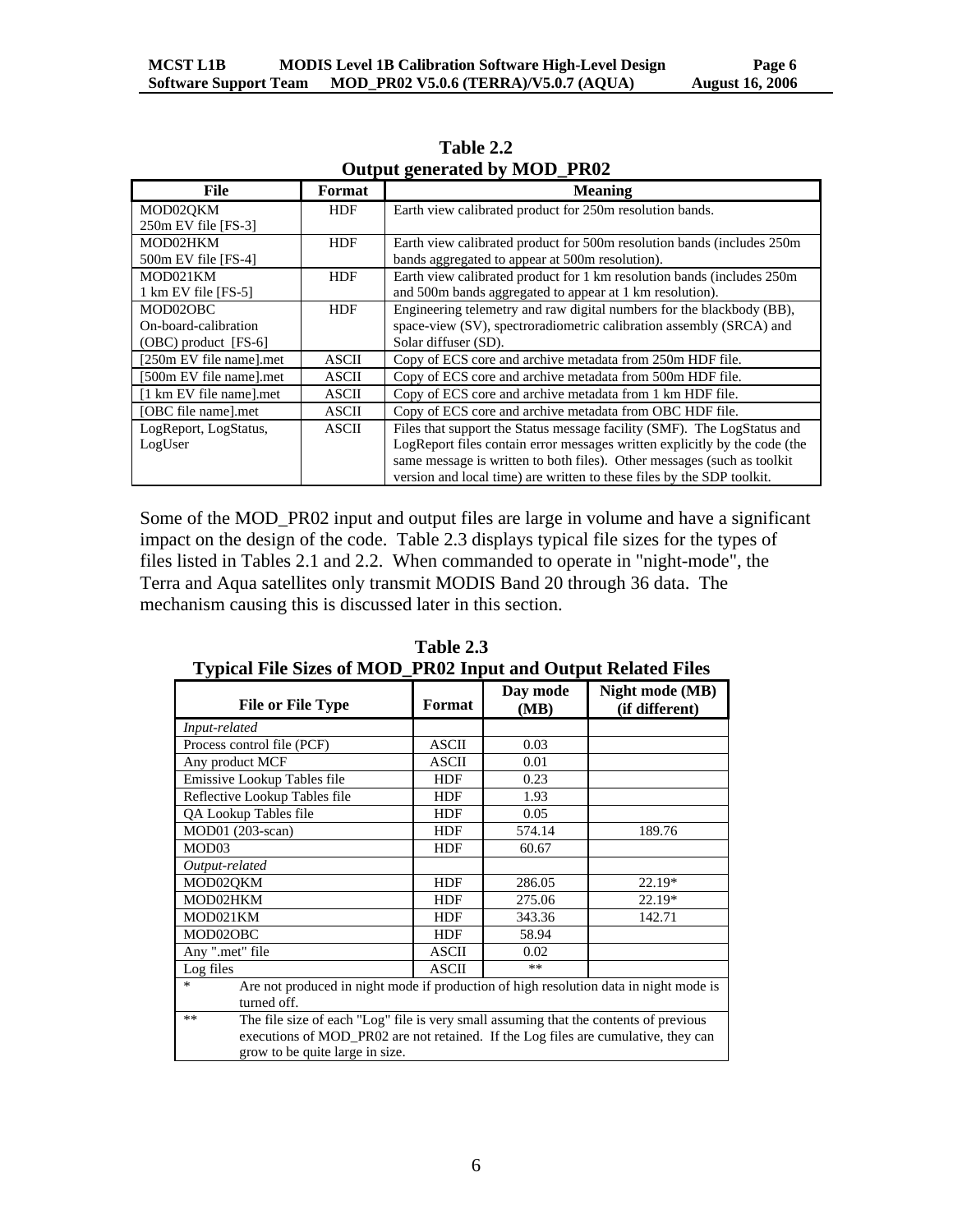Tables 2.4 through 2.8 summarize the major data sets within these files that contribute to their large sizes. Note that data set sizes in the MOD01 granule accommodate the maximum number of scans and are over-sized in terms of the number of frames. For the MOD02 granules, data set sizes are based on the actual number of scans and actual number of frames.

| $P^{\text{max}}$ , ording $P^{\text{max}}$ and $P^{\text{max}}$ or $P^{\text{max}}$ (and an additional depending |                          |                   |                  |                           |  |  |
|------------------------------------------------------------------------------------------------------------------|--------------------------|-------------------|------------------|---------------------------|--|--|
| SDS Name (or other data description)                                                                             | Data<br><b>Type</b>      | <b>Dimensions</b> | Day Size<br>(MB) | <b>Night Size</b><br>(MB) |  |  |
| EV 250m                                                                                                          | int16                    | [8160, 2, 5600]   | 174.32           | $\theta$                  |  |  |
| EV 500m                                                                                                          | int16                    | [4080, 5, 2800]   | 108.95           | $\theta$                  |  |  |
| EV_1km_day                                                                                                       | int16                    | [2040, 14, 1400]  | 76.26            | 0                         |  |  |
| EV 1km night                                                                                                     | int16                    | [2040, 17, 1400]  | 92.61            | 92.61                     |  |  |
| (the next set are repeated for each OBC sector,<br>$[OBC] = SD$ , BB, SRCA and SV)                               |                          |                   |                  |                           |  |  |
| $[OBC]$ 250m                                                                                                     | int16                    | [8160, 2, 256]    | 7.97             | 7.97                      |  |  |
| $[OBC]_{500m}$                                                                                                   | int16                    | [4080, 5, 128]    | 4.98             | 4.98                      |  |  |
| [OBC]_1km_day                                                                                                    | int16                    | [2040, 14, 64]    | 3.49             | 3.49                      |  |  |
| [OBC]_1km_night                                                                                                  | int16                    | [2040, 17, 64]    | 4.23             | 4.23                      |  |  |
| All other data (combined)                                                                                        | $\overline{\phantom{a}}$ |                   | 3.01             | 3.01                      |  |  |
| <b>Total granule size</b> (includes all OBC sectors)                                                             |                          |                   | 537.83           | 178.30                    |  |  |

**Table 2.4 Data Volume Breakdown in MOD01 granule (any number of scans)**

**Table 2.5 Approximate Data Volume in 203-Scan L1B 250m EV product (MOD02QKM)**

| SDS Name (or other data description) | Data<br>Type             | <b>Dimensions</b> | Day Size<br>(MB) | <b>Night Size</b><br>(MB) |
|--------------------------------------|--------------------------|-------------------|------------------|---------------------------|
| EV 250 RefSB                         | uint16                   | [2, 8120, 5416]   | 167.76           |                           |
| EV 250 RefSB Uncert Indexes          | uint <sub>8</sub>        | [2, 8120, 5416]   | 83.88            |                           |
| Latitude                             | float <sub>32</sub>      | [2030, 1354]      | 10.49            | 10.49                     |
| Longitude                            | float <sub>32</sub>      | [2030, 1354]      | 10.49            | 10.49                     |
| all other data (combined)            | $\overline{\phantom{0}}$ |                   | 0.22             | 0.22                      |
| Total granule size                   |                          | 272.84            | 21.20            |                           |

**Table 2.6 Approximate Data Volume in 203-Scan L1B 500m EV product (MOD02HKM).**

| SDS Name (or other data description) | Data<br><b>Type</b>      | <b>Dimensions</b> | Day Size<br>(MB) | <b>Night Size</b><br>(MB) |
|--------------------------------------|--------------------------|-------------------|------------------|---------------------------|
| $EV_250$ Aggr $500$ RefSB            | uint16                   | [2, 4060, 2708]   | 41.94            |                           |
| EV_250_Aggr500_RefSB_Uncert_Indexes  | uint8                    | [2, 4060, 2708]   | 20.97            |                           |
| EV_250_Aggr500_RefSB_Samples_Used    | int <sub>8</sub>         | [2, 4060, 2708]   | 20.97            |                           |
| EV 500 RefSB                         | uint16                   | [5, 4060, 2708]   | 104.85           |                           |
| EV_500_RefSB_Uncert_Indexes          | uint <sub>8</sub>        | [5, 4060, 2708]   | 52.43            |                           |
| Latitude                             | float <sub>32</sub>      | [2030, 1354]      | 10.49            | 10.49                     |
| Longitude                            | float <sub>32</sub>      | [2030, 1354]      | 10.49            | 10.49                     |
| all other data (combined)            | $\overline{\phantom{a}}$ |                   | 0.22             | 0.22                      |
| <b>Total granule size</b>            |                          |                   | 262.36           | 21.20                     |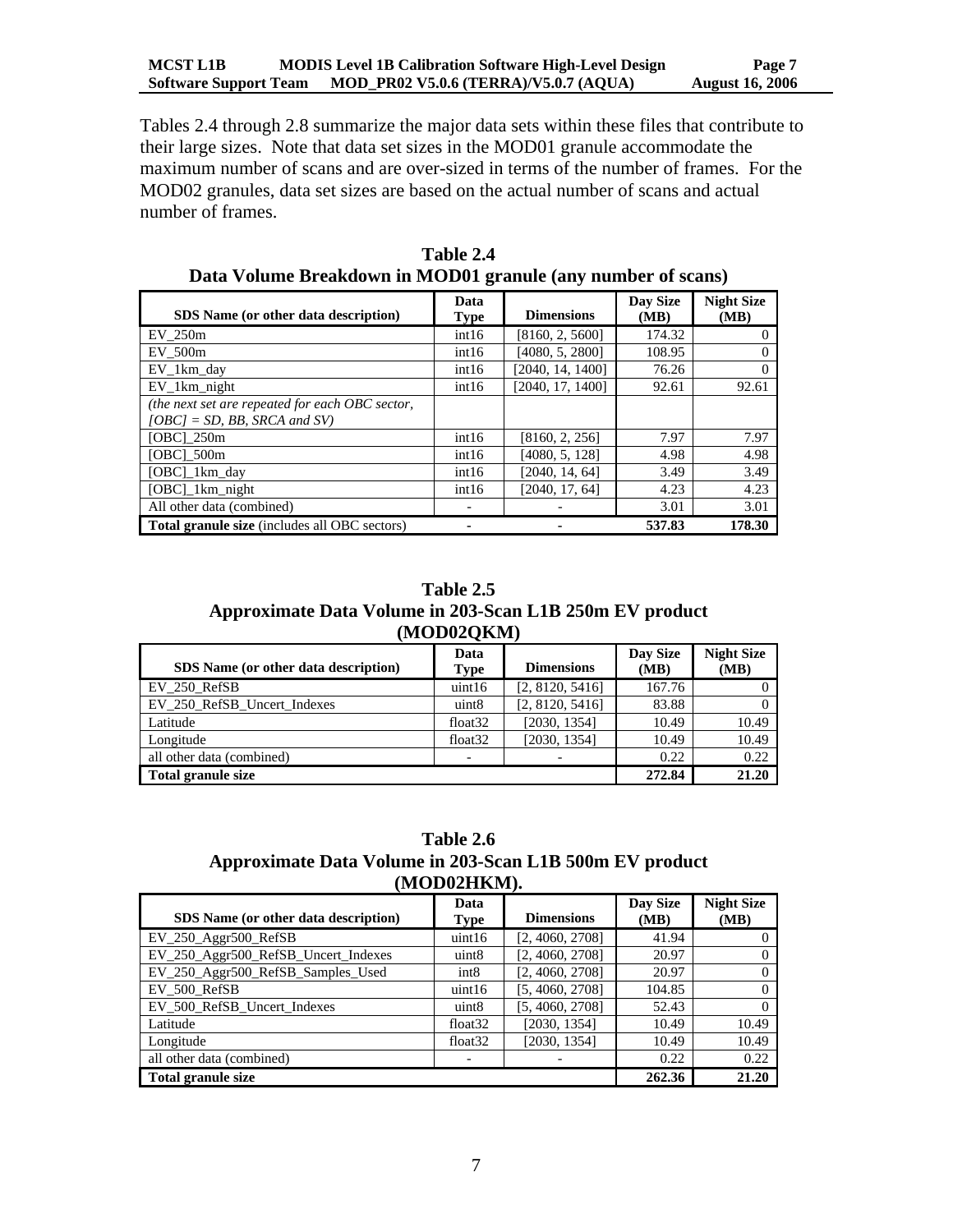| SDS Name (or other data description) | Data<br><b>Type</b>      | <b>Dimensions</b> | Day Size<br>(MB) | <b>Night Size</b><br>(MB) |
|--------------------------------------|--------------------------|-------------------|------------------|---------------------------|
| EV_250_Aggr1km_RefSB                 | uint16                   | [2, 2030, 1354]   | 10.49            | $\theta$                  |
| EV_250_Aggr1km_RefSB_Uncert_Indexes  | uint <sub>8</sub>        | [2, 2030, 1354]   | 5.24             | $\Omega$                  |
| EV_250_Aggr1km_RefSB_Samples_Used    | int <sub>8</sub>         | [2, 2030, 1354]   | 5.24             | $\Omega$                  |
| EV_500_Aggr1km_RefSB                 | uint16                   | [5, 2030, 1354]   | 26.21            | $\Omega$                  |
| EV_500_Aggr1km_RefSB_Uncert_Indexes  | uint <sub>8</sub>        | [5, 2030, 1354]   | 13.11            | $\Omega$                  |
| EV_500_Aggr1km_RefSB_Samples_Used    | int <sub>8</sub>         | [5, 2030, 1354]   | 13.11            | $\Omega$                  |
| EV 1KM RefSB                         | uint16                   | [15, 2030, 1354]  | 78.64            | $\Omega$                  |
| EV_1KM_RefSB_Uncert_Indexes          | uint <sub>8</sub>        | [15, 2030, 1354]  | 39.32            | $\Omega$                  |
| EV 1KM Emissive                      | uint16                   | [16, 2030, 1354]  | 83.88            | 83.88                     |
| EV_1KM_Emissive_Uncert_Indexes       | uint <sub>8</sub>        | [16, 2030, 1354]  | 41.94            | 41.94                     |
| EV Band26                            | uint16                   | [2030, 1354]      | 5.24             | 5.24                      |
| EV Band26 Uncert Indexes             | uint <sub>8</sub>        | [2030, 1354]      | 2.62             | 2.62                      |
| all geolocation SDSs (combined)      |                          | [406, 271] each   | 2.20             | 2.20                      |
| all other data (combined)            | $\overline{\phantom{a}}$ |                   | 0.22             | 0.22                      |
| Total granule size-                  |                          |                   | 327.46           | 136.10                    |

**Table 2.7 Approximate Data Volume in 203-Scan L1B 1km EV product (MOD021KM)**

**Table 2.8 Data Volume Breakdown in 203-scan L1B On-Board Calibrator product (MOD02OBC)**

| SDS Name (or other data description)                                   | Data        | Dimensions*    | <b>Size</b> |  |  |
|------------------------------------------------------------------------|-------------|----------------|-------------|--|--|
|                                                                        | <b>Type</b> |                | (MB)        |  |  |
| SRCA 250m                                                              | int16       | [8120, 2, 40]  | 1.24        |  |  |
| SRCA 500m                                                              | int16       | [4060, 5, 20]  | 0.77        |  |  |
| SRCA 1km day                                                           | int16       | [2030, 14, 10] | 0.54        |  |  |
| SRCA_1km_night                                                         | int16       | [2030, 17, 10] | 0.66        |  |  |
| (the next set apply to BB, SD and SV sectors,                          |             |                |             |  |  |
| $[OBC] = SD$ , BB, or SV)                                              |             |                |             |  |  |
| $[OBC]$ 250m                                                           | int16       | [8120, 2, 200] | 6.20        |  |  |
| [OBC] 500m                                                             | int16       | [4060, 5, 100] | 3.87        |  |  |
| [OBC] 1km day                                                          | int16       | [2030, 14, 50] | 2.71        |  |  |
| [OBC] 1km night                                                        | int16       | [2030, 17, 50] | 3.29        |  |  |
| all other data (combined)                                              |             |                | 4.99        |  |  |
| <b>Total granule size</b> (includes all OBC sectors)<br>56.41          |             |                |             |  |  |
| There is no difference between day and night mode for OBC files sizes. |             |                |             |  |  |

The differences between the "day mode" and "night mode" file sizes are due to HDF support for "fill values". Each scientific data set (SDS) has a fill value, either chosen by the user or chosen by the HDF library as a default value. When the SDS is initially defined in the file, the name, dimensions, and fill value are actually written to the disk file, but individual elements (which occupy the bulk of the data volume) are not written. The SDS remains empty until the library is called to write actual data values. When one or more elements are actually written to the array on the disk, HDF library routines will go ahead and write the fill value to any elements not explicitly written, causing the disk file to include the full volume of the SDS. However, if no elements are written, the SDS remains empty and HDF library routines recognize this case and assume all the values of the SDS to be the designated fill value. In the case of MOD01 or MOD02 "night mode"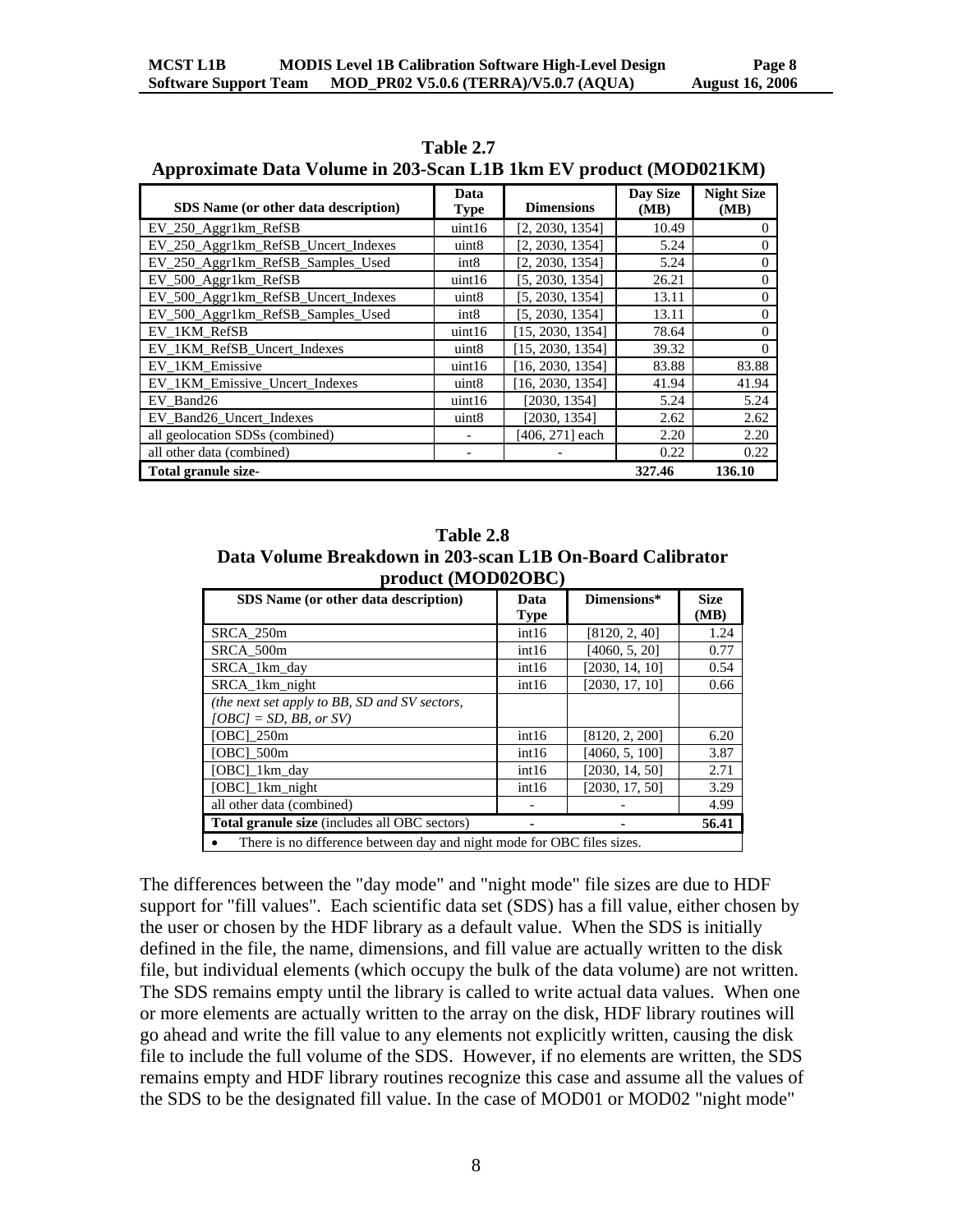SDSs, these SDSs are defined in the file for 250m and 500m resolution data but the arrays are never actually written. Hence, they occupy no significant disk space. The user also has the option to turn off production of "night mode" 250m and 500m resolution output files entirely, since no high resolution data are produced for "night mode" scans. See the discussion of the Process Control File (PCF) for specifics.

The large volumes in the Earth view data sets in the MOD01 input granules and the MOD02 output granules make it impractical to hold these data sets entirely in memory (either reading in the data sets or writing out the data sets). Thus, MOD\_PR02 is designed to loop through scans, accomplishing the processing one scan at a time. HDF library calls are used to read subsets of data from the MOD01 granule and write the corresponding subsets of data to the MOD02 output granules. In this way, the actual memory requirements for the code are greatly reduced from a design where an entire data set is held in memory. For both MODIS instruments, the algorithms that involve averaging of data over scan utilize data from either the OBC sectors or engineering telemetries (specifically, temperatures). Thus, these averaging-over-scan calculations can be done in memory.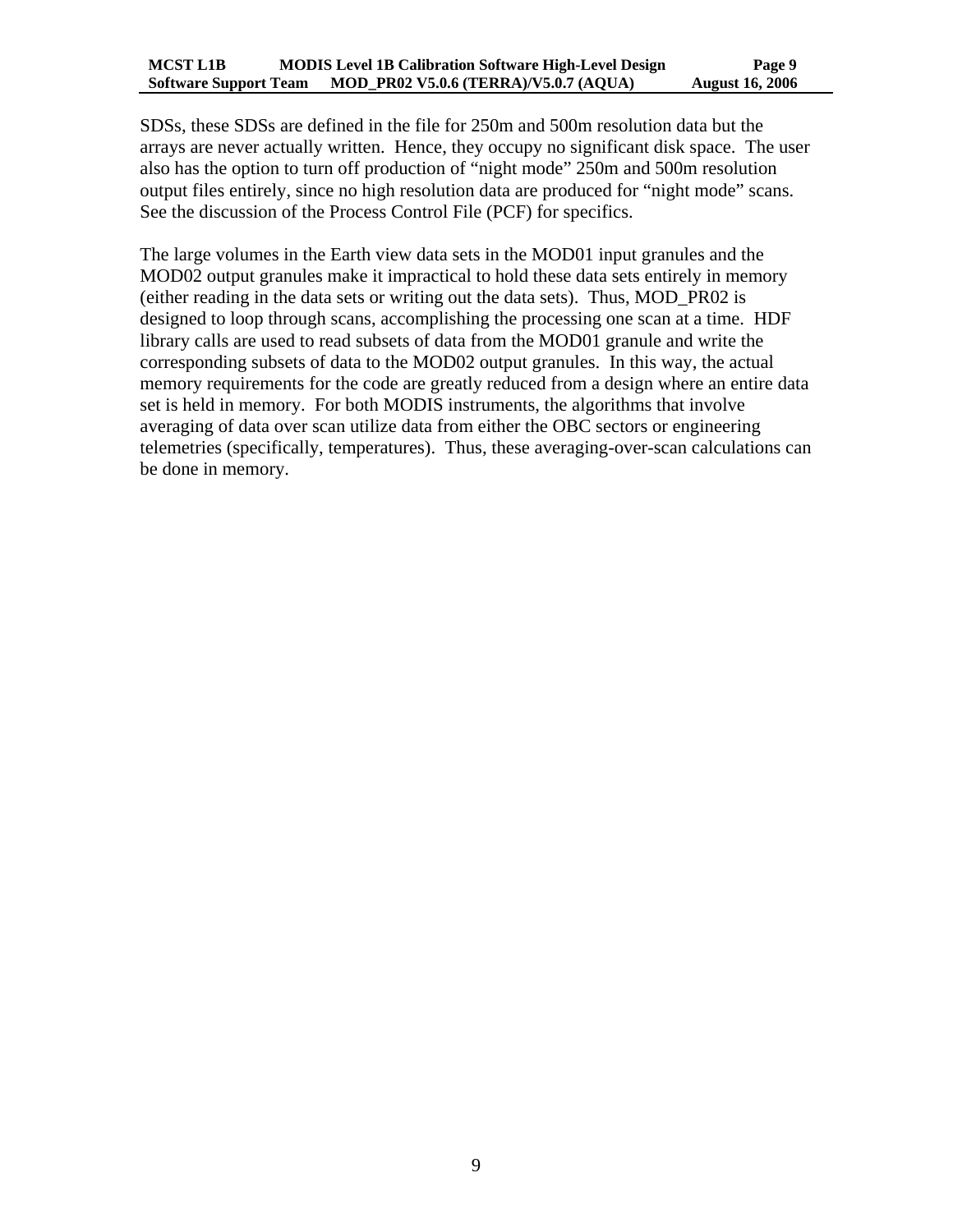#### 2.2.2 Process Control File (PCF)

<span id="page-12-0"></span>The process control file  $[Appendix C$  in LIB-3 $]$  is the single most important "input" file to MOD\_PR02. It contains the names of all other input and output files. The name of the PCF is supplied to the SDP Toolkit library by a UNIX environment variable. SDP toolkit library [LIB-3] functions are used to read data from the PCF. The format of the PCF comes from a template supplied by ECS in each new SDP toolkit version. Developers add information to the format (as described below) but may not remove items. Appendix C in reference [LIB-3] and Appendix H of [STD-2] provide examples of the PCF.

The directory locations and file names of all other input files, the four HDF output files and the three log files must be placed into the PCF file. In addition to the physical file names, the MOD01 input granules, MOD03 input granule and the lookup table (LUT) input files also need universal reference (UR) names entered in the PCF file. These URs are placed in the ECS core metadata (InputPointer and AncillaryInputPointer fields). Within the ECS database, the URs provide the means to trace back to the individual input granules.

The information for each file is placed on one line of the PCF, which begins with a logical identifier number. Developers cannot arbitrarily change the logical identifiers, even if the code will work on the development platform. When new information is added to the PCF, SDST is the single point of contact with ECS for defining the actual values of the new logical identifiers.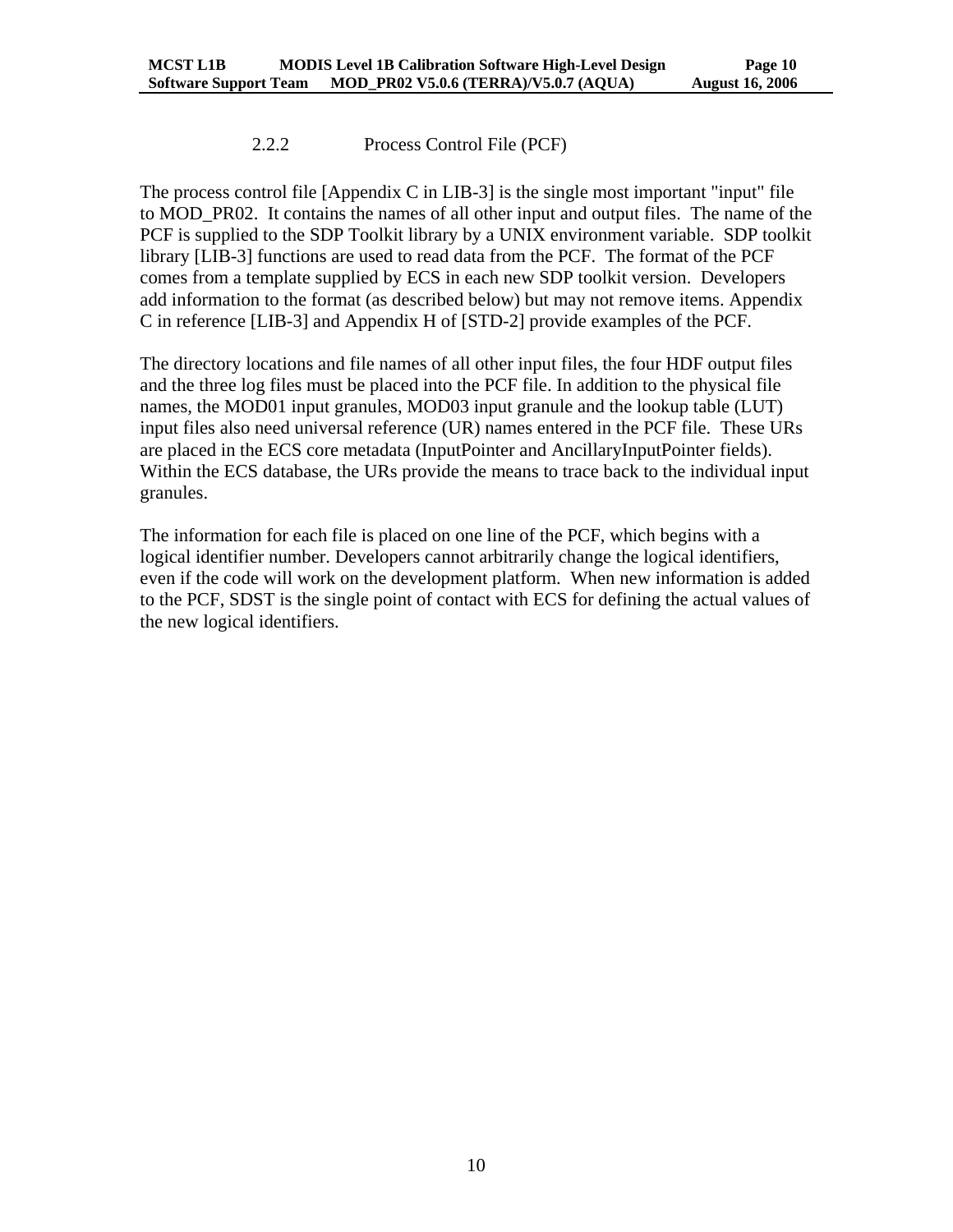## **Table 2.9** Significant Process Control File (PCF) Logical Units Used by MOD\_PR02

#### **Input Data Files**

| Logical Unit # | <b>Example</b>                                                                                                                                         | <b>Remarks</b>                             |
|----------------|--------------------------------------------------------------------------------------------------------------------------------------------------------|--------------------------------------------|
| 500000         | MOD01.A2002176.0625.003.2002176200522.hdf  /L1A  <br> UR_MOD01.A2002176.0625.003.2002176200522.hdf<br> MOD01.A2002176.0625.003.2002176200522.hdf  1    | Optional Leading L1A Input Granule         |
| 500001         | MOD01.A2002176.0630.003.2002176200906.hdf  /L1A  <br> UR_MOD01.A2002176.0630.003.2002176200906.hdf<br> MOD01.A2002176.0630.003.2002176200906.hdf  1    | L <sub>1</sub> A Input Granule             |
| 500002         | MOD01.A2002176.0635.003.2002176201226.hdf  /L1A  <br> UR_MOD01.A2002176.0635.003.2002176201226.hdf<br> MOD01.A2002176.0635.003.2002176201226.hdf  1    | <b>Optional Trailing L1A Input Granule</b> |
| 600000         | MOD03.A2002176.0625.003.2002176200522.hdf  /L1AGEO  <br> UR_MOD03.A2002176.0625.003.2002176200522.hdf<br> MOD03.A2002176.0625.003.2002176200522.hdf  1 | L1A Geolocation Input Granule              |

#### **Static Input files**

| Logical Unit # | <b>Example</b>                                                                          | <b>Remarks</b>                                              |
|----------------|-----------------------------------------------------------------------------------------|-------------------------------------------------------------|
| 700050         | MOD02 Reflective LUTs.hdf //SRCA/MOD PR02 TERRA  <br>[UR MOD02 Reflective LUTs.hdf    1 | Reflective Lookup Tables File                               |
| 700060         | MOD02 Emissive LUTs.hdf //SRCA/MOD PR02 TERRA  <br> UR MOD02 Emissive LUTs.hdf    1     | Emissive Lookup Tables File                                 |
| 700070         | MOD02 QA LUTs.hdf  /SRCA/MOD PR02 TERRA  <br> UR MOD02 QA LUTs.hdf    1                 | <b>Ouality Assurance Lookup Tables File</b>                 |
| 700250         | MOD02QKM.mcf //SRCA/MOD PR02 TERRA         1                                            | 250m resolution output metadata configuration file<br>(MCF) |
| 700251         | MOD02HKM.mcf //SRCA/MOD PR02 TERRA         1                                            | 500m resolution output MCF                                  |
| 700252         | MOD021KM.mcf //SRCA/MOD PR02 TERRA         1                                            | 1km resolution output MCF                                   |
| 700253         | MOD02OBC.mcf //SRCA/MOD PR02 TERRA         1                                            | On-board calibration data MCF                               |

#### **Output Files**

| Logical Unit $#$ | <b>Example</b>                                                                                                               | <b>Remarks</b>                   |
|------------------|------------------------------------------------------------------------------------------------------------------------------|----------------------------------|
| 700000           | MOD02QKM.2002176.0630.4.1.1x.hdf  /V4.1.1x  <br>[UR_MOD02QKM.2002176.0630.4.1.1x.hdf<br> MOD02QKM.2002176.0630.4.1.1x.hdf  1 | 250m resolution output file      |
| 700001           | MOD02HKM.2002176.0630.4.1.1x.hdf  /V4.1.1x  <br>[UR MOD02HKM.2002176.0630.4.1.1x.hdf<br> MOD02HKM.2002176.0630.4.1.1x.hdf  1 | 500m resolution output file      |
| 700002           | MOD021KM.2002176.0630.4.1.1x.hdf  /V4.1.1x  <br>[UR MOD021KM.2002176.0630.4.1.1x.hdf<br> MOD021KM.2002176.0630.4.1.1x.hdf  1 | 1km resolution output file       |
| 700010           | MOD02OBC.2002176.0630.4.1.1x.hdf  /V4.1.1x  <br>[UR MOD02OBC.2002176.0630.4.1.1x.hdf<br> MOD02OBC.2002176.0630.4.1.1x.hdf  1 | On-board calibration output file |

| <b>Other LUNs</b>   |                             |                                  |                                                                                                                                                                                                                                                       |
|---------------------|-----------------------------|----------------------------------|-------------------------------------------------------------------------------------------------------------------------------------------------------------------------------------------------------------------------------------------------------|
| Logical<br>Unit $#$ | <b>Name</b>                 | <b>Example</b>                   | <b>Remarks</b>                                                                                                                                                                                                                                        |
| 800510              | Satellite                   | AM1M                             | AM1M=Terra, PM1M=Aqua                                                                                                                                                                                                                                 |
| 800600              | <b>ReprocessingPlanned</b>  | further update is<br>anticipated | Set by MCST management                                                                                                                                                                                                                                |
| 800605              | ReprocessingActual          | processed once                   | Set by MCST management                                                                                                                                                                                                                                |
| 800610              | <b>MCSTLUTVersion</b>       | 3.1.0.1 Terra                    | T he MCST Version number, which is checked against<br>the LUT version number in the LUT HDF files.                                                                                                                                                    |
| 800615              | Write Night Mode HiRes Data | $\Omega$                         | This parameter determines whether the 250m and 500m<br>data sets are created when all scans in a granule are<br>NIGHT mode. $1 =$ Create night mode High Resolution<br>data; $0 =$ Creation disabled. Typically set to 0 in<br>production processing. |
| 800620              | ProcessingCenter            | <b>GSFC</b>                      | Set by data processing location.                                                                                                                                                                                                                      |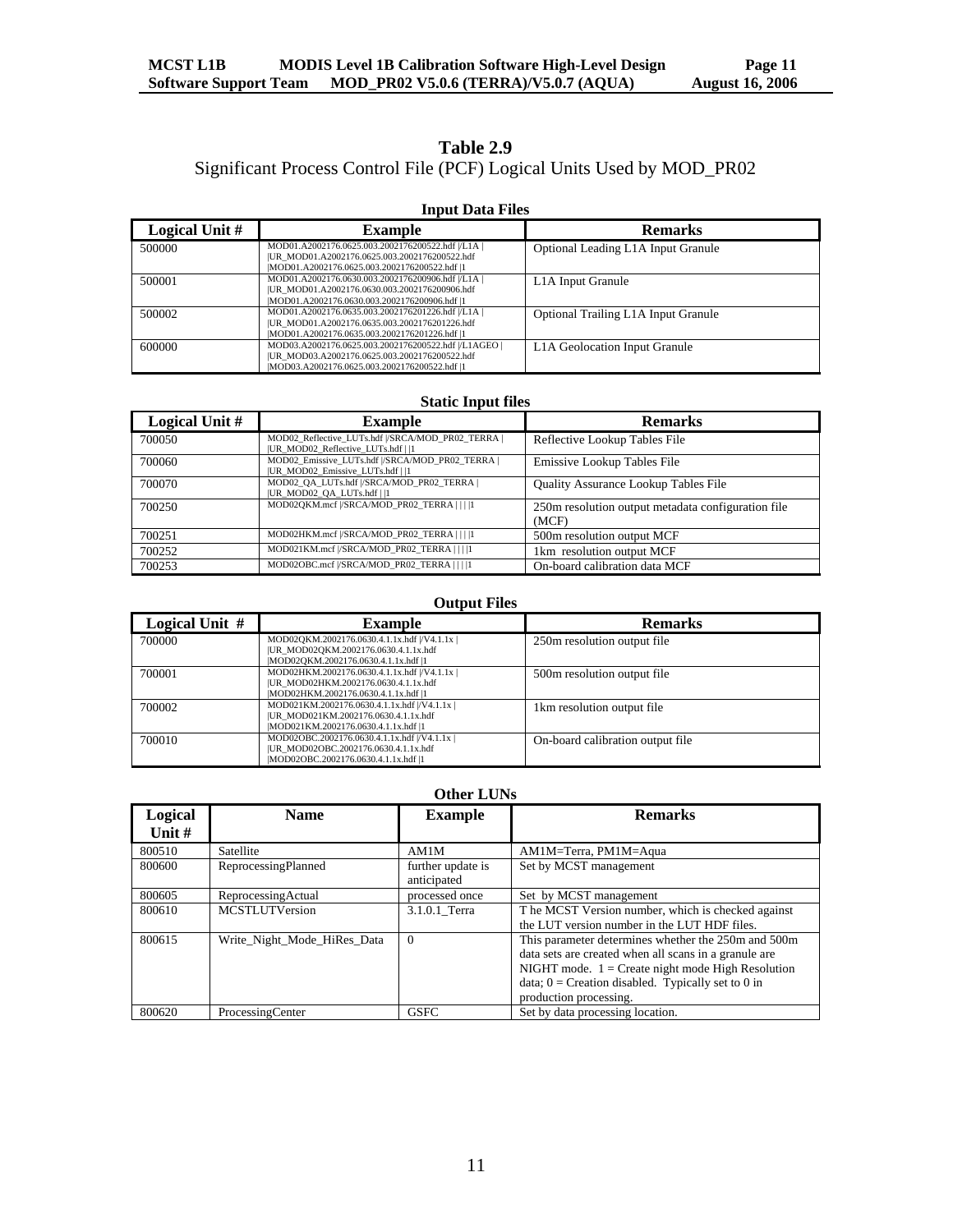#### 2.2.3 Metadata Configuration File (MCF)

<span id="page-14-0"></span>The metadata configuration file (MCF) is an ASCII file with an easily identifiable format. There is one MCF for each output product of MOD\_PR02. Each MCF identifies all mandatory and optional fields in the ECS core and archive metadata for the associated product. The difference between core and archive metadata is that the fields of the core metadata are (in principle) searchable by users through the LADS web site. Archive metadata are not searchable. Each field in either core or archive metadata is registered in the ECS data base and developers cannot arbitrarily add or delete fields or the product will be rejected (it will not insert into the data base). SDST is the point of contact for adding or deleting fields from either core or archive metadata. Because of the need to promote stability in the ECS system, additions or deletions to the metadata will be made only infrequently.

If additions or deletions from the metadata are required, the developer can hand-edit the MCF for testing purposes. However, ultimately, all changes have to be approved by ECS. When approved, ECS will deliver (to SDST) new MCFs to be used with the code. The developer should then re-test the code with these official MCFs and deliver these with the code for any future code deliveries.

In the MCF, the "Data Location" identifies who is responsible for supplying the data to the core or archive metadata. For the developers of MOD\_PR02, those fields with Data Location = "PGE" must be explicitly assigned within the code. Any field that has Mandatory  $=$  "True" in the MCF must appear in the product or it will not insert into the ECS database when run in MODAPS. Fields with Mandatory = "False" may be optionally assigned.

The MCF is read within the call to the SDP toolkit function PGS\_MET\_Init (where the appropriate logical identifier is passed into the function). When this occurs, any value that is defined in the MCF (has a "Value = ..." included) becomes initialized and will be written to the product metadata without any explicit code statements. Examples of this feature in MOD\_PR02, are the ECS core metadata fields "ShortName" and "VersionID".

The SDP toolkit functions treat the ECS core metadata as one block of text containing textual representations of all field values. Similarly, the archive metadata is treated as one block of text. When metadata are determined within the code itself, they must be placed in strings and then "inserted" into the core or archive metadata using calls to SDP toolkit functions. When the ECS core and archive metadata appear in the HDF product files, they each are implemented as one file attribute (of type char8), where all field values of the appropriate metadata are lumped together in the attribute.

In addition to [LIB-3], see the SDST MODIS Science Computing Facility Software Delivery Guide [STD-2] for more information about ECS metadata in the MODIS products and the toolkit functions used. This document contains formats for some of the metadata values, such as the LocalGranuleID (naming convention for the product files).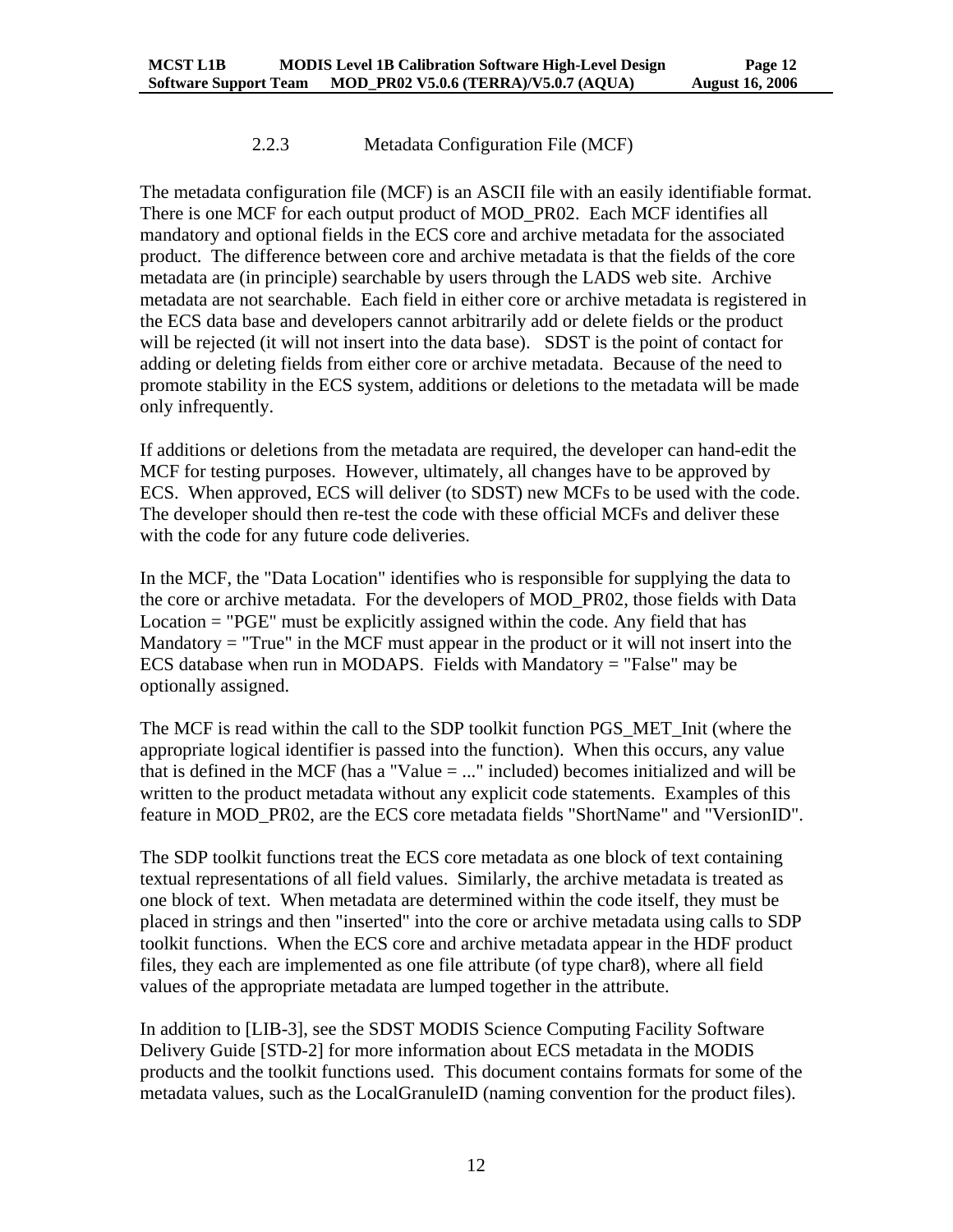#### 2.2.4 Input Lookup Table Files

<span id="page-15-0"></span>The MOD\_PR02 lookup table (LUT) files contain input parameters that affect the calibration algorithms or affect values that are written to the output products. The three lookup table files are standard HDF-4 files and are described in reference [FS-7]. The information that defines each LUT is placed in the MOD\_PR02 source files: L1B Tables.c and .h. The LUT files are generated by MCST using the utility program "generate\_luts", which also links to certain MOD\_PR02 source files.

#### 2.2.5 MOD01 Input Granule

Normally, there are three MOD01 input granules defined in the PCF file for MOD PR02. These three granules represent successive 5-minute chunks of MODIS data. A MOD\_PR02 execution has the purpose of calibrating the raw data input from the "middle" or "current" MOD01 granule. The reason that the previous and following granules are supplied as input to MOD\_PR02 is that the emissive bands calibration algorithm refreshes the linear calibration coefficients on each scan through a moving average of OBC blackbody measurements. Data from the previous and following granules, if available, are used to supply the full baseline in calculating these averages.

MOD\_PR02 checks the data collection times of the previous and following granules against the collection time of the input granule. If the previous/following granule does not have a collection time immediately preceding/following (respectively) that of the input granule, it is treated as a missing granule and not used for emissive calibration. If there are up to 5 scans dropped between the previous/following granule and the middle granule, the previous/following granule may still be used for emissive calibration.

#### 2.2.6 MOD03 Input Granule

The main purpose of ingesting the MOD03 granule that coincides with the current MOD01 granule is to supply subsets of geolocation information to the MOD\_PR02 output files. Additionally, two algorithms in MOD\_PR02 utilize information from the MOD03 granule:

- Determining if the moon is in the space-view port (uses the Moon Vector)
- Determining if day mode bands are telemetered at night (uses SD Sun azimuth and zenith)

The only consistency checks that are made in MOD\_PR02 between the input MOD03 granule and the current MOD01 granule are that the number of scans must be the same in each and that the satellite must be the same. Thus, for some local testing purposes, the MOD PR02 developer can use any geolocation file that has the correct number of scans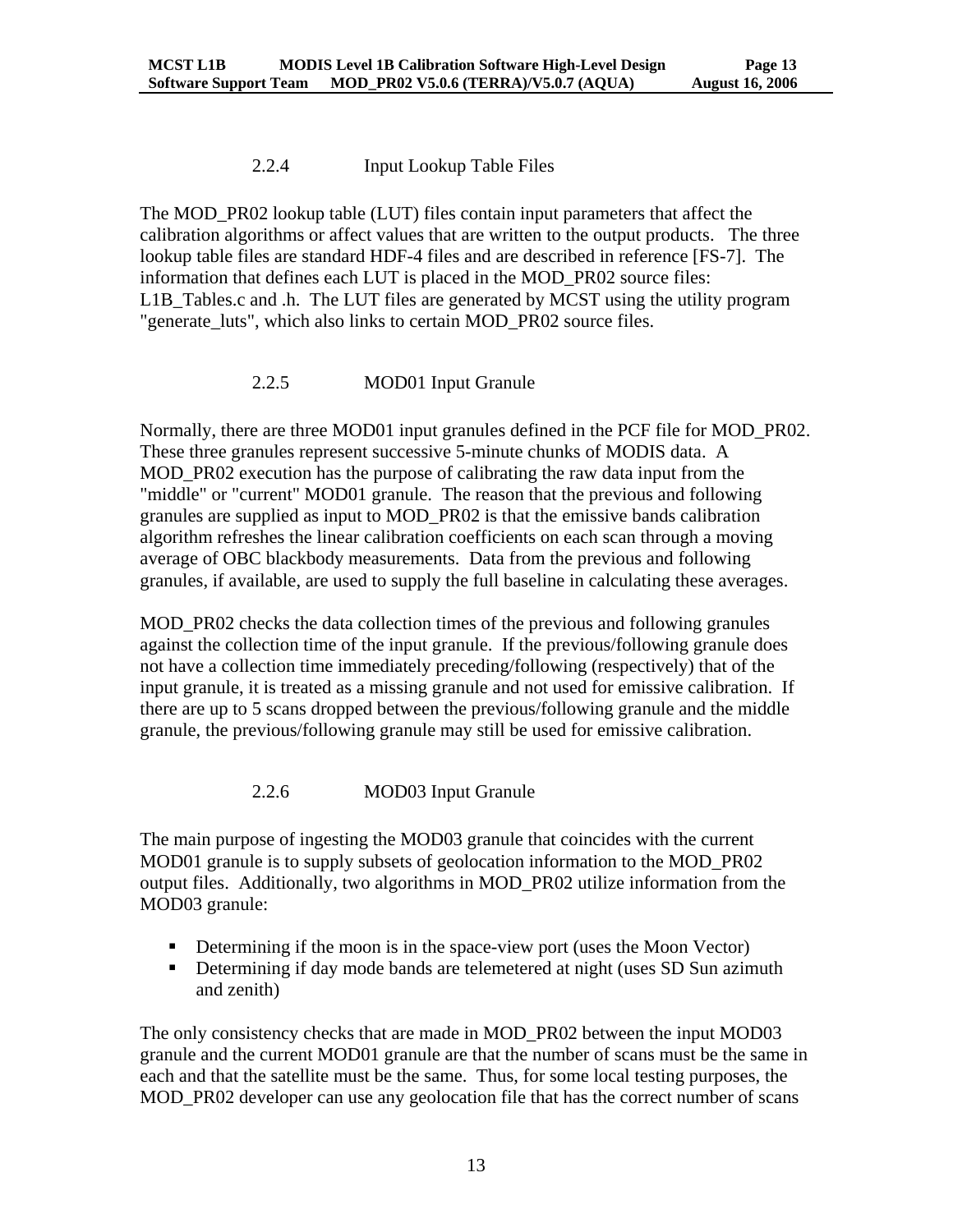<span id="page-16-0"></span>and the correct satellite platform. For generation of delivery comparison files, however, the geolocation file must match the current MOD01 file.

## **2.3 Code Language and Library Usage**

The MOD\_PR02 code is written in ANSI C and uses the HDF [LIB-1], HDF-EOS [LIB-2] and the SDP Toolkit [LIB-3] libraries.

The developer cannot use the full complement of the C language and must conform to certain in-code documentation standards specified by ECS. In general, all file access (opening, closing, reading, and writing) must be accomplished using calls to the three libraries defined above. The developer cannot use the standard I/O C library (stdio.h). The MODIS Software Development Standards and Guidelines document [STD-1] describes the proper format for prologs to functions and include files, prohibited functions and other general restrictions. Additionally, prohibited functions cannot be made legal by putting them inside preprocessor statements [STD-3].

Although not prohibited, the use of "malloc" to dynamically allocate memory in-line has been discouraged by SDST to maximize robustness when running in the ECS operations environment. Consequently, "malloc" is rarely used in MOD\_PR02 and is not used for any substantial memory allocation. Rather, all variables requiring appreciable random access memory are created using explicitly defined arrays -- either individually or as structure members. These arrays become allocated as automatic variables when functions are invoked. According to SDST staff, when a UNIX process requests more memory through automatic-variable allocation, the process will automatically go into a "wait" mode if the memory is not immediately available. When memory becomes available, then the process can latch onto the memory and continue running. On the other hand, if memory is not available when malloc is invoked, the code developer must either:

- **terminate the code with an "out of memory" error message, or**
- write additional code, which accomplishes the "waiting" function, thereby attempting the re-allocation at a later time.

The problem with simply killing a major process like MOD\_PR02 in a production environment is that the following-on processes which need the outputs of the process that is killed will also die. Consequently, processing halts and the restart of the chain of processes may be difficult.

# **2.4 Code Compilation and Execution**

In order to compile and execute MOD\_PR02, various environment variables need to be defined (these are related to the HDF, HDF-EOS and SDP libraries). Within a UNIX "C" shell (csh), the user needs to "source" two files which contain these environment variables (NOTE: path names may be machine dependent):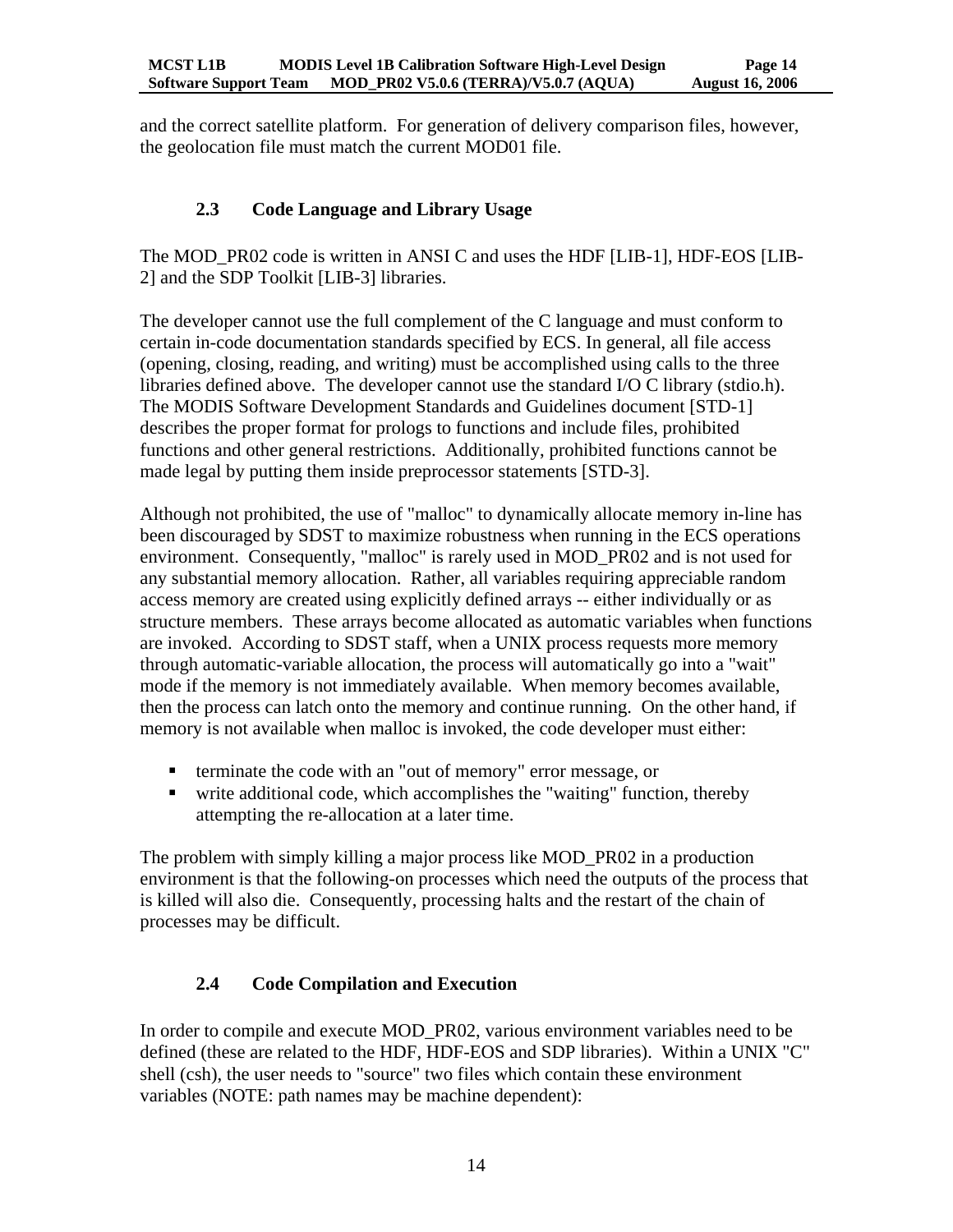<span id="page-17-0"></span>source /usr/local/SDPTK/TOOLKIT/bin/dec/pgs-dev-env.csh source /usr/local/SDPTK/TOOLKIT/hdfeos/bin/dec/hdfeos\_env.csh

Examples of the compilation-related environment variables that become defined are:

CC -- defines the platform C compiler CFLAGS -- defines compilation flags for the platform HDFINC -- defines location of HDF include files HDFLIB -- defines location of HDF libraries

There are also environment variables for the HDF-EOS and SDP Toolkit libraries. The compilation-related environment variables are used within the makefile that accompanies the source code.

Prior to executing the code, the user must develop a process control file (PCF), as described earlier in this section. The name of the PCF is supplied to the code through the environment variable "PGS\_PC\_INFO\_FILE". Names of all other files are contained in the PCF.

After creating the PCF and defining the PGS\_PC\_INFO\_FILE environment variable, the user simply enters the name of the code executable on the command line to actually execute the code.

Within MCST, MOD\_PR02 has been successfully compiled and executed on SGI, Linux, and DEC ALPHA machines. Execution times on a single processor are on the order of 15 to 20 minutes of CPU (20 to 30 minutes of clock time because of intensive I/O operations). RAM requirements are on the order of 70 MB.

If a fatal error occurs when executing MOD\_PR02, any files that have been generated should be discarded. This is due to the fact that open HDF accesses and files are not closed in a fatal error termination. Thus, files that may have been created could appear to be empty or defective and may occupy a large volume on the disk.

### **2.5 General Architectural Design Considerations**

MOD\_PR02 is designed and coded as a top-down, sequential processing code. There are no substantial object-oriented design features.

The MOD\_PR02 code is organized into modules that roughly subdivide the functional requirements of the calibration process. Table 2.10 summarizes the source files in terms of the intended functionality.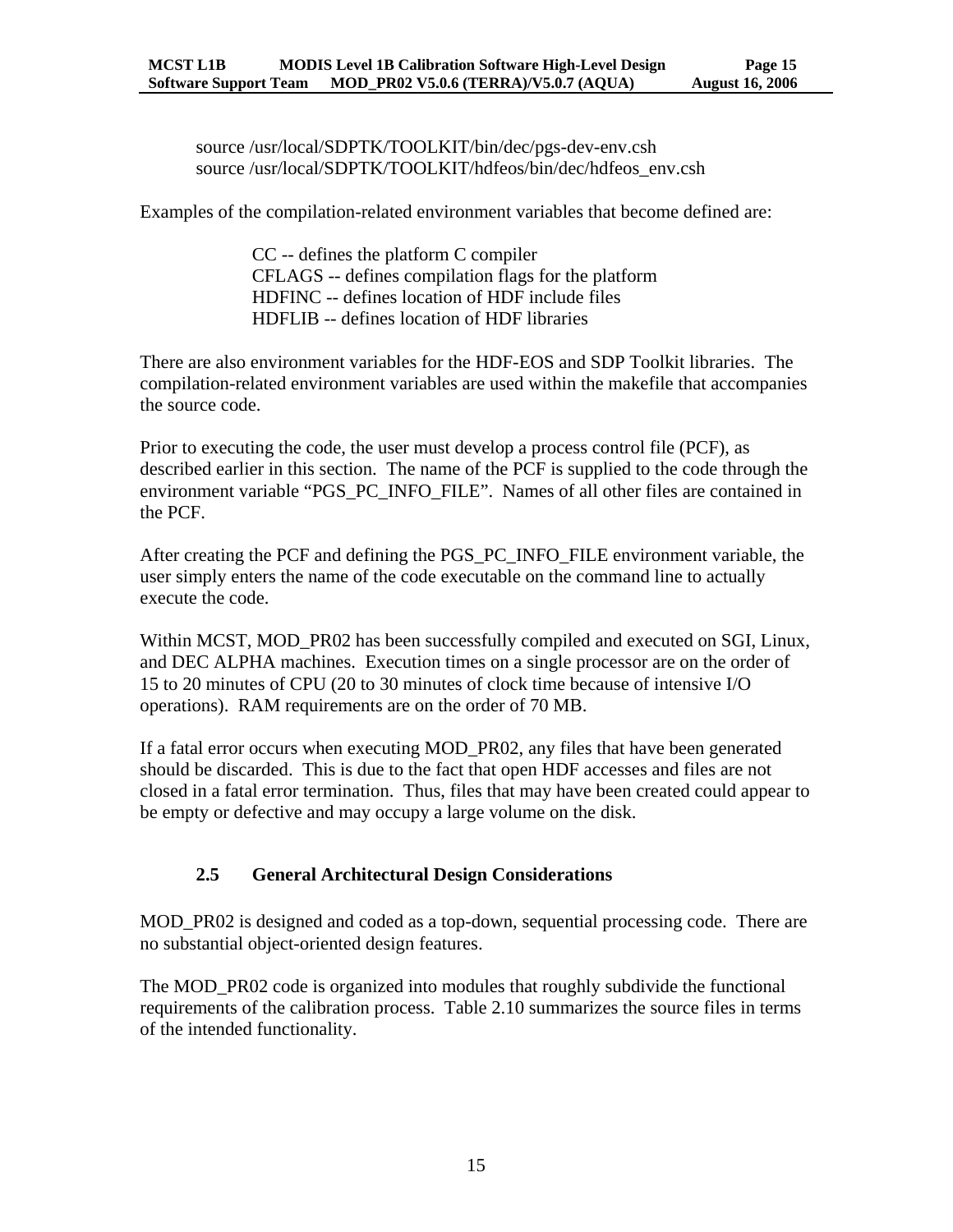| <b>Module</b>     | <b>Purpose</b>                                                                               |
|-------------------|----------------------------------------------------------------------------------------------|
| L1B.c             | Contains "main", controls overall flow in the code.                                          |
| L1B_Tables.c      | Read all lookup tables into arrays held in memory.                                           |
| L1B Tables.h      |                                                                                              |
| Preprocess.c      | Opens the MOD01 middle granule (for duration of code) and reads essential data.              |
| Preprocess.h      | Accomplish pre-calibration calculations for emissive and or reflective processing; write the |
| PreprocessP.h     | bulk of the OBC file.                                                                        |
| $L1B$ Setup.c     | Open output EV granules, set up HDF-EOS swaths, calculate some metadata, and initialize      |
| $L1B$ Setup.h     | arrays used in calculating some QA statistics.                                               |
| L1B_SetupP.h      |                                                                                              |
| Emissive_Cal.c    | Calibrate one scan of EV pixels for thermal emissive bands                                   |
| Emissive_Cal.h    |                                                                                              |
| Reflective Cal.c  | Calibrate one scan of EV pixels for reflective solar bands. Includes applying SWIR out of    |
| Reflective Cal.h  | band correction for SWIR bands (5, 6, 7, 26).                                                |
| Reflective_CalP.h |                                                                                              |
| Granule.c         | Contains functions to read a scan of MOD01 EV sector data, write a scan of MOD02             |
| Granule.h         | science data to output granules, post error message, close granules                          |
| GranuleP.h        |                                                                                              |
| Metadata.c        | Accomplish granule-level metadata calculations. Write the ECS core and archive metadata      |
| Metadata.h        |                                                                                              |
| MetadataP.h       |                                                                                              |
| HDF_Lib.c         | General purpose functions for reading and writing HDF-4 objects.                             |
| HDF_Lib.h         |                                                                                              |
| Fnames.h          | Define Logical Identifier Numbers (logical identifiers) used in the PCF                      |
| PGS_Error_Codes.h | Define macros for error codes that are used with the PGS error reporting system.             |
| PGS_MODIS_36100.h |                                                                                              |

#### **Table 2.10 MOD\_PR02 Source Files**

The header files named "[module\_name].h" contain macros and other declarations that are used in other modules. The header files named "[module\_name]P.h" contain macros and declarations that are used only in the file "[module\_name].c". This organization helps to separate out those data that are used only within a given module.

Despite the seemingly logical organization indicated above, there is a significant amount of intertwining of the modules. For example, input and output files are often opened in one part of the code and closed in a different, unrelated part of the code. Thus, changes to MOD PR02 generally need to be designed by looking globally throughout the code. Ramifications of a change in one part of the code to other parts of the code must always be thoroughly examined.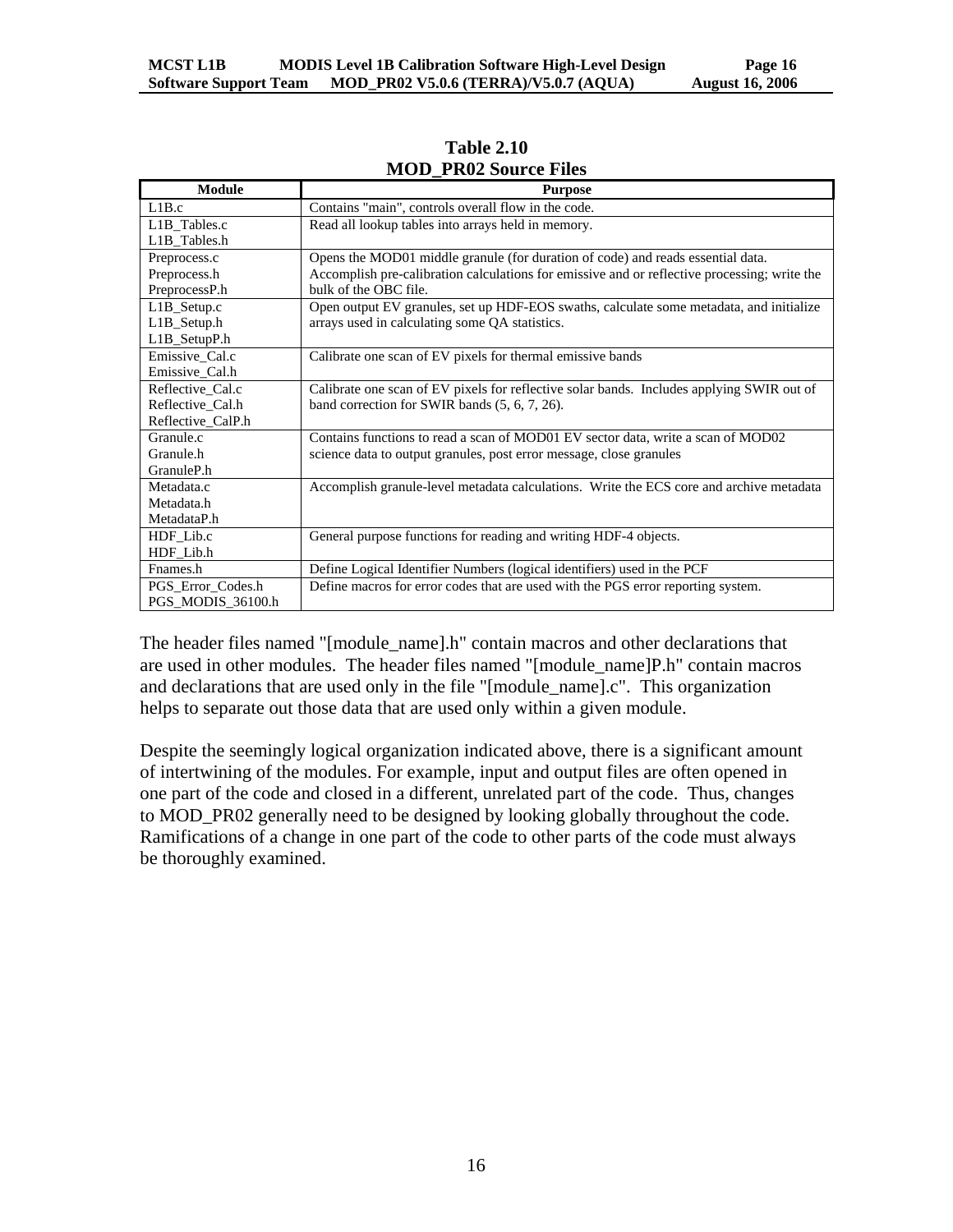### <span id="page-19-0"></span>*Section 3 Top Level Code Design*

This section will describe details of the design for a few of the top-level MOD\_PR02 functions. Specifically, "main" and its immediate child functions are described:

*main* 

- Open\_and\_Read\_L1A
- Read L1B Tables
- Determine\_Other\_Missing\_Scans
- Preprocess\_L1A\_Data
- L1B\_Setup
- Read\_L1A\_EV\_Scan
- **Emissive Cal**
- Reflective Cal
- Aggregate\_L1B
- Band\_26\_Crosstalk\_Correction
- Copy\_Band\_26\_Data
- Fill Dead Detector SI
- Write\_L1B\_EV\_Scan
- Write\_L1B\_ScanMeta
- Gran\_Meta\_Cal
- Write\_Gran\_Metadata
- Close L1A Granule
- Close\_L1B\_Granule

The next subsection will give brief descriptions of each of the above. Following that subsection, flow charts or program design language (PDL) are provided for some of the above.

# **3.1 Short Descriptions of "main" and its Immediate Child Functions**

*main* 

Controls the entire flow of calculations within MOD\_PR02.

### *Open\_and\_Read\_L1A*

This function opens the L1A granule to be processed and reads in data for all members of the L1A\_granule\_t structure. The file remains open (both SD and Vdata) upon function exit.

### *Read\_L1B\_Tables*

Read all lookup tables (LUTs) into arrays held in memory. These include emissive, reflective and QA LUTs. In a few cases, additional values are calculated from the LUT values read and assigned to arrays for later processing.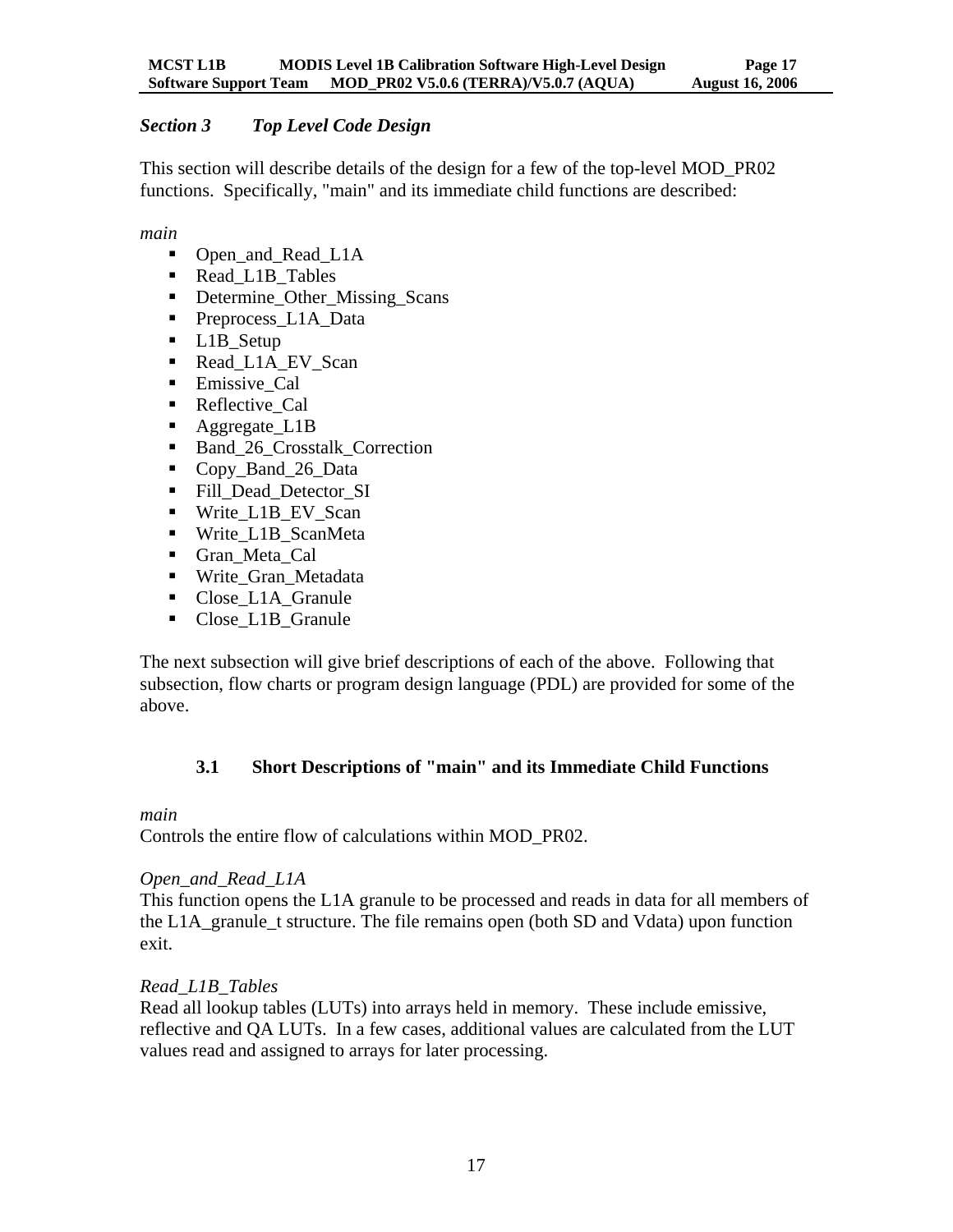#### *Determine\_Other\_Missing\_Scans*

This function examines validity of certain L1A data and, based on options defined in the LUTs, determines additional scans to be treated as completely missing (meaning that data will not be calibrated for any band of the scan).

#### *Preprocess\_L1A\_Data*

This routine performs a number of functions:

- Calculates the Response *vs*. Scan Angle (RVS) correction parameters for use in both emissive and reflective calibration.
- Reads OBC and engineering data from the MOD01 files
- Computes emissive band parameters with a sliding average over scan (necessitating the use of the previous and following MOD01 granules, if available).
- **•** Computes temperature quantities in engineering units
- Calculates frame averaged SV counts and standard deviation with outlier rejection for all bands
- Writes the bulk of the OBC file (ECS and other metadata are added later). The OBC file is created within this function and closed upon exit. Other functions will re-open the OBC file to add additional data.
- Opens, reads calibration information from, and closes the previous and following MOD01 granules (if present).

#### *L1B\_Setup*

This routine performs a variety of functions in preparation for EV calibration:

- Opens SDS access to each of the four MOD01 file EV SDSs (which remain open after function exit)
- Calculates radiance and reflectance coefficients used in Reflective\_Cal
- Sets the radiance, reflectance and emissive scales and offsets for the L1B data products
- Creates HDFEOS Swaths and data fields for each MOD\_PR02 output file (file pointers remain open after function exit)
- Creates band-subsetting SDSs
- Opens SDS access for each of the EV SDSs in the MOD\_PR02 EV files and create attributes for all (accesses remain open after function exit)
- Reads subsampled SDSs from geolocation file and writes those data and their attributes into the 1km file
- Assigns nadir-frame latitude and longitude to members of L1B Scan Meta to be written later in Write\_L1B\_ScanMeta
- Assigns members of the L1B\_Scan\_Meta to be written to the L1B EV files later in Write\_L1B\_ScanMeta
- Initializes the OA values of total number of pixels, number of valid pixels, number of saturated pixels, number of missing pixels, pixels representing negative values below noise, and pixels for which Emissive calibration coefficients cannot be computed.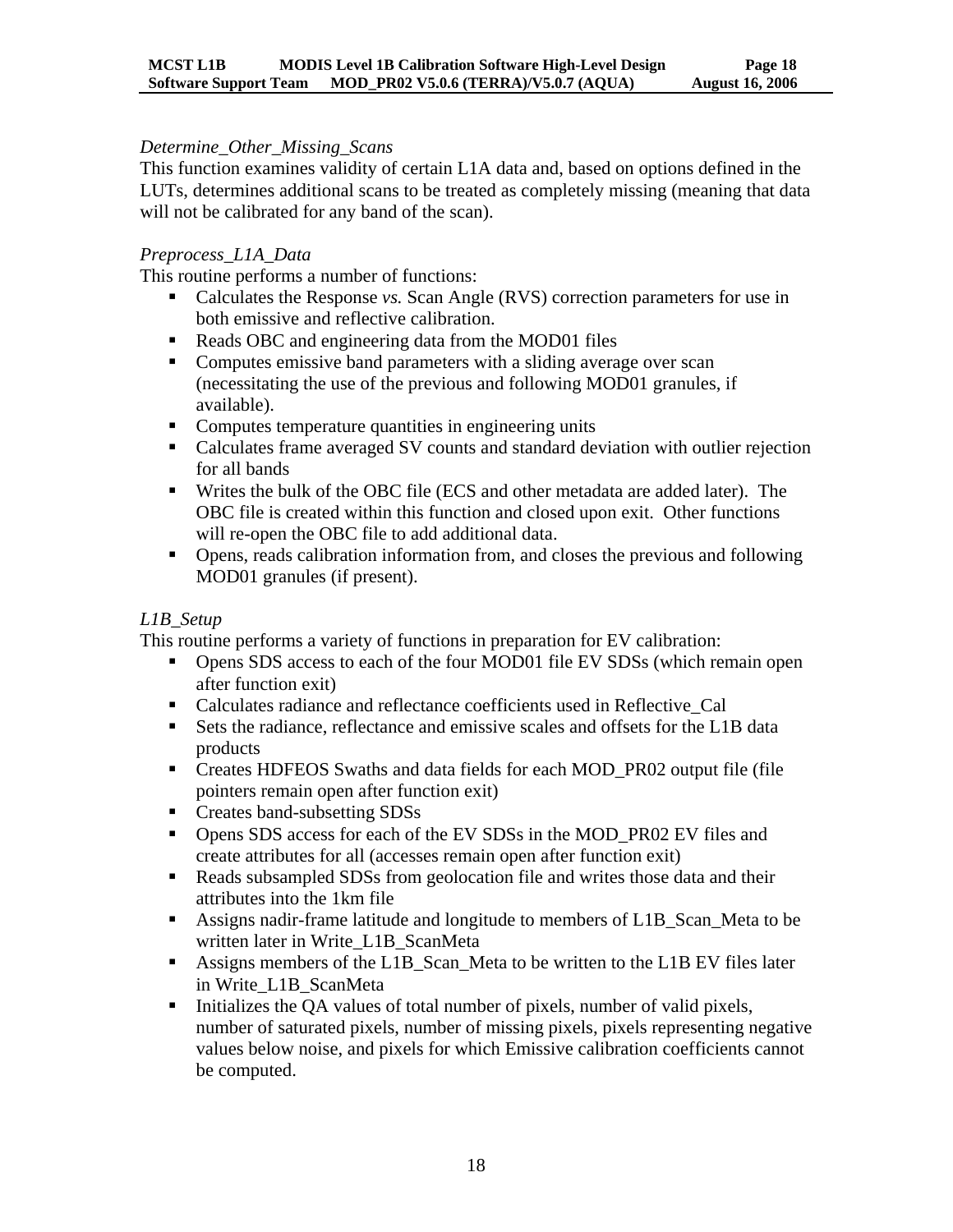#### *Read\_L1A\_EV\_Scan*

For the input scan index, S, corresponding to a "Day" mode, this routine reads Earth view (EV) data from the current MOD01 granule for that scan from each of the four L1A EV SDSs: EV\_250m, EV\_500m, EV\_1km\_day, EV\_1km\_night. If the scan is not a "Day" mode scan, then only the data from the EV\_1km\_night SDS is read.

#### *Emissive\_Cal*

This routine accomplishes the calibration of one scan of EV pixels for Emissive bands. Corrections to the digital numbers are applied for electronic background and for the angular dependence of the response of the scan mirror (RVS). For the MODIS/Terra instrument (PFM), correction may also be applied for cross-talk for PC bands (the leak from band 31 to band 32, 33, 34, 35, and 36) depending on the switch value in the lookup table. The radiance is computed after the corrections. If the radiance can be computed and is in a valid range, it is converted to a scaled integer in the range of [0-32767]. If a valid value cannot be computed, the scaled integer is set to a value in the range of [32768- 65535]. Specific values in the range of [32768-65535] are used to denote why a valid value could not be obtained (a list of these is in the L1B file specifications). This routine also computes the uncertainty in the radiance product for every pixel, and converts the uncertainty to a 4-bit uncertainty index, stored in the 4 least significant bits of an 8-bit unsigned integer. Computed values for this scan are stored in memory and are written to the L1B product files in the function Write\_L1B\_EV\_Scan.

#### *Reflective\_Cal*

This routine accomplishes the calibration of one scan of EV pixels for Reflective Solar Bands. Raw digital signals, DN, are corrected for known instrumental effects to produce corrected digital signals, dn\* for every scan, frame, subframe, band and detector. Corrections are applied for the effect of instrument and focal plane temperature on detector responsivity, for the electronic background, for the angular dependence of the response of the scan mirror, for non-linearities in the Analog to Digital Converters, and for the effect of an out-of-band spectral leak in the SWIR bands 5, 6 and 7. Detectors within each spectral band are placed on a common scale by scaling dn\* by relative calibration coefficients of the detectors in each band, to produce  $dn^{**}$ . Each final  $dn^{**}$ value, if valid, is scaled to an integer in the range of [0-32767] and placed in an unsigned, 16-bit integer variable (which has a full range of [0-65535]). If a valid value cannot be computed, the scaled integer is set to a value in the range of [32768-65535]. Specific values in the range of [32768-65535] are used to denote why a valid value could not be obtained (a list of these is in the L1B file specifications). This routine also computes the uncertainty in the reflectance product for every pixel, and converts the uncertainty to a 4 bit uncertainty index, stored in the 4 least significant bits of an 8-bit unsigned integer. Computed values for this scan are stored in memory and are written to the L1B product files in the function Write L1B EV Scan.

### *Aggregate\_L1B*

For one "Day" mode scan of calibrated Earth view data, this routine performs spatial integration (or aggregation) of each of the higher resolution bands (250m or 500m) to the lower resolution appropriate for the 500m or 1km L1B granule products. In addition to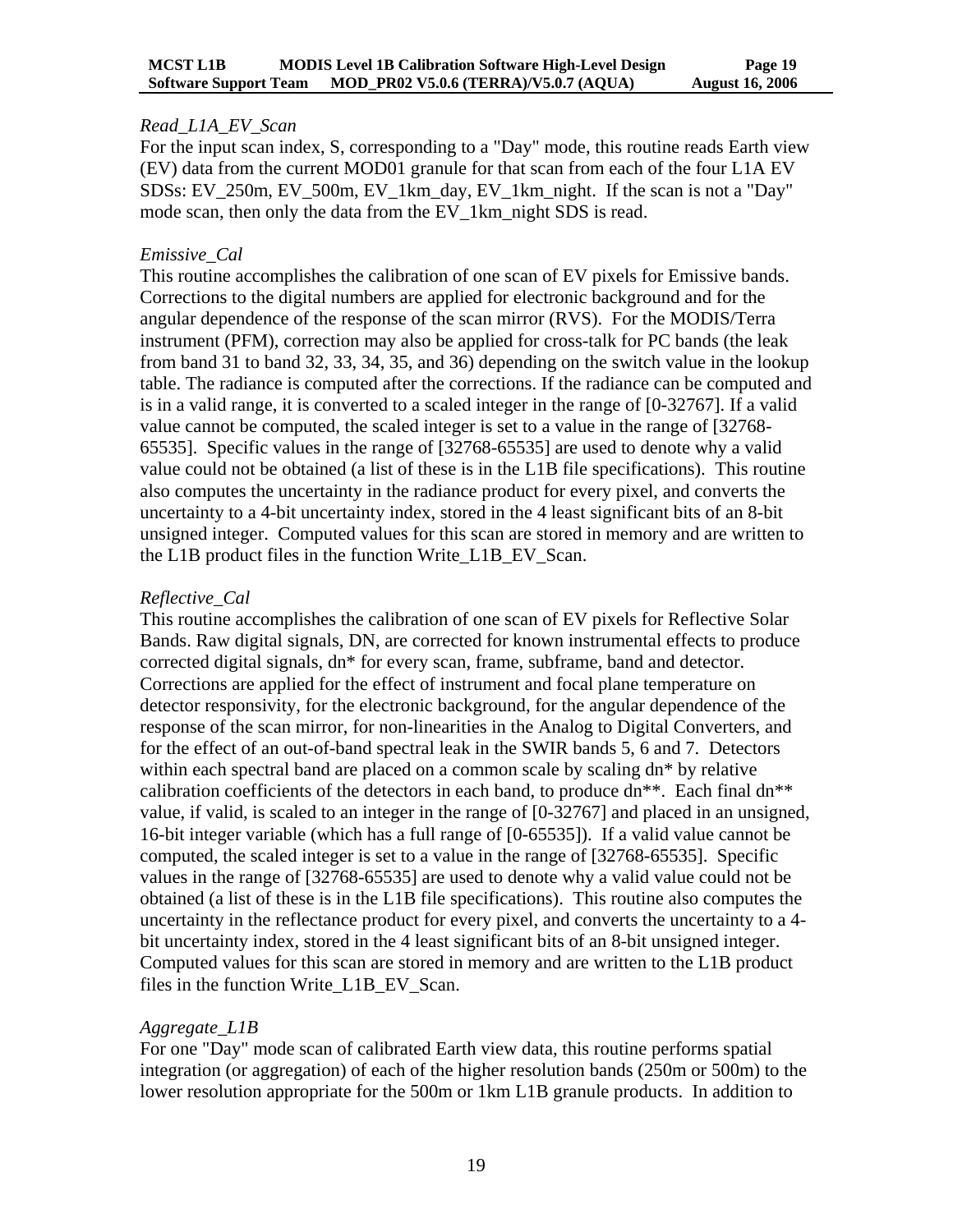aggregating the scaled integer and uncertainty index values, the number of samples used in the aggregation is saved for later writing to the L1B products. Computed values for this scan are stored in memory and are written to the L1B product files in the function Write\_L1B\_EV\_Scan.

#### *Band\_26\_Crosstalk\_Correction*

This function corrects Band 26 data. For one "Day" mode scan of calibrated Earth view data, a crosstalk correction is applied to the Band 26 data using the values of the aggregated Band 5 scaled integers and correction terms derived from a lookup table.

#### *Copy\_Band\_26\_Data*

This function copies band 26 data from the EV\_1km\_RefSB structure member of L1B\_Scan to the appropriate Band\_26 structure member. The values are written to the 1km product file in function Write\_L1B\_EV\_Scan. (See the implementation note on Band 26 SDS in Section 6)

#### *Fill\_Dead\_Detector\_SI*

This function fills in reasonable pixel values in one Level 1B EV product file SDS for pixels that correspond to dead detectors. Values from adjacent (live) detectors are used to determine the values to assign to the dead-detector pixels. If possible, a linear average from adjacent pixels is calculated. This operation is applied only to the native resolution L1B data sets, not aggregated data sets.

#### *Write\_L1B\_EV\_Scan*

This routine writes one scan of L1B EV data, including scaled integers, uncertainty indices and samples used, as appropriate. For a day-mode scan, all resolutions are written. For a night mode scan, only data for the emissive bands and for the band 26 SDS are written.

#### *Write\_L1B\_ScanMeta*

This routine writes Level 1B scan metadata into the three Earth view (EV) L1B product files. The Level 1B scan metadata are implemented in the lone Vdata "Level 1B Swath Metadata" in the EV files. This routine also writes the "Bit QA Flags" into OBC file as an SDS. The OBC file is re-opened and subsequently closed for this operation.

#### *Gran\_Meta\_Cal*

This routine computes various statistics such as percent of missing data that are written to the MOD\_PR02 product files. Also, many values previously calculated are copied from different structures into the L1B\_Gran\_Meta structure.

#### *Write\_Gran\_Metadata*

This function writes many individual HDF file attributes of metadata to the MOD\_PR02 output products and also writes the ECS core and archive metadata. Many of the values for the ECS metadata are copied from in the current MOD01 granule within this function. Some values come from previous calculations within MOD\_PR02.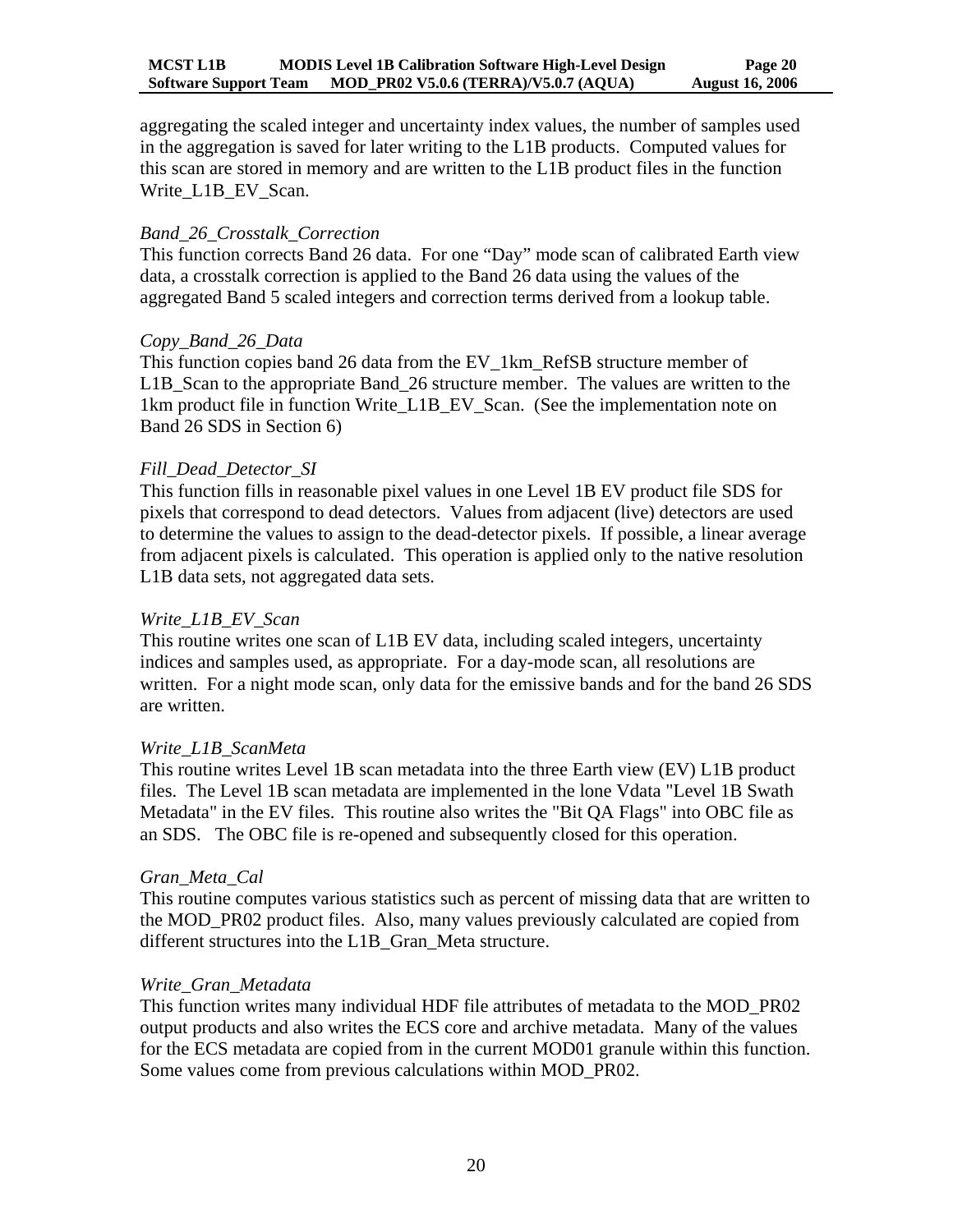#### <span id="page-23-0"></span>*Close\_L1A\_Granule*

This routine ends access to all L1A SDSs and ends the SD and Vdata interfaces to the current MOD01 granule file, closing the file.

#### *Close\_L1B\_Granule*

This routine ends SDS access to all open MOD02 EV SDSs and ends swath interface to all MOD02 EV granule files.

#### **3.2 Flow charts or PDL for "main" and Important Child Functions**

The following pages contain flow charts or PDL for "main" and some of the immediate child functions of "main". The function tree in the next section indicates the full scope of MOD\_PR02 functions.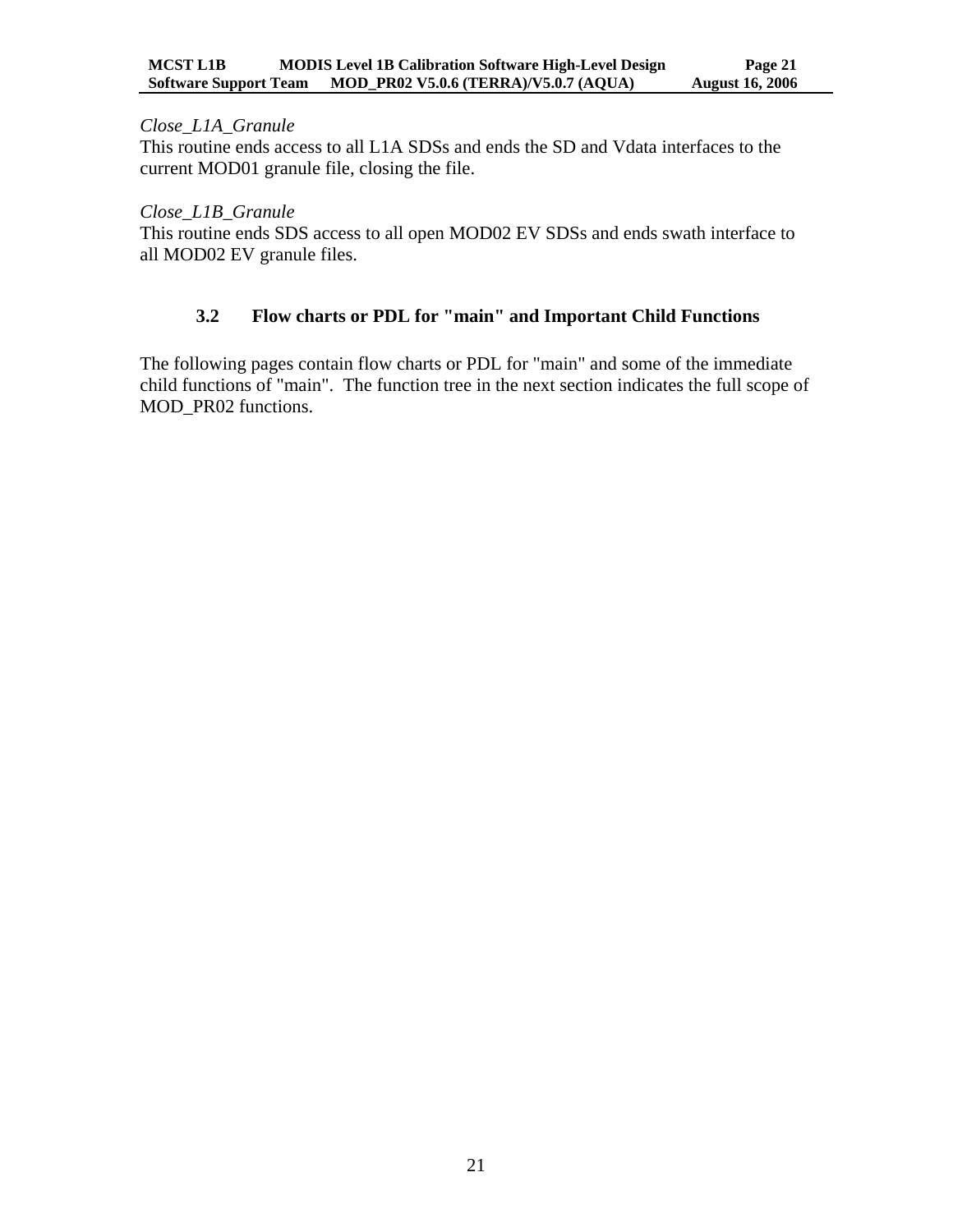

<u>22</u>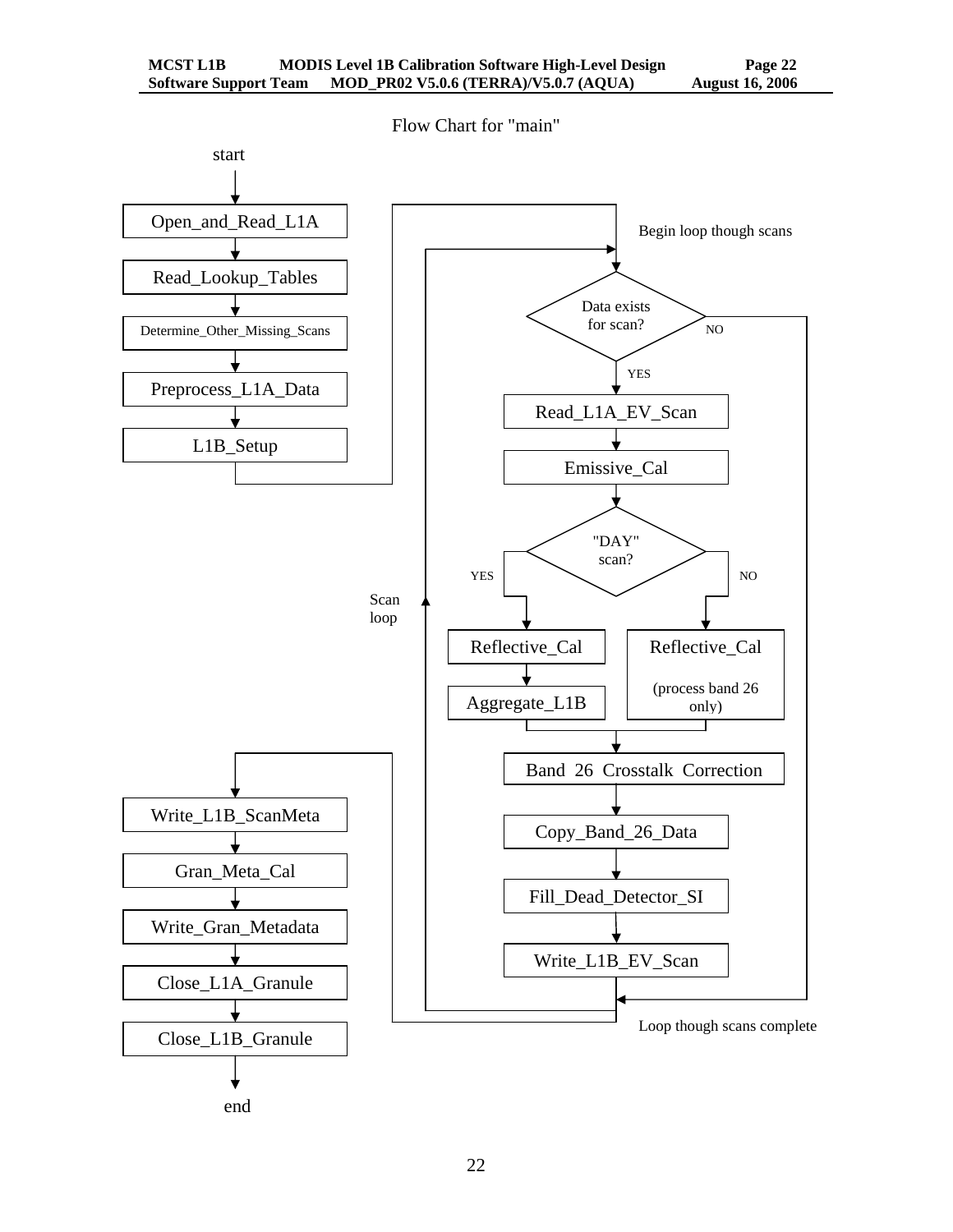#### Flow Chart for "Read\_Lookup\_Tables"



*Notes:* 

The LUTs are defined in arrays of structure "LUT\_Definition\_t", defined in L1B\_Tables.h. There is one array per LUT file. The information in each member of one array defines one LUT. One member of the structure is assigned dynamically -- the "data" pointer. All other members remain at their initialization values.

Each of the child functions (Read\_Refl\_Tables, Read\_Emiss\_Tables and Read\_QA\_Tables) has the same basic architecture:

- Assign the address of each data pointer in the "LUT\_Definition\_t" variables to the address of the appropriate array in "ref\_tables\_t", "emiss\_tables\_t" or "QA\_tables\_t" (where the actual memory holding the LUT values resides).
- Call "Read\_LUT\_Tables", which generically reads an array of the "LUT\_Definition\_t" variables.
- Accomplish any LUT-specific checks on the values not automatically handled in "Read\_LUT\_Tables"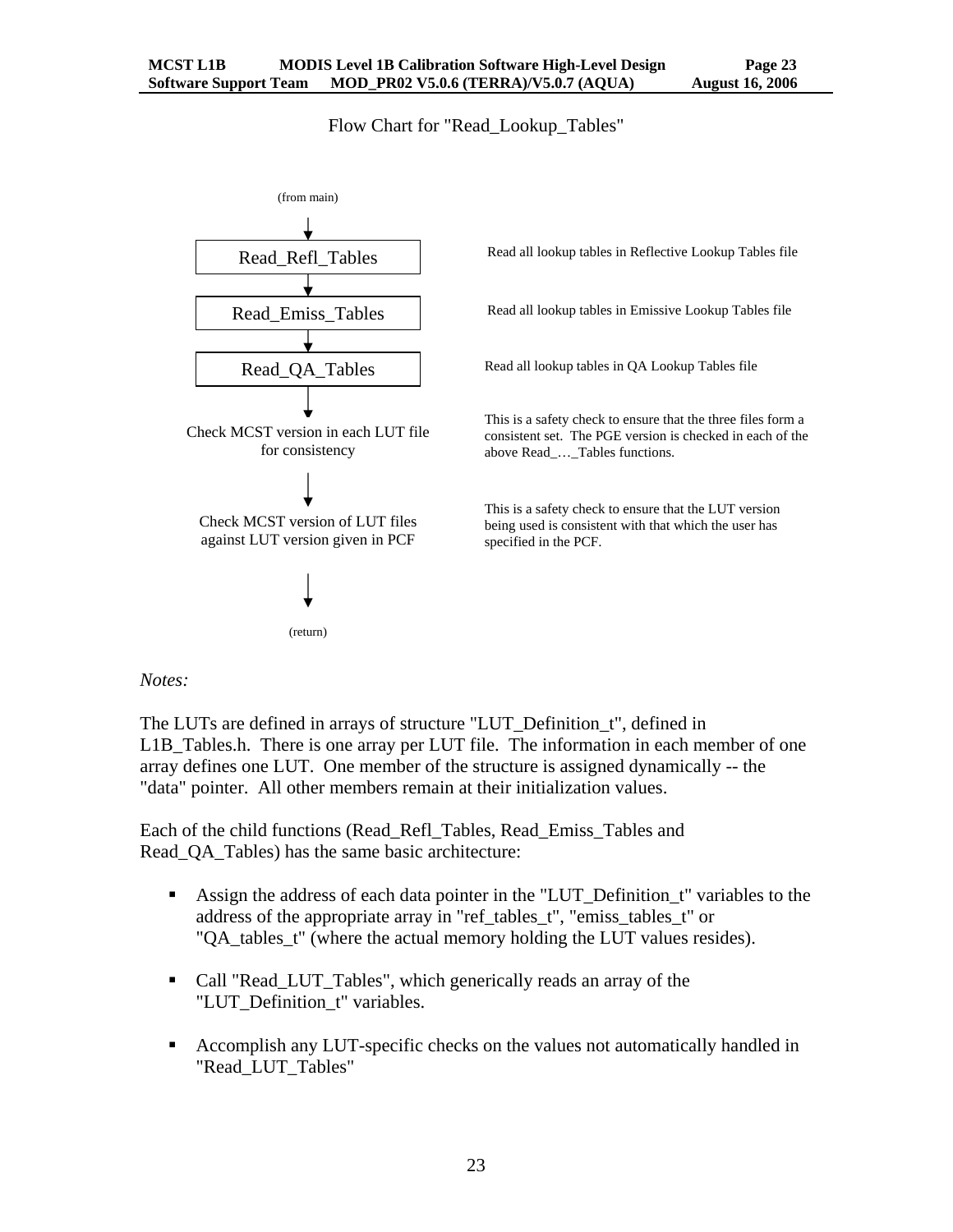Note: the code "generate\_luts" links to the L1B\_Tables modules and uses the same "LUT\_Definition\_t" arrays to write out the LUTs to the HDF file. When the definition of a LUT changes or LUTs are added or deleted, the "generate\_luts" code needs to be recompiled.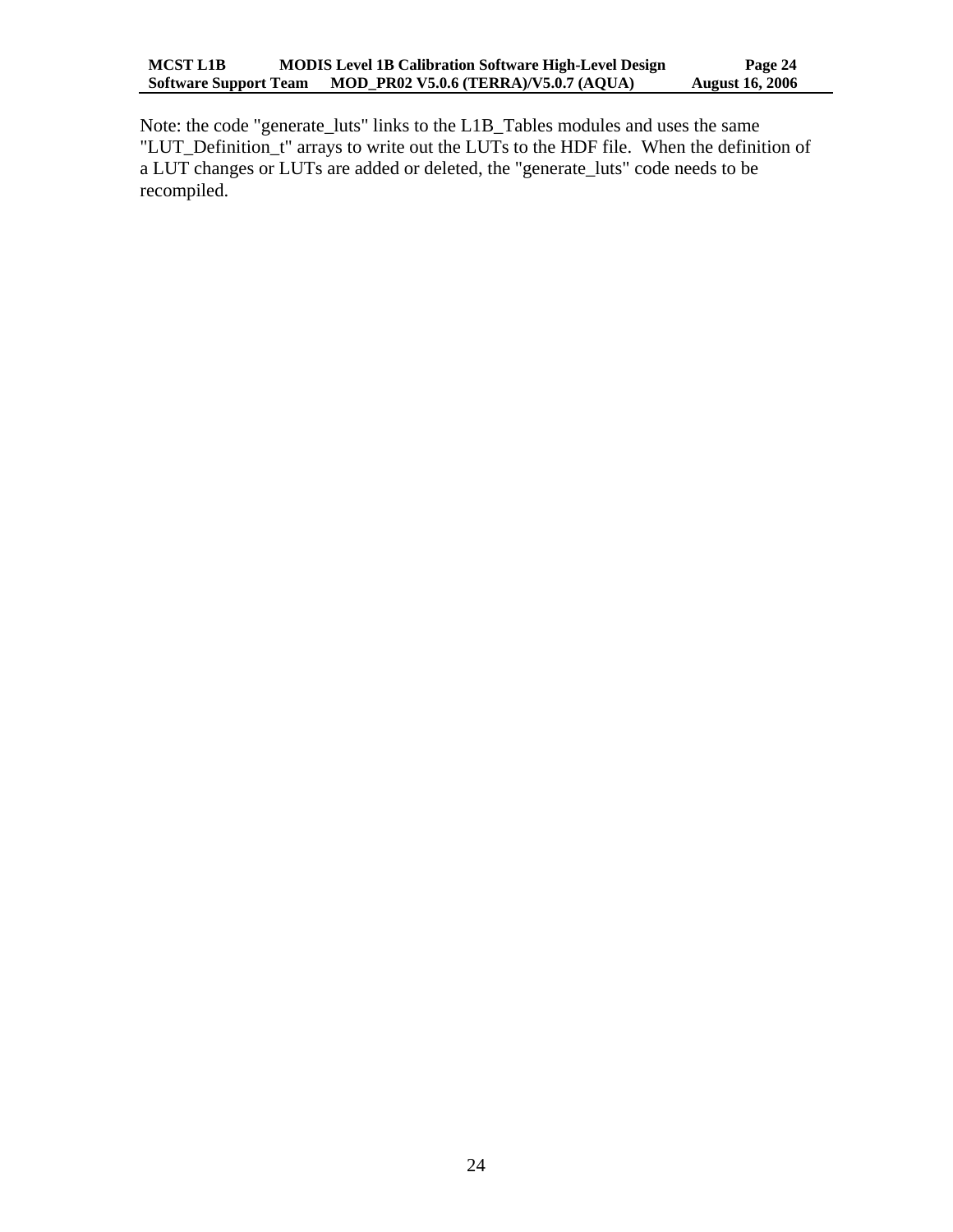Flow Chart for "Preprocess\_L1A\_Data"



Calculate the frame-by-frame RVS correction terms for the reflective solar bands and thermal emissive bands and store in the RSB\_Cal\_Coeff and Emiss\_Cal\_Coeff structures respectively.

Open the current MOD01 granule for both SD and Vdata interface and read granule-related information needed for processing inside and outside the Preprocess module. File interfaces remain open after this function has executed and are not closed until after all scan-to-scan processing is completed.

Check if the nadir aperture door (NAD) door is closed. If the door is closed during any scan within the granule, set the dn\_star\_Min value to be -40 for those bands where dn\_star\_Min was set to 0. This allows system noise to be studied by MCST.

For each scan of the middle granule, determine if the center of the moon lies within the space-view (SV) keep-out box (KOB). This sets values to be used later in determining the DN offset and for writing one of the "bit QA flags" in the scan metadata. (See [ALG-6])

Read telemetry fields for Ecal-on for different kinds of bands, i.e. PV VIS, PV NIR, PV SM, PV LW and PC LW bands. If either A or B is on, set Ecal\_On values for the corresponding bands for current scan to be true. If Ecal is on, the corresponding SV data can not be used for calibration.

Read data from previous MOD01 granule needed for emissive calibration preprocessing from a subset of the total number of scans from the leading or trailing L1A granule. These data include the blackbody and space-view DNs, mirror side flags and engineering temperatures.

Read data from following MOD01 granule needed for emissive calibration preprocessing from a subset of the total number of scans from the leading or trailing L1A granule. These data include the blackbody and space-view DNs, mirror side flags and engineering temperatures.

Compute the DN OBC averages for all reflective solar bands. Store in DN\_OBC\_Avg for writing to the OBC file and store in PP\_Refl for use in reflective calibration.

Preprocess OBC and engineering data for Emissive Calibration. Calculate temperatures averaged over the granule and the ratio of the averaged temperature variance to prelaunch values, and the emissive calibration coefficients.

Write OBC target scientific data sets and preprocess data scientific data sets, and copy scan level metadata scientific data sets, pixel quality scientific data sets, engineering memory scientific data sets, engineering vdata, SD Sun Azimuth, SD Sun Zenith, and DN OBC averages into L1B OBC file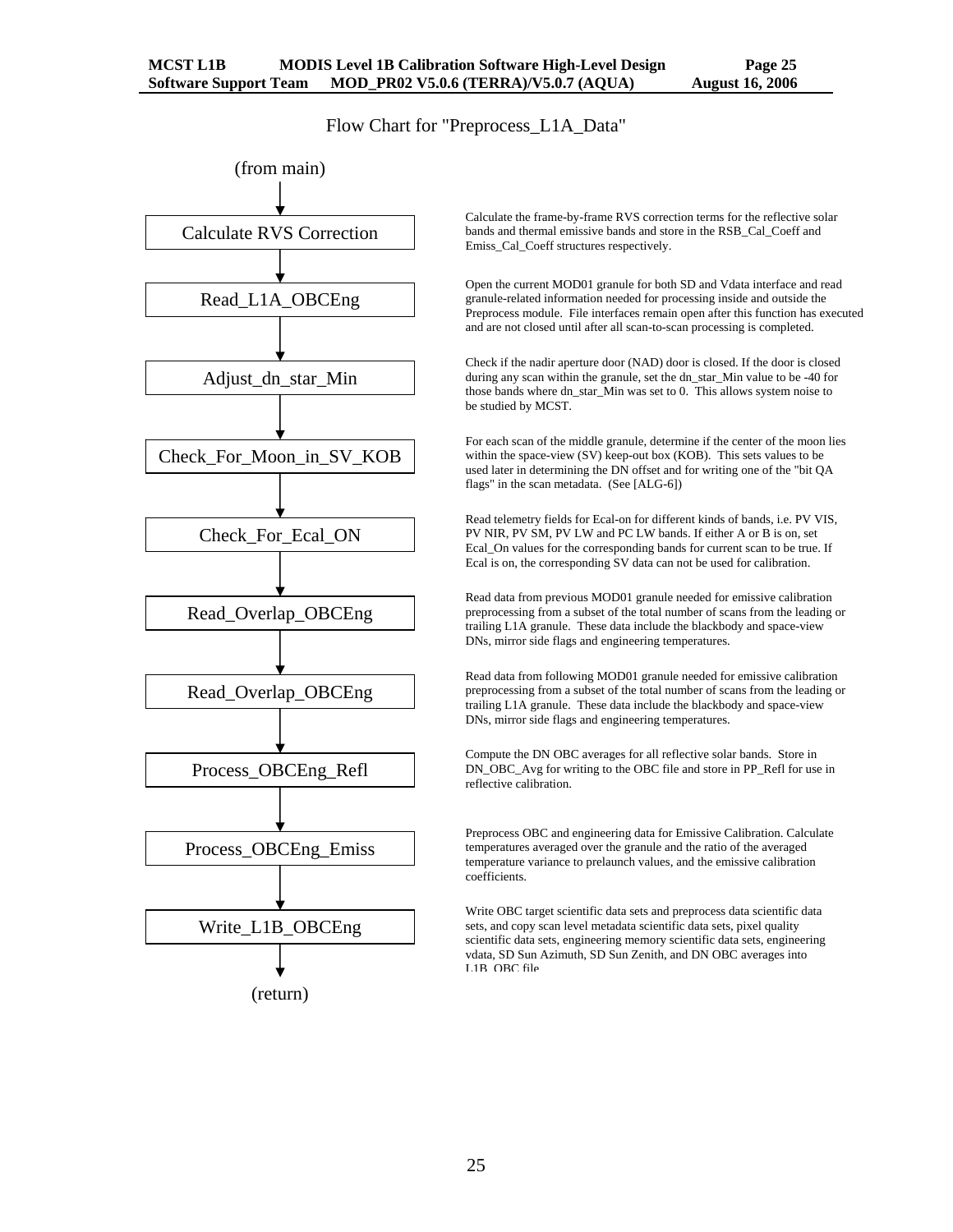Flow Chart for "L1B\_Setup"

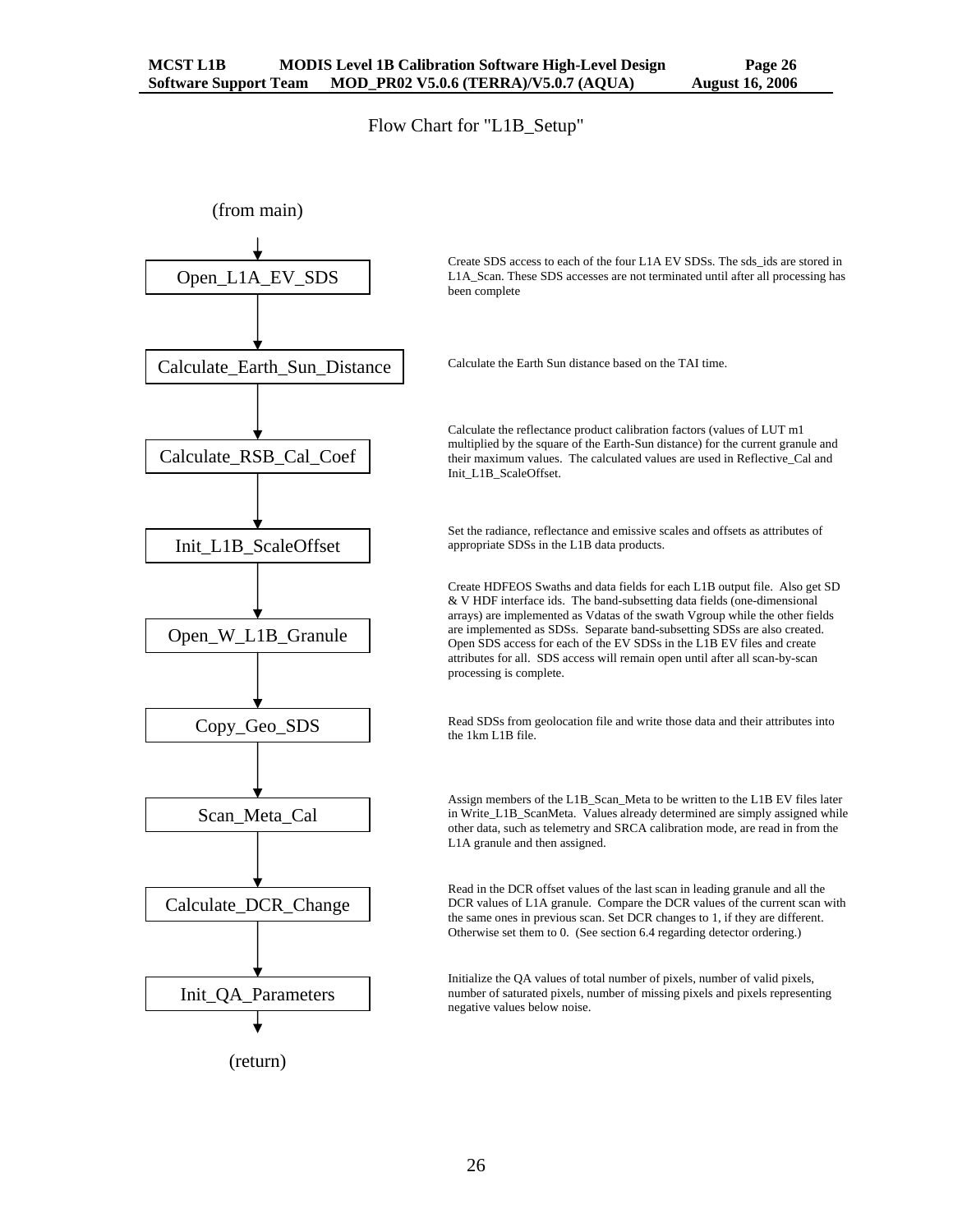PDL for "Emissive\_Cal"

### **BEGIN PDL**

- Initialize some indexes and variables, check inputs.
- **LOOP** through all bands of the 1km night resolution
	- IF band is band 26 (a reflective band)
		- Increment detector index by 10 and skip to next band.
	- END IF
	- **LOOP** through all detectors
		- Accomplish uncertainty-related calculations that are independent of frame.
		- **LOOP** through all frames
			- Assign DN ev from appropriate L1A array element.
			- **IF L1A DN value corresponds to missing** 
				- Assign L1A\_DN\_MISSING\_SI to the scaled integer variable.
				- Assign BAD\_DATA\_UI to the uncertainty index variable.
				- Increment the missing pixels variable.
				- Decrement the valid pixels variable.
				- Trip the bad data flag variable.
				- Skip to next frame.
			- END IF

*(make similar checks as above for dead detector, sector rotation, saturated pixel, moon in space view port, invalid space view DN average, and negative calibration coefficient)* 

- Compute dn by subtracting the average space view DN value from the DN value.
- IF PCX correction switch is on and instrument is MODIS/Terra (PFM)
	- IF band is band 31
		- Save the dn value in an array for use with subsequent bands
	- **ELSE IF band is one of the MODIS bands 32 through 36** 
		- Form the cross talk correction to dn and add to dn
	- END IF
- END IF
- Compute L ev radiance using algorithms in the algorithms documents.
	- IF radiance exceeds the maximum for scaling to SI
		- Assign TEB\_OR\_RSB\_GT\_MAX\_SI to the scaled integer variable.
		- Assign BAD\_DATA\_UI to the uncertainty index variable.
		- Increment the missing pixels variable.
		- Decrement the valid pixels variable.
		- Trip the bad data flag variable.
		- Skip to next frame.
- END IF
- IF radiance is less than NeDL (the LUT value)
	- Flip the "flag" to 1 (used to set a QA item later)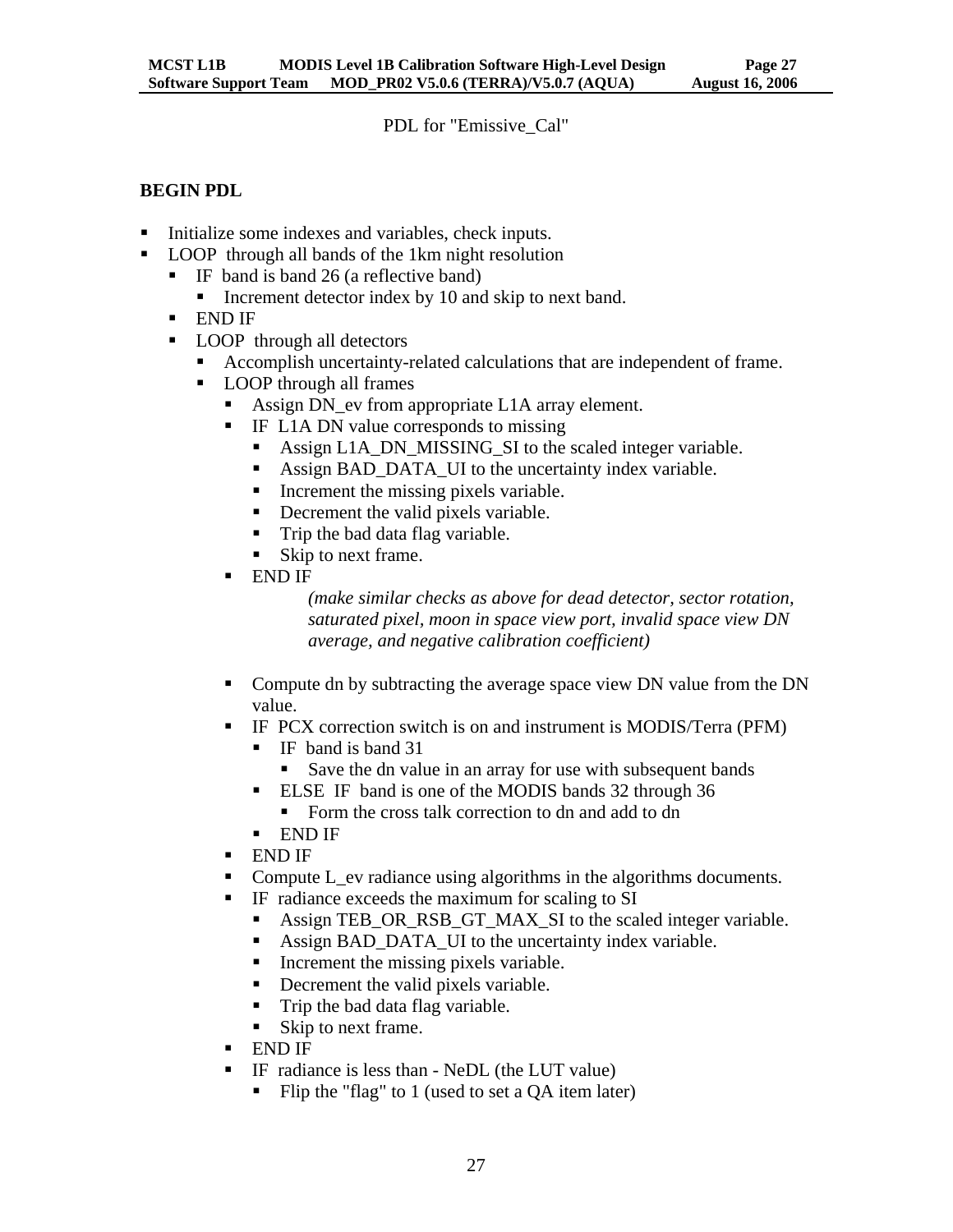- Increment variable negative\_value\_below\_noise\_pixels
- Decrement valid pixels variable
- Trip the bad data flag for this band *(note that we do not set an unusable data value for SI)*
- END IF
- Convert the radiance to scaled integer and store in the L1B scan (*if the radiance is less than the minimum for scaling, set SI to 0, which is equivalent to saying that the radiance equals the minimum for scaling*)
- IF radiance  $\leq 0$  or dn is  $\leq 0$  or the nadir aperture door is closed
	- Set uncertainty index to BAD\_DATA\_UI
- ELSE
	- compute and assign uncertainty index
- END IF
- **END LOOP** over frames
- **END LOOP** over detectors
- increment B emiss
- **END LOOP** over bands
- IF the "flag" value has been tripped
	- Set the Bit\_QA\_Flags value that negative below noise occurred
- END IF

**END PDL**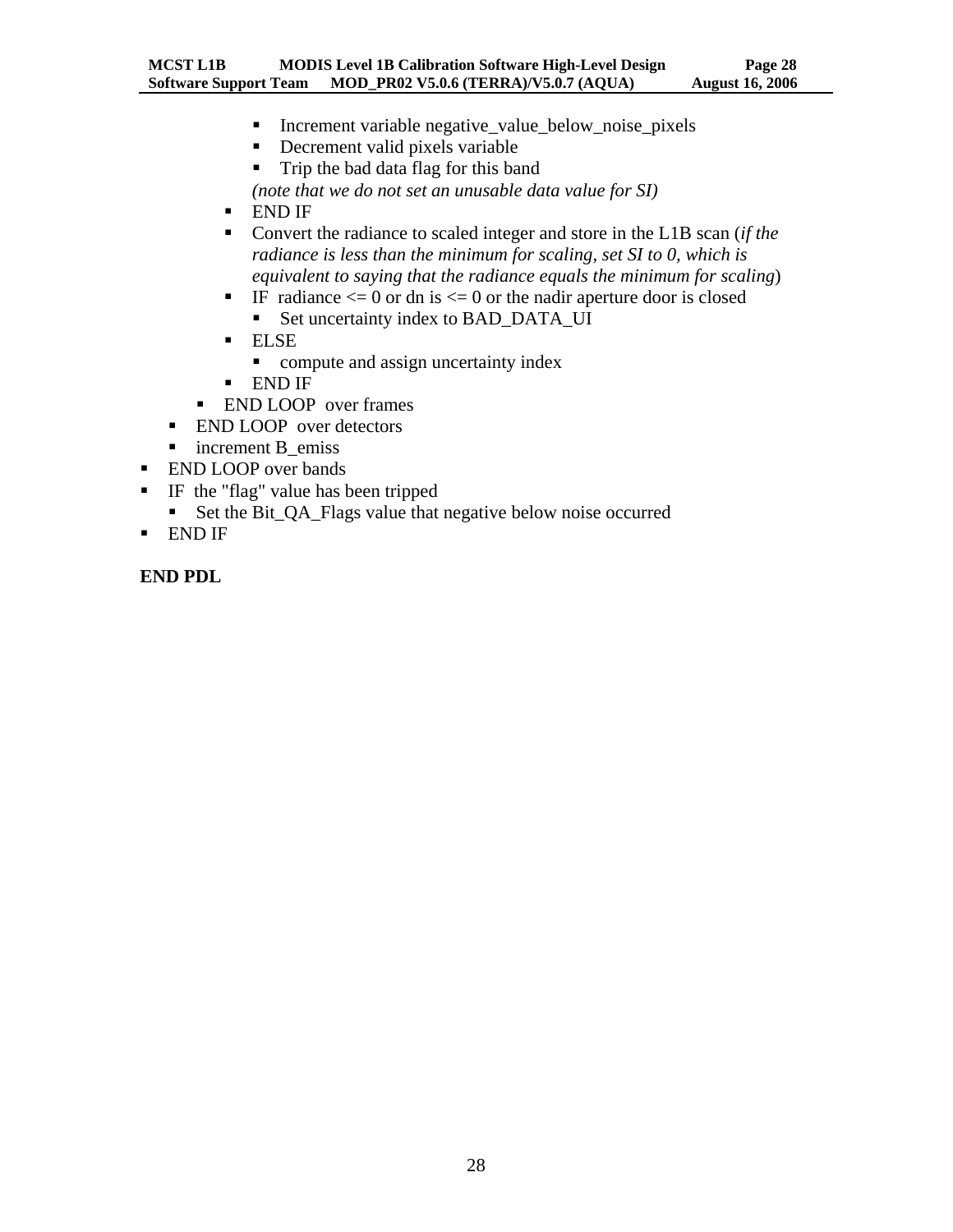PDL for "Reflective\_Cal"

## **BEGIN PDL**

- Initialize extended indices, to be incremented within loops.
- Initialize mirr\_side and dT\_inst variables (independent of loops).
- LOOP through level 1A band groups
	- LOOP through individual bands within this band group
		- $\blacksquare$  IF this band is an emissive band
			- Increment detector index appropriately and continue to next band within this resolution.
		- END IF
		- Make assignments and calculations that are independent of detector and frame.
		- **LOOP** through all detectors in this band, D
			- Accomplish a set of calculations that are independent of frame. Most of these relate to computation of uncertainty.
			- LOOP through all frames at this resolution, F.
				- Set the subsample index, sample index, based on F.
				- Based on resolution, assign values from the resolution-dependent arrays to local variables. This is accomplished with one block "if" to avoid having to repeat "if" statements many times within the innermost loop.
				- **IF L1A DN value corresponds to missing** 
					- Assign the L1A\_DN\_MISSING\_SI to the scaled integer variable.
					- Assign the BAD\_DATA\_UI to the uncertainty index variable.
					- Increment missing pixels variable.
					- Decrement the valid pixels variable.
					- Trip the bad data flag variable.
					- Skip to next frame.
				- END IF

*(Perform similar checks as above for dead detector, sector rotation, saturated detector and invalid average OBC DN)*

- Subtract average OBC (SV or BB) DN value [ALG-14].
- **IF SWIR band** 
	- compute the magnitude of the out-of-band spectral leak and subtract it from dn [ALG-23].
- END IF
- Convert dn to dn\* [ALG-14].
- Convert dn\* to dn\*\* [ALG-19].
- IF dn\*\* is below bottom end of dynamic range for scaling
	- Set the scaled integer to RSB\_DN\_STAR\_BELOW\_MIN\_SI
	- Set the uncertainty index to BAD\_DATA\_UI.
	- **Increment the negative value below noise pixels variable.**
	- Decrement the valid pixels variable.
	- Trip the bad data flag variable.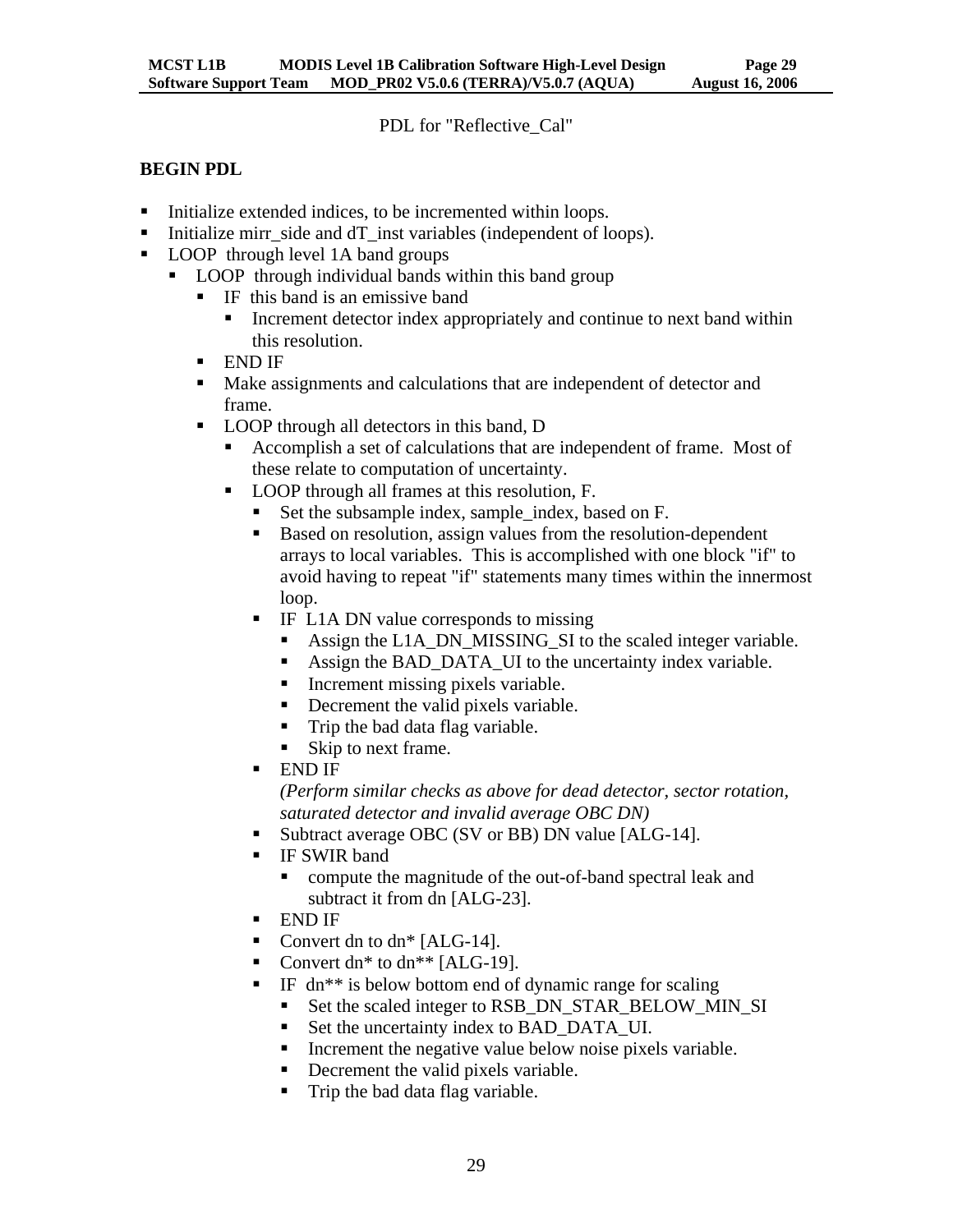- Skip to next frame.
- **ELSE IF** dn<sup>\*\*</sup> is above the end of dynamic range for scaling
	- Set the scaled integer to TEB\_OR\_RSB\_GT\_MAX \_SI
	- Set the uncertainty index to BAD\_DATA\_UI.
	- Increment the negative value below noise pixels variable.
	- Decrement the valid pixels variable.
	- Trip the bad data flag variable.
	- Skip to next frame.
- ELSE
	- Convert dn\*\* to the scaled integer
- END IF
- IF nadir aperture door is closed
	- Set the most significant bit of the scaled integer, up to the maximum specified in the file specs.
- END IF
- IF dn  $\leq$  0 or dn\*  $\leq$  0 or temperature correction was not valid or NAD is closed
	- Set uncertainty index to BAD\_DATA\_UI
- **ELSE** 
	- Compute percent uncertainty [ALG-21]
	- Convert to uncertainty index
- END IF
- **END LOOP** over frames at resolution
- **END LOOP** over detectors
- END LOOP over bands
- **END LOOP** over resolutions

#### **END PDL**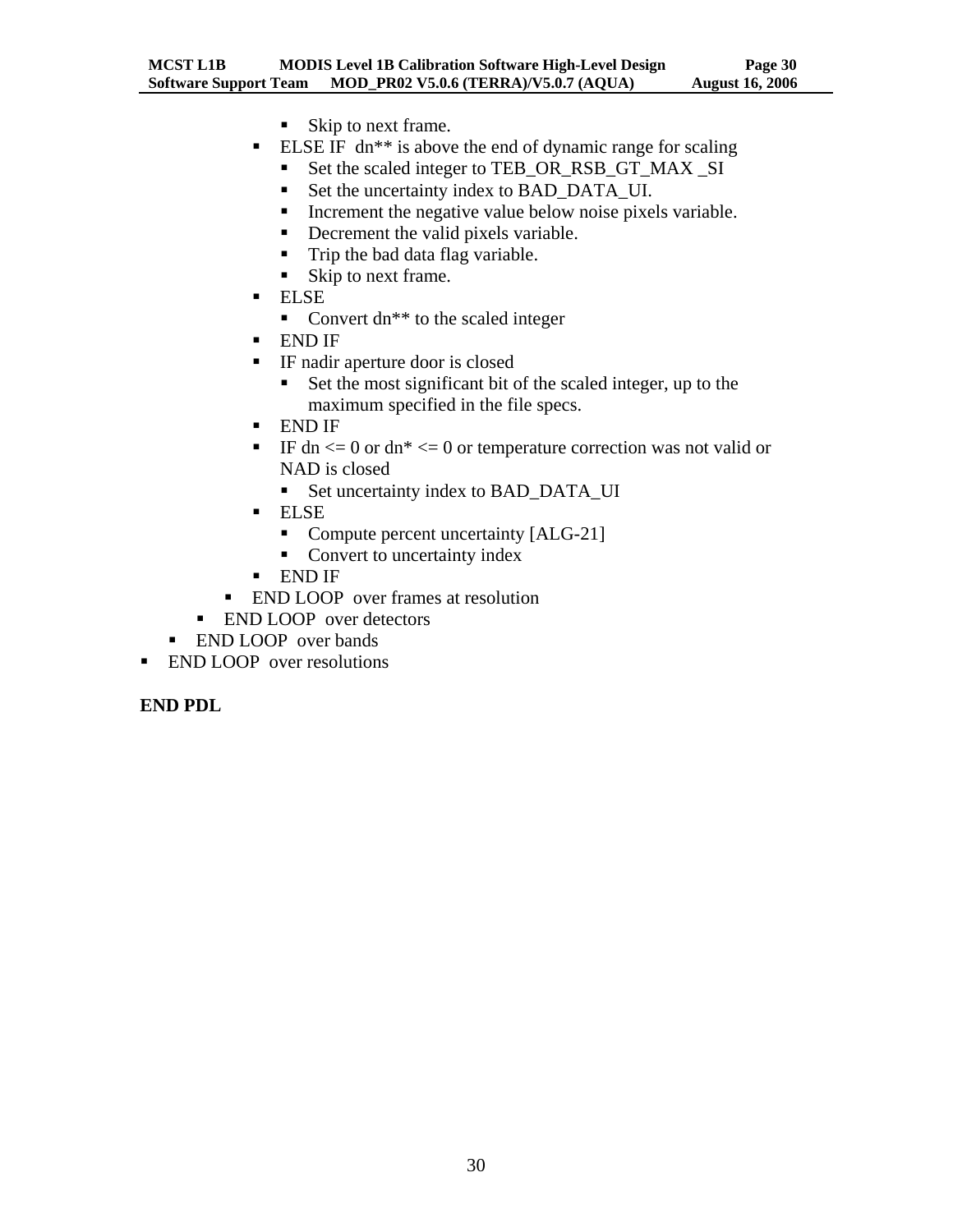# <span id="page-33-0"></span>*Section 4 Code Function Tree*

| <b>Name</b>                                        | "C" file     |
|----------------------------------------------------|--------------|
| main                                               | L1B.c        |
| Open_and_Read_L1A                                  | Granule.c    |
| Get_Satellite_ID                                   | Granule.c    |
| Read_Lookup_Tables                                 | L1B_Tables.c |
| Read_Refl_Tables                                   | L1B_Tables.c |
| Read_LUT_Tables                                    | L1B_Tables.c |
| Read_L1B_SDS_LUT                                   | L1B_Tables.c |
| TDLUT_GetAlgorithm                                 | L1B_Tables.c |
| TDLUT_ReadStepFunction                             | L1B_Tables.c |
| TDLUT_ReadPiecewiseLinearFunction                  | L1B_Tables.c |
| (similar to Read_Refl_Tables)<br>Read_Emiss_Tables | L1B_Tables.c |
| Read_QA_Tables<br>(similar to Read_Refl_Tables)    | L1B_Tables.c |
| Determine_Other_Missing_Scans                      | L1B_Setup.c  |
| Determine_Split_Scans                              | L1B_Setup.c  |
| Get_Split_Scan_Indexes                             | L1B_Setup.c  |
| Preprocess_L1A_Data                                | Preprocess.c |
| Calcuate_RVS_Correction                            | Preprocess.c |
| Read_L1A_OBCEng                                    | Preprocess.c |
| Check_For_Ecal_On                                  | Preprocess.c |
| Check_If_Sector_Rotated                            | Preprocess.c |
| Read_Convert_Temperatures                          | Preprocess.c |
| Fill_Invalid_Temp_DNs                              | Preprocess.c |
| Compute_BB_Temperature                             | Preprocess.c |
| Get_Electronics_index                              | Preprocess.c |
| Adjust_dn_star_Min                                 | Preprocess.c |
| Check_For_Moon_in_SV_KOB                           | Preprocess.c |
| Read_Overlap_OBCEng                                | Preprocess.c |
| (similar to Read_L1A_OBCEng plus the following)    |              |
| Get_Satellite_ID                                   | Granule.c    |
| Process_OBCEng_Refl                                | Preprocess.c |
| Fill_250m_DN_OBC_Avg                               | Preprocess.c |
| Get_DN_Avg_SDev_Rejects                            | Preprocess.c |
| Pack_Rejects_In_Outlier_Mask                       | Preprocess.c |
| Fill_500m_DN_OBC_Avg                               | Preprocess.c |
| (similar to Fill_250m_DN_OBC_Avg)                  |              |
| Fill_1km_day_DN_OBC_Avg                            | Preprocess.c |
| (similar to Fill_250m_DN_OBC_Avg)                  |              |
| Fill_Band_26_DN_OBC_Avg                            | Preprocess.c |
| (similar to Fill_250m_DN_OBC_Avg)                  |              |
| Get_Temp_Avg_And_Variance                          | Preprocess.c |
| Process_OBCEng_Emiss                               | Preprocess.c |
| Granule_Average_Temperature                        | Preprocess.c |
| Calculate_Temp_QA                                  | Preprocess.c |
| Get_Temp_Avg_And_Variance                          | Preprocess.c |
| Granule_Average_Temperature                        | Preprocess.c |
| Calculate_PP_Planck_Mir                            | Preprocess.c |
| Calculate_Planck                                   | Preprocess.c |
| Get_Leading_Gran_Emiss_Coeff                       | Preprocess.c |
| Get_Emiss_Coeff_Per_Scan                           | Preprocess.c |
| Get_DN_Avg_SDev_Rejects                            | Preprocess.c |
| Get_DN_Avg_SDev_Rejects_LowN                       | Preprocess.c |
| sort_int16_array                                   | Preprocess.c |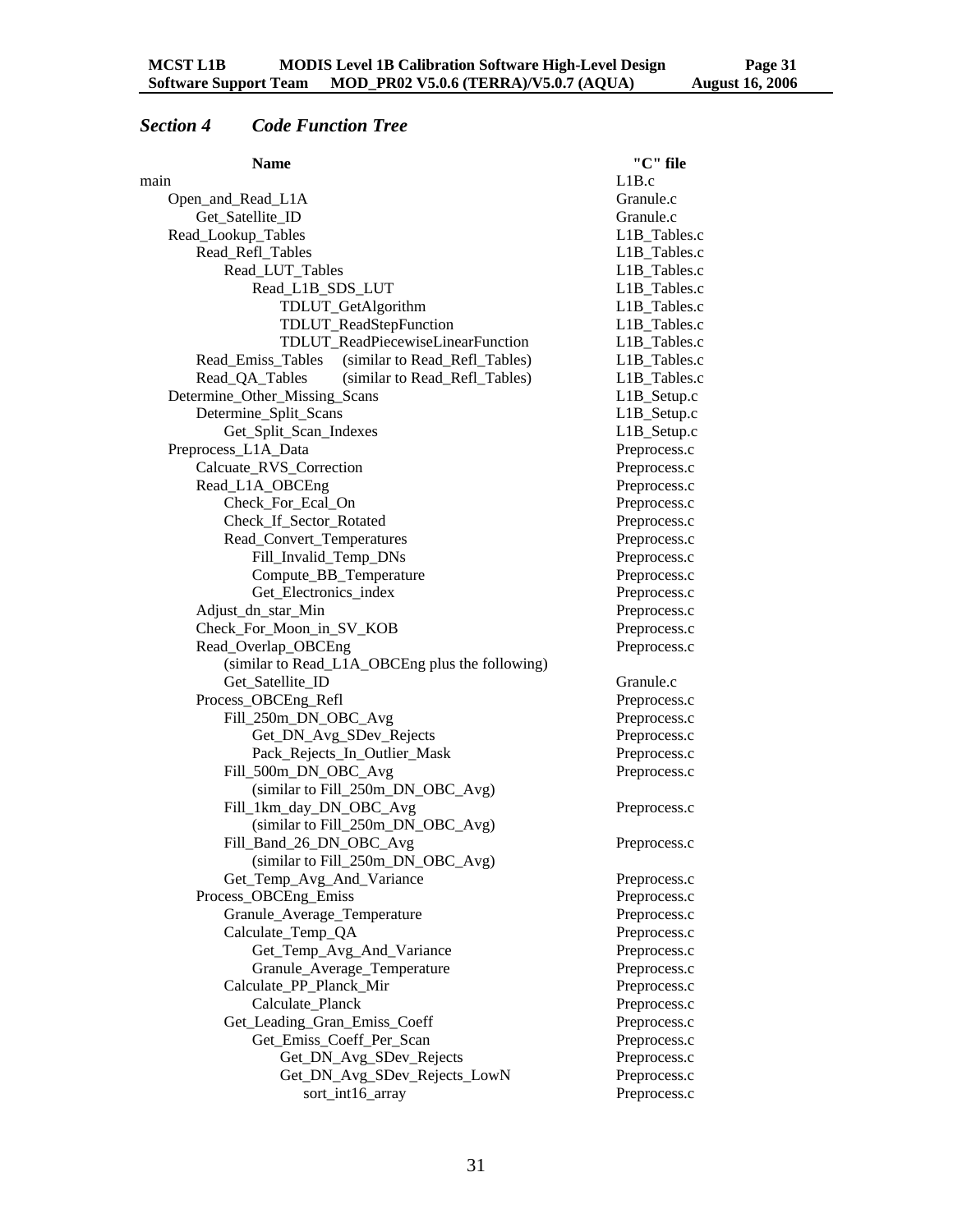Get\_DN\_Avg\_SDev\_Rejects Preprocess.c Pack\_Rejects\_In\_Outlier\_Mask Preprocess.c Calculate Planck Preprocess.c Get\_Middle\_Gran\_Emiss\_Coeff Preprocess.c (similar to Get\_Leading\_Gran\_Emiss\_Coeff plus the following) Pack\_Rejects\_In\_Outlier\_Mask Preprocess.c Get\_Trailing\_Gran\_Emiss\_Coeff Preprocess.c (similar to Get\_Leading\_Gran\_Emiss\_Coeff) Get All Emiss Coeff Preprocess.c Cross\_Granule\_Sliding\_Average Preprocess.c Write L1B OBCEng Preprocess.c Write\_Geo\_OBC\_SDS Preprocess.c Copy\_EngMemData Preprocess.c Copy ScanMetadata Preprocess.c Copy\_PixelQualityData Preprocess.c Copy\_EngVdata Preprocess.c L1B Setup.com L1B Setup.com L1B Setup.com L1B Setup.com L1B Setup.com L1B Setup.com L1B Setup.com L1B Setup.com L1B Setup.com L1B Setup.com L1B Setup.com L1B Setup.com L1B Setup.com L1B Setup.com L1B Setup.com L1B Setup.co Open\_L1A\_EV\_SDS L1B\_Setup.c Calculate\_Earth\_Sun\_Distance L1B\_Setup.c Calculate RSB Cal Coeff L1B Setup.c Init\_L1B\_ScaleOffset L1B\_Setup.c Open\_W\_L1B\_Granule L1B\_Setup.c Create L1B Swath L1B Setup.c Write\_Swath\_Band\_Number L1B\_Setup.c Open\_L1B\_EV\_SDS L1B\_Setup.c Set L1B EV SDS Attrs L1B Setup.c Set\_Unit\_Range\_Fillvalue L1B\_Setup.c Set\_UI\_ConvertToPercent\_Attrs L1B\_Setup.c Get SDS id L1B Setup.c Set\_SDS\_Attributes L1B\_Setup.c Create\_Band\_Subsetting\_SDS L1B\_Setup.c Copy Geo SDS L1B Setup.c Scan\_Meta\_Cal L1B\_Setup.c Calculate\_DCR\_Change L1B\_Setup.c Init\_QA\_Parameters L1B\_Setup.c Read\_L1A\_EV\_Scan Granule.c Emissive\_Cal Emissive\_Cal.c Reflective\_Cal Reflective\_Cal.c Aggregate\_L1B Granule.c Compute\_Aggregates Granule.c Band\_26\_Crosstalk\_Correction Reflective\_Cal.c Copy Band 26 Data Reflective Cal.c Fill\_Dead\_Detector\_SI Granule.c Write L1B EV Scan Granule.c Write L1B SI UI Granule.c Write\_L1B\_ScanMeta L1B\_Setup.c Gran Meta Cal Metadata.c Get Elec Config\_Status Metadata.c Get\_Elec\_Config\_Status\_Per\_Gran Metadata.c Get\_Electronics\_Status Metadata.c Write Gran Metadata **Metadata** Metadata.c

Write\_Global\_Metadata Metadata.c Close L1A Granule.c Granule Granule.c Close\_L1B\_Granule Granule Granule.c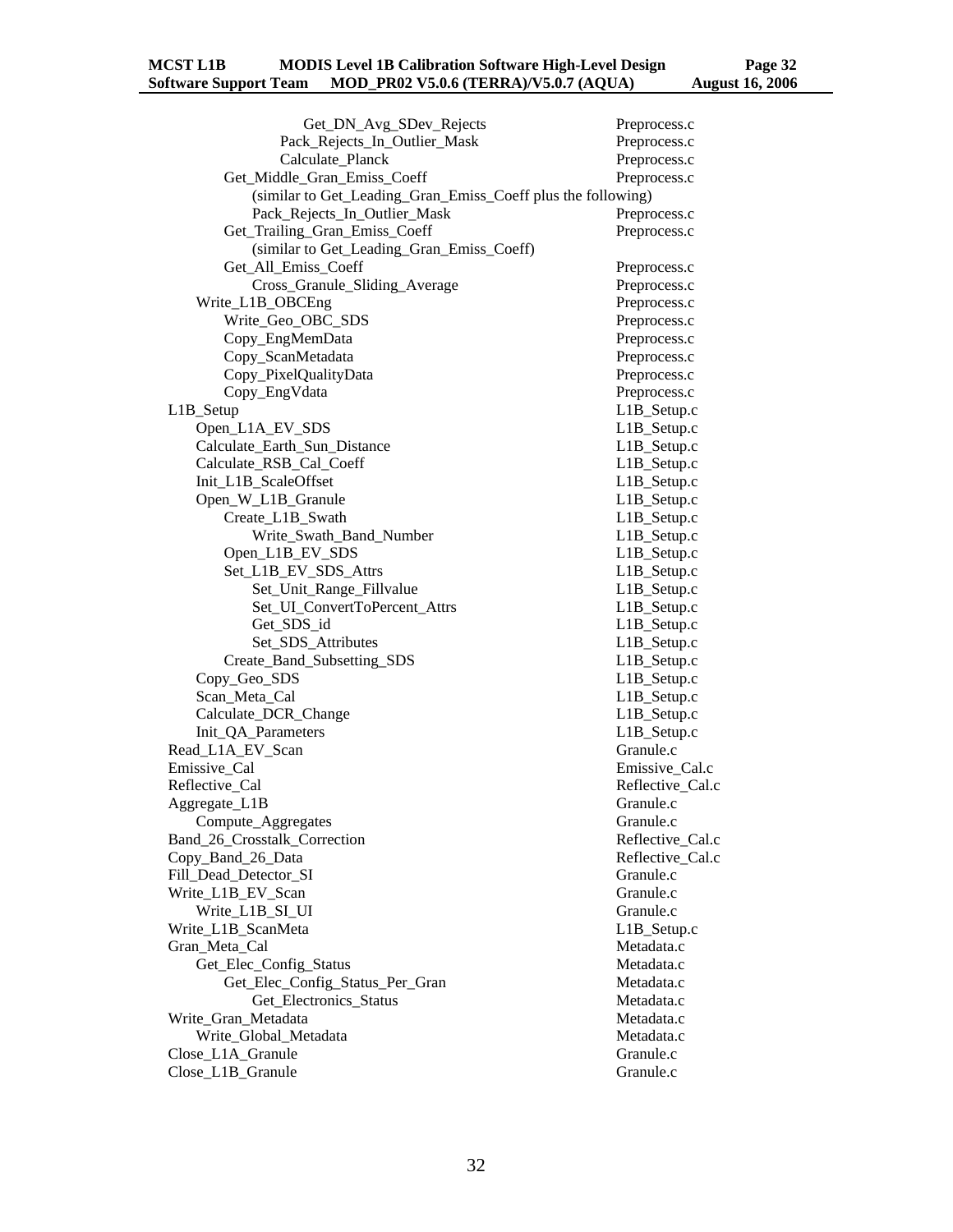#### <span id="page-35-0"></span>*Section 5 Miscellaneous Implementation Notes*

This section provides miscellaneous implementation notes that are of importance to developers:

- Variance and Standard Deviation Formulas Used in Level 1B
- Platform-Dependent Behavior In Math Functions
- **Presence of Band 26 SDSs and Implementation**
- Detector order conventions
- Impact of missing MOD01 scan data
- Split scans

#### **5.1 Variance and Standard Deviation Formulas Used in Level 1B**

The variance is defined to be the square of the standard deviation,  $\sigma$ . Calculations of variance or  $\sigma$  are used in several places in Level 1B. This section summarizes the formulas used and the implementation issues.

Approximation to variance of probability distribution:

$$
\text{var} = \frac{1}{N - 1} \sum_{i=1}^{N} (x_i - \overline{x})^2
$$
 (5.1.1)

Mathematically equivalent formula:

$$
\text{var} = \frac{1}{N-1} \Big[ \sum_{i=1}^{N} x_i^2 - \frac{1}{N} \big( \sum_{i=1}^{N} x_i \big) \big( \sum_{i=1}^{N} x_i \big) \Big] \tag{5.1.2}
$$

We use Equation 5.1.2 in Level 1B because it is simpler to code and is computationally more efficient than Equation 5.1.1. However, Eq. 5.1.2 was found to be numerically inaccurate at the float32 precision level for some calculations in Level 1B. Essentially, two very large numbers were being subtracted from each other and needed precision was lost. These calculations affected only the temperature QA metadata. We have implemented the code using double precision in all places (type "double") to reduce the loss of accuracy in these calculations.

#### **5.2 Platform-Dependent Behavior in Math Functions**

When porting MOD\_PR02 from the development SGI platform to a DEC ALPHA, discrepancies arose due to the use of some math library functions ("pow", for example). Although there were no warnings generated in compilation, the DEC ALPHA required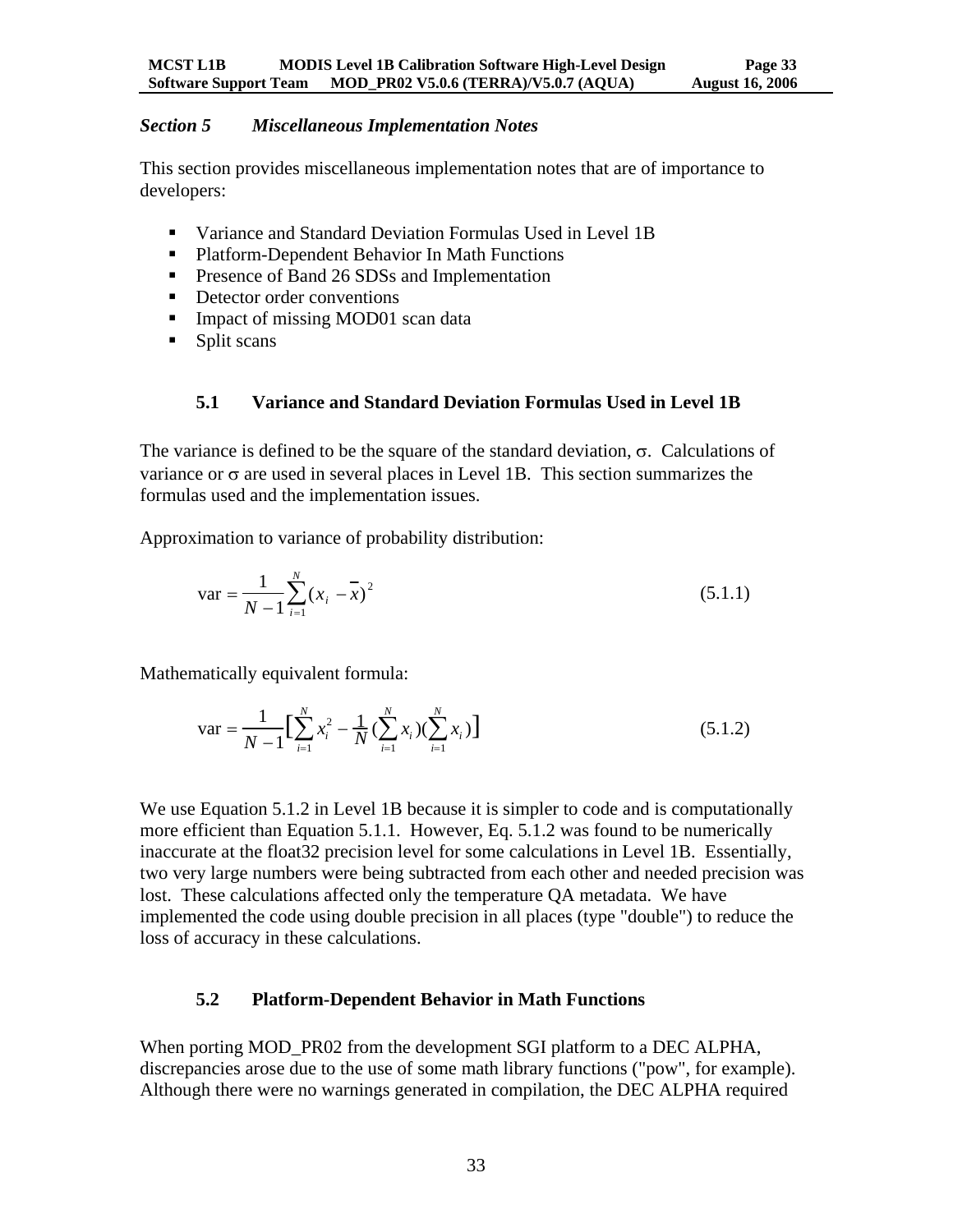<span id="page-36-0"></span>that the input arguments have an explicit cast to the correct data type (double, in the case of the arguments to "pow"). Consequently, all math functions should use explicit casts even though ANSI C would seem to not require this. EOSDIS coding guidelines recommend such unnecessary casts for all functions, not just math functions.

For example:

```
int32 n; 
float 32 t, r;
... 
t = pow (r, n); /* worked on SGI but not on DEC */
... 
t = pow ((double) t, (double) n); /* worked on both SGI and DEC */
```
As a precaution, casts were used in all math functions based on the man pages descriptions of the function prototypes.

#### **5.3 Presence of Band 26 SDSs and Implementation**

Band 26, a reflective solar band, is transmitted from MODIS as part of the night band group (all bands, 20 through 36). In the Level 1B output 1km product, however, it is desirable to populate the reflective band SDS "EV\_1KM\_RefSB" and the associated uncertainty SDS with fill values when the instrument is in night mode to keep product volume manageable. This means that the Band 26 data during night mode (real data) would be lost when going from the MOD01 granule to the MOD021KM granule. Adding the Band 26 data into the reflective solar band SDSs would cause the product to increase to full volume size, which is very undesirable. Thus, to prevent the data from being lost, separate Band 26 SDSs were created for the scaled integer and uncertainty index. These SDSs are present in the 1km product day or night mode. In day mode, the values in these SDS are duplicated in the EV\_1KM\_RefSB SDS and the associated uncertainty SDS. However, this is a relatively small volume penalty (7.68 MB) as compared to adding 191 MB to a night mode granule.

When the Band 26 SDSs were added to the product, it was thought that after the A&E period the product might be removed. Since adding the SDSs to the product involved many changes spread throughout the code, these were all placed inside preprocessor statements for two reasons: (1) to allow the Band 26 SDSs to be "switched" off rather than having to remove all associated code, and (2) to clearly identify the band 26-related lines of code if these lines ever have to be removed. Thus, in several places throughout the code and some header files, there are sections of code such as the following:

```
 /************************* Begin Band 26 Section **************************/ 
#ifdef WRITE_BAND_26_SDS 
. 
. 
. 
#endif /* WRITE_BAND_26_SDS */ 
      /************************** End Band 26 Section ***************************/
```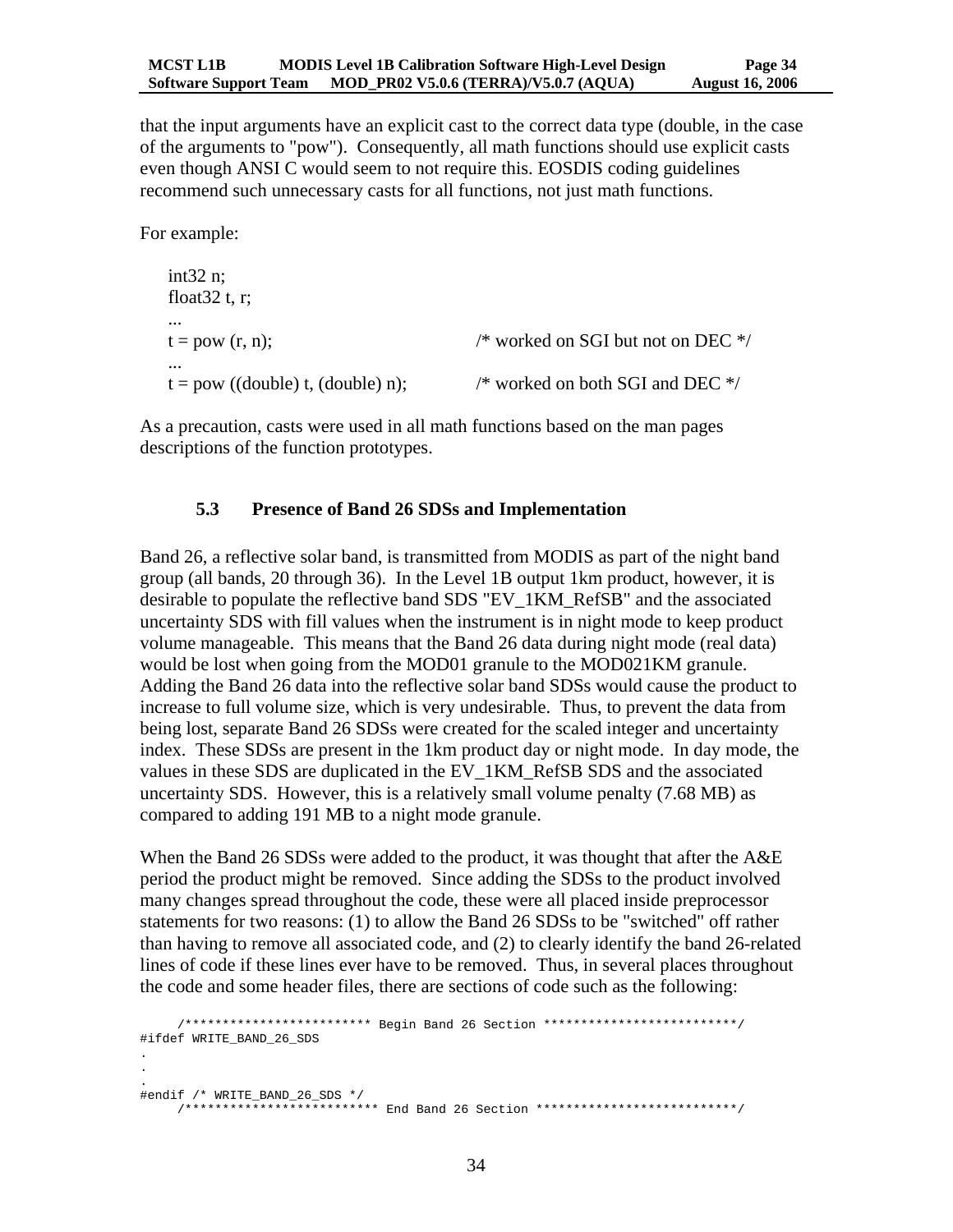<span id="page-37-0"></span>The code lines enclosed in the #ifdef block are only Band-26-related lines of code. Currently, the macro WRITE\_BAND\_26\_SDS is defined (Granule.h). If the definition is removed or commented out, then the Band 26 SDSs will not be written to the 1km product and no other changes should occur in any other data item in the products. The Band 26 product is currently being produced, however (as of August 16, 2006).

## **5.4 Detector Order Conventions**

There are two detector order conventions implicit within the Level 1B data products:

- "SBRS order": Increasing detector number is opposite to the satellite track direction (this is the convention of the manufacturer -- Santa Barbara Research Systems).
- " "product order": Increasing detector number is along the satellite track direction (this allows consecutive scans to be easily concatenated to form an image).

Table 5.1 below summarizes the conventions implied in the input and output data for MOD PR02 (Level 0 is not an input, but is included for reference):

| File type              | Convention: data applied to                          |
|------------------------|------------------------------------------------------|
| Level 0                | SBRS order: all data                                 |
| MOD01                  | product order: sector DN data (EV, BB, SD, SRCA, SV) |
|                        | SBRS order: all other data                           |
| Level 1B LUT HDF files | product order: all data                              |
| MOD021KM,              | product order: all data                              |
| MOD02HKM,              |                                                      |
| MOD02QKM               |                                                      |
| MOD02OBC               | SBRS order: "fpa_dcr_offsets", "raw_pv_gains"        |
|                        | product order: all other data                        |

#### **Table 5.1 Summary of Detector Order Convention in Files related to MOD\_PR02**

The ordering of all data in the Level 0 file follows the SBRS convention. MOD\_PR01 ingests the Level 0 file and reverses the detector order of the digital number data for the Earth view (EV), blackbody (BB), space-view (SV), solar diffuser (SD) and spectroradiometric calibration assembly (SRCA) sectors. All other data in the MOD01 granule remain in SBRS order.

All detector-dependent lookup table inputs to MOD\_PR02 are in product order. Since MOD\_PR01 has already reversed the detector order of the sector DN data, no detector order reversal is needed within MOD\_PR02 to calibrate the science data. However, to obtain all data in the EV products to have detector order in "product" order, the detector order of the DCR SDSs of MOD01 (in SBRS order) are reversed in function Calculate\_DCR\_Change to yield product order for all DCR change SDSs in the MOD02 products. No other detector order reversals are accomplished in MOD\_PR02.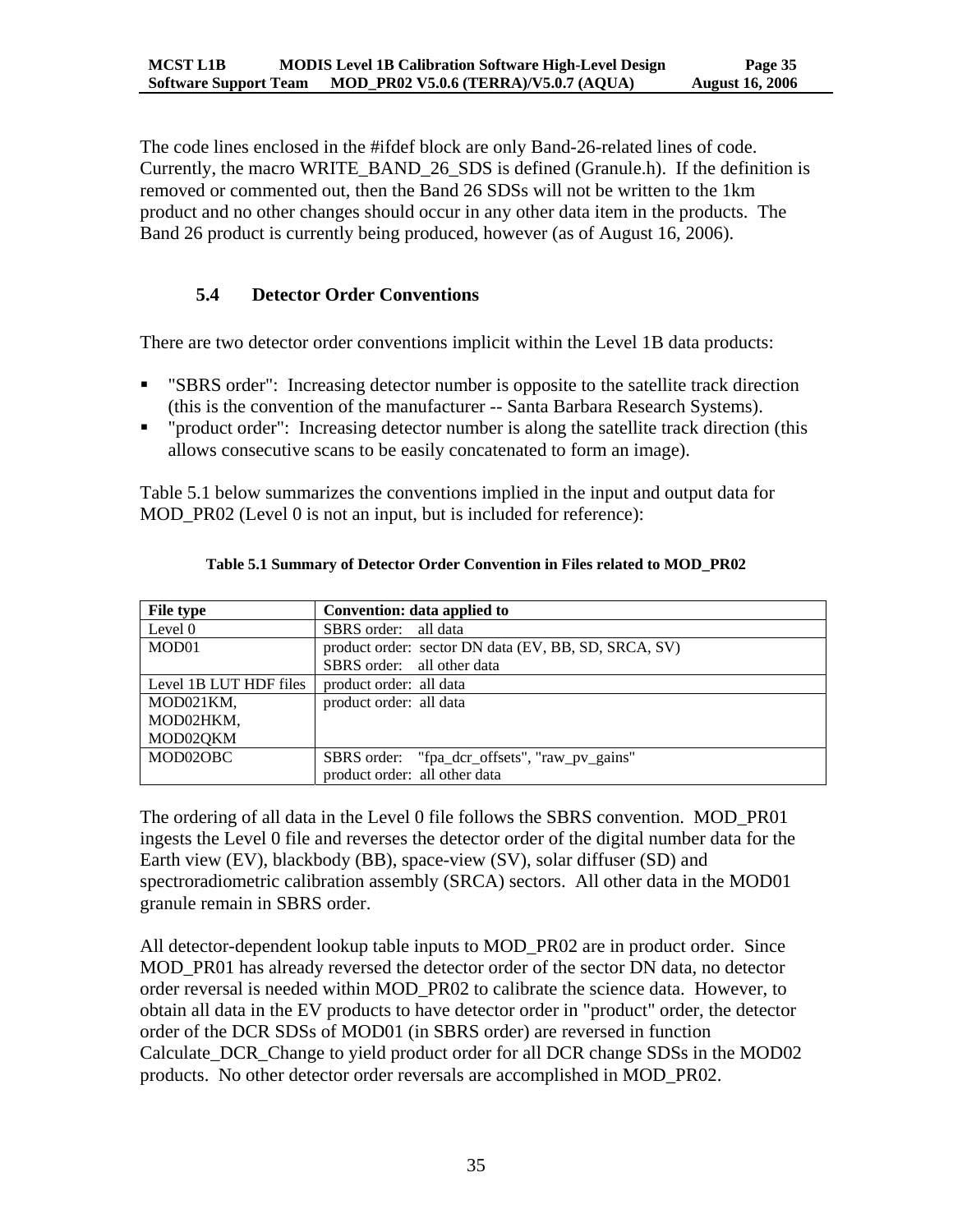<span id="page-38-0"></span>The net result of the above is that all three EV products of MOD\_PR02 have the product order convention for all data. However, two data sets in the OBC file remain in SBRS order.

## **5.5 Impact of Missing MOD01 Scan Data**

The following situations have occurred: (1) a MOD01 granule has scans flagged as completely missing (containing no valid data) and (2) a MOD01 granule may be "empty" (the number of scans is zero).

In MOD01 test granules provided by SDST, the situation of completely missing scans occurred one time. A test granule had the first 32 scans of sector data missing (although the engineering Vdata for these scans did not appear to be missing). For the scans identified as having no valid data:

- the first element of the MOD01 SDS "Scan quality array" for those scans were set to  $0$  (zero),
- the "Mirror Side" values were set to -1 (not described in the current MOD01 file specification),
- the "Scan Type" was set to "Other", and
- $\bullet$  the sector DN values for those scans were set to -32767 (not described in the current MOD01 file specification) rather than -1 (which should be that "missing" DN value).

Within MOD PR02, the above conditions influenced the design of "main" and various functions called by "Preprocess\_L1A\_Data". Within "main", the Scan quality array is used to determine a completely missing scan. Since the mirror side is used as an index in arrays, it must be checked prior to use.

In the initial MODIS data processed at the GDAAC, some "empty" MOD01 granules were produced. These granules had the "Number of Scans" attribute set to zero. If this occurs for the current MOD01 granule, MOD\_PR02 errors out under the assumption that processing for higher order PGEs should not be carried out. A special failure exit code of 233 is used as a flag for operations personnel (all other failures result in an exit code of 1). However, if this occurs for the previous or following MOD01 granule, MOD\_PR02 will continue processing the scans of the current granule. When sliding averages over scan are computed which normally would need the scan data from the previous or following granules, the code essentially ignores the missing scans, resulting in a reduced baseline of data for the averages near the temporal boundary of the current granule.

### **5.6 Split Scans**

A single scan which "splits" may appear in the MOD01 product as the result of corruption in the Level 0 packet header (such as a corrupted timestamp). The characteristics of the split scan are typically: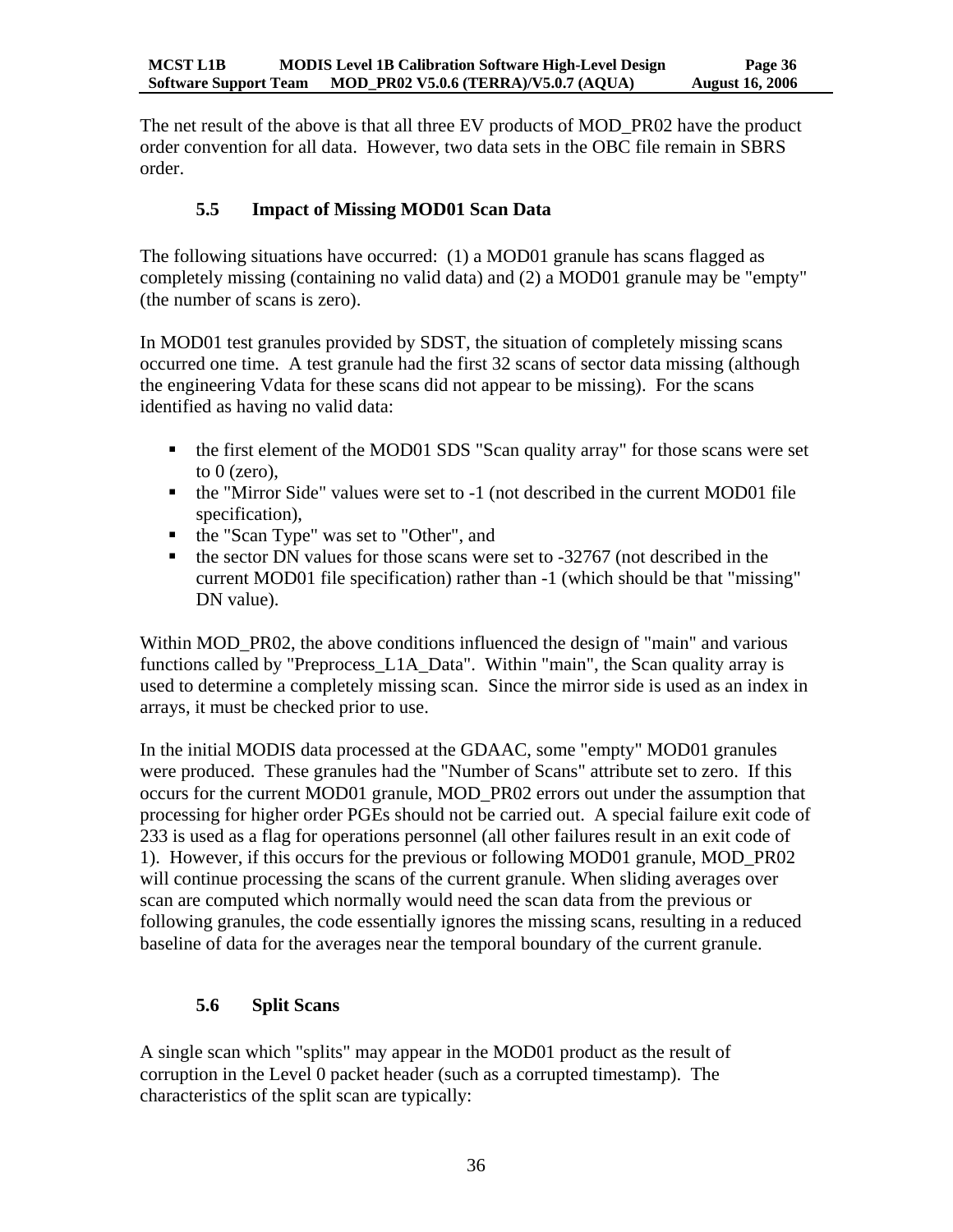- A repeated time, such as SD start time,
- A repeated mirror side value, and
- A low frame count on some sectors in one scan and a low frame count on the other sectors of the adjacent scan.

The consequences of the split scan include EV missing data in the Level 1B images, greater than 204 scans in some granules and missing calibration sector data in some scans, preventing calibration of the EV data.

In Version 2.4.1 of the MOD\_PR02 code, the following was incorporated to address the split scan problem:

- Macros were raised to allow up to 208 scans (the previous limit was 204 scans).
- An algorithm was included to detect a split scan.
- When a split scan is detected, the code treats the EV data as "entirely missing scan" (65535 value of scaled integer), for both parts of the split scan.

MOD\_PR01 code has been modified to reduce (but not eliminate) the incidences of split scans. To maximize the calibrated output, the L1B code was modified to make detection of these optional (through a control switch in a LUT).

One of the consequences of the MOD\_PR01 code modification is that the second element of the scan quality array was often negative due to a counting bug in L1A code, though this has since been fixed. Rather than treating the scan as missing, a control switch allows the L1B code to ignore the invalid value and calibrate the scan.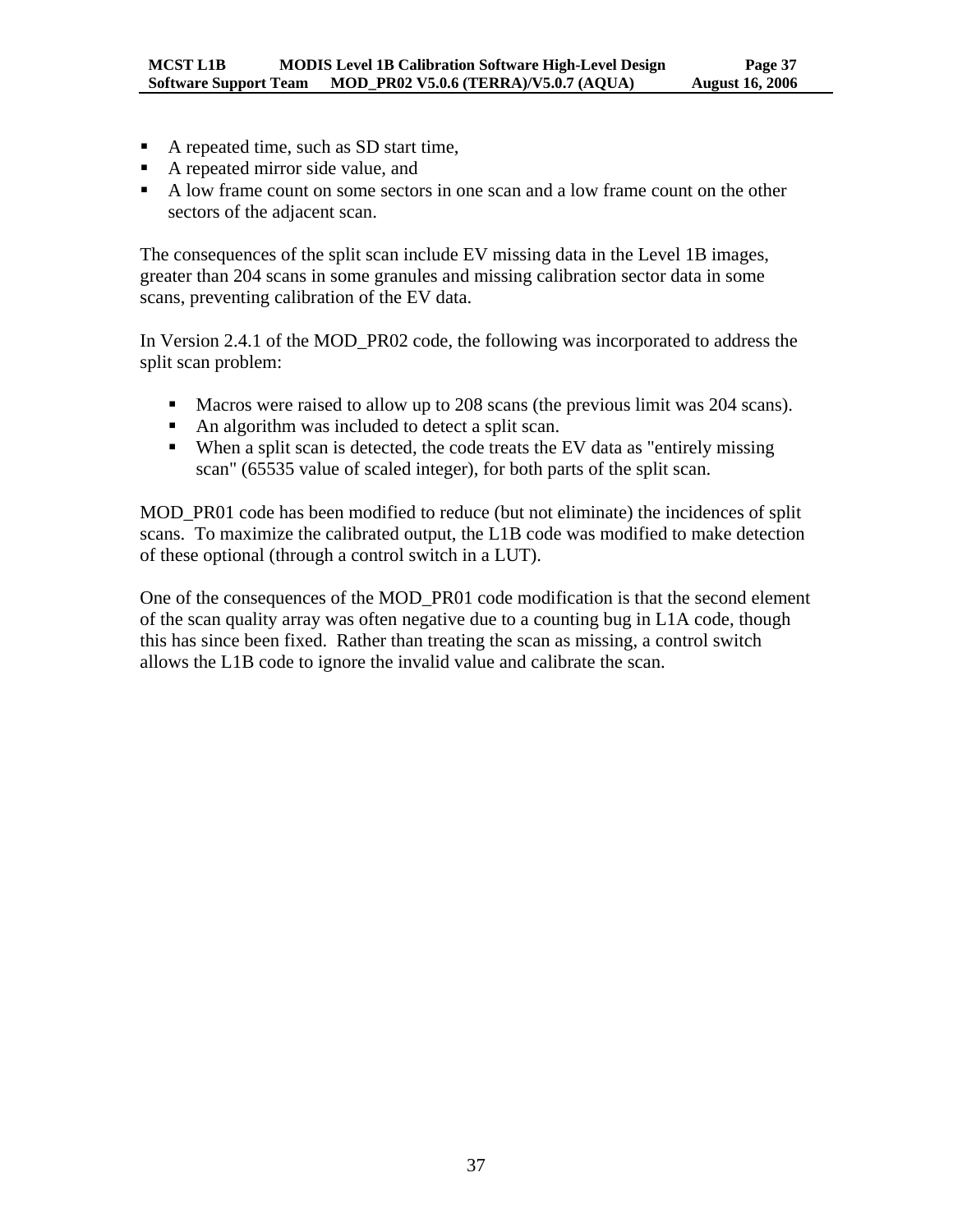# <span id="page-40-0"></span>*Section 6 Acronyms*

| <b>ASCII</b>   | American Standard Code for Information Interchange, a machine-portable                                                                              |
|----------------|-----------------------------------------------------------------------------------------------------------------------------------------------------|
|                | data file format, used to represent text.                                                                                                           |
| <b>BB</b>      | Black Body (one of the on-board calibrators of MODIS)                                                                                               |
| <b>DAAC</b>    | Distributed Data Active Archive Center                                                                                                              |
| <b>DN</b>      | Digital number -- upper case refers to uncorrected (raw) value as recorded<br>by the MODIS instrument                                               |
| dn             | Digital Number -- lower case refers to DN corrected for the electronic                                                                              |
|                | background (zero point) DN value.                                                                                                                   |
| $dn*$          | For reflective bands, this is dn corrected for all known instrument effects                                                                         |
|                | such as temperature effects and mirror side response vs. scan angle (RVS).                                                                          |
| <b>ECS</b>     | <b>EOS</b> Core System                                                                                                                              |
| <b>EOS</b>     | Earth Observing System.                                                                                                                             |
| EV             | <b>Earth View</b>                                                                                                                                   |
| <b>FPA</b>     | focal plane assembly                                                                                                                                |
| geolocation    | The geolocation code (same as MOD_PR03) ingests an intermediate L1A<br>granule and generates geolocation quantities (latitude, longitude, etc.) for |
|                | the 5-minute granule.                                                                                                                               |
| <b>GSFC</b>    | <b>Goddard Space Flight Center</b>                                                                                                                  |
| <b>GDAAC</b>   | Goddard Space Flight Center Distributed Data Active Archive Center                                                                                  |
| <b>HDF</b>     | Hierarchical Data Format. The format was developed and is maintained by<br>the National Center for Supercomputing Applications (NCSA) at the        |
|                | University of Illinois at Urbana-Champaign                                                                                                          |
| <b>HDF-EOS</b> | Hierarchical Data Format-Earth Observing System and the software library                                                                            |
|                | that implements it.                                                                                                                                 |
| L1A            | Level 1A -- in general, the algorithms and code which transform the 2-hour<br>binary Level 0 MODIS file to a set of 5-minute duration HDF files.    |
| L1B            | Level 1B -- in general, the algorithms and code which are used to calibrate<br>the MODIS data stored in a Level 1A file.                            |
| <b>LUT</b>     | Look-Up Table. Generally an input value or array to the L1B code which                                                                              |
|                | resides in one of three files: the Emissive Lookup Tables file, the                                                                                 |
|                | Reflective Lookup Tables file, or the QA Lookup Tables file.                                                                                        |
| <b>LWIR</b>    | Long-Wave Infrared -- usually refers to MODIS bands 27-36.                                                                                          |
| <b>MCF</b>     | Metadata configuration file -- a necessary input for the SDP toolkit for                                                                            |
|                | creating ECS core and archive metadata. Defined the basic structure and                                                                             |
|                | valid contents for the metadata. In some cases, values placed into the                                                                              |
|                | output products are defined within the MCF.                                                                                                         |
| <b>MCST</b>    | <b>MODIS</b> Characterization Support Team                                                                                                          |
| <b>MODIS</b>   | Moderate Resolution Imaging Spectro-Radiometer                                                                                                      |
| <b>MODAPS</b>  | <b>MODIS Adaptive Processing System</b>                                                                                                             |
| MOD_PR         | MODIS Process -- leading part of the name of any major processing code                                                                              |
|                | in the MODIS data processing system (the L1A code is MOD_PR01, the                                                                                  |
|                | L1B code is MOD_PR02, etc.)                                                                                                                         |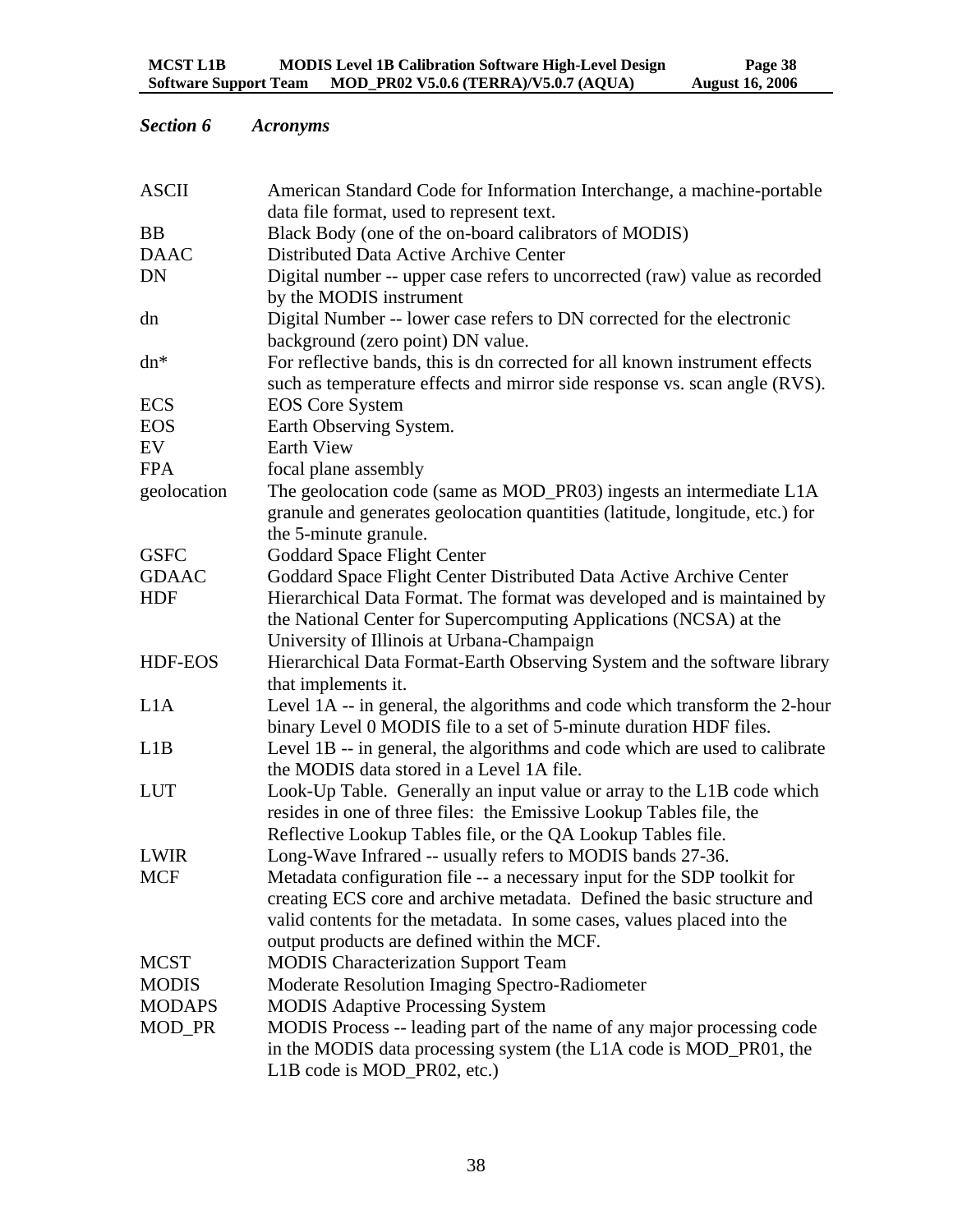| <b>MCST L1B</b>              | <b>MODIS Level 1B Calibration Software High-Level Design</b> | Page 39                |
|------------------------------|--------------------------------------------------------------|------------------------|
| <b>Software Support Team</b> | MOD_PR02 V5.0.6 (TERRA)/V5.0.7 (AQUA)                        | <b>August 16, 2006</b> |

| <b>MWIR</b>  | Medium-Wave Infrared -- usually refers to MODIS bands 20, 21, 22, 23,<br>24, 25                                                                                                                                                                                                                  |
|--------------|--------------------------------------------------------------------------------------------------------------------------------------------------------------------------------------------------------------------------------------------------------------------------------------------------|
| <b>NASA</b>  | National Aeronautics and Space Administration                                                                                                                                                                                                                                                    |
| <b>NCSA</b>  | National Center for Supercomputing Applications -- the developers of<br>HDF.                                                                                                                                                                                                                     |
| <b>NIR</b>   | Near Infrared -- usually refers to the following MODIS bands: 1, 2, 13lo,<br>13hi, 14lo, 14hi, 15, 16, 17, 18, 19                                                                                                                                                                                |
| OBC          | On Board Calibrator -- usually one of the following: Solar diffuser (SD),<br>spectro-radiometric calibration assembly (SRCA), blackbody (BB), space-<br>view (SV).                                                                                                                               |
| PCF          | Process Control File -- a necessary input for any process which utilizes the<br>SDP toolkit. Contains the logical unit numbers (LUNs) and universal<br>references (URs) for the input files, LUT files, and output files for the code<br>being run as well as LUNs for other inputs and outputs. |
| <b>PFM</b>   | Prototype Flight Model -- the MODIS instrument on board the Terra<br>satellite.                                                                                                                                                                                                                  |
| <b>PGE</b>   | Process Generation Executive -- Run by MODAPS, contains one or more<br>processes generating the data products stored by MODAPS. PGE01<br>contains MOD_PR01 and MOD_PR03. PGE02 contains MOD_PR02 and<br>MOD_PR02QA.                                                                              |
| QA           | <b>Quality Assurance</b>                                                                                                                                                                                                                                                                         |
| RSB or       | Reflective Solar bands -- MODIS bands 1-12, 13lo, 13hi, 14lo, 14hi, 15-                                                                                                                                                                                                                          |
| <b>RefSB</b> | 19, 26                                                                                                                                                                                                                                                                                           |
| <b>SD</b>    | Solar Diffuser (one of the on-board calibrators of MODIS) or<br>Science Data (in the context of HDF).                                                                                                                                                                                            |
| <b>SDP</b>   | Science Data Processing -- Name for the toolkit developed and used by<br>ECS for the MODIS project.                                                                                                                                                                                              |
| <b>SDS</b>   | Scientific Data Set. One of the basic HDF data types. Consists of a self-<br>describing multi-dimensional array of numbers and various attributes<br>associated with those numbers.                                                                                                              |
| <b>SDST</b>  | <b>Science Data Support Team</b>                                                                                                                                                                                                                                                                 |
| <b>SRCA</b>  | Spectro-Radiometric Calibration Assembly (one of the on-board<br>calibrators of MODIS)                                                                                                                                                                                                           |
| SV           | Space-View (used to establish the electronic zero point of MODIS<br>detectors)                                                                                                                                                                                                                   |
| <b>SWIR</b>  | Short-wave infrared -- generally refers to MODIS bands 5,6,7 and 26                                                                                                                                                                                                                              |
| <b>TBD</b>   | To Be Defined or Determined                                                                                                                                                                                                                                                                      |
| <b>TEB</b>   | Thermal emissive bands -- MODIS bands 20-25, 27-36                                                                                                                                                                                                                                               |
| <b>UR</b>    | <b>Universal Reference</b>                                                                                                                                                                                                                                                                       |
| Vdata        | One of the basic HDF data types. Equivalent to a data base or table having<br>a set of records with each record having a common set of fields.                                                                                                                                                   |
| <b>VIS</b>   | Visual -- refers to the following MODIS bands: 3, 4, 8, 9, 10, 11, 12                                                                                                                                                                                                                            |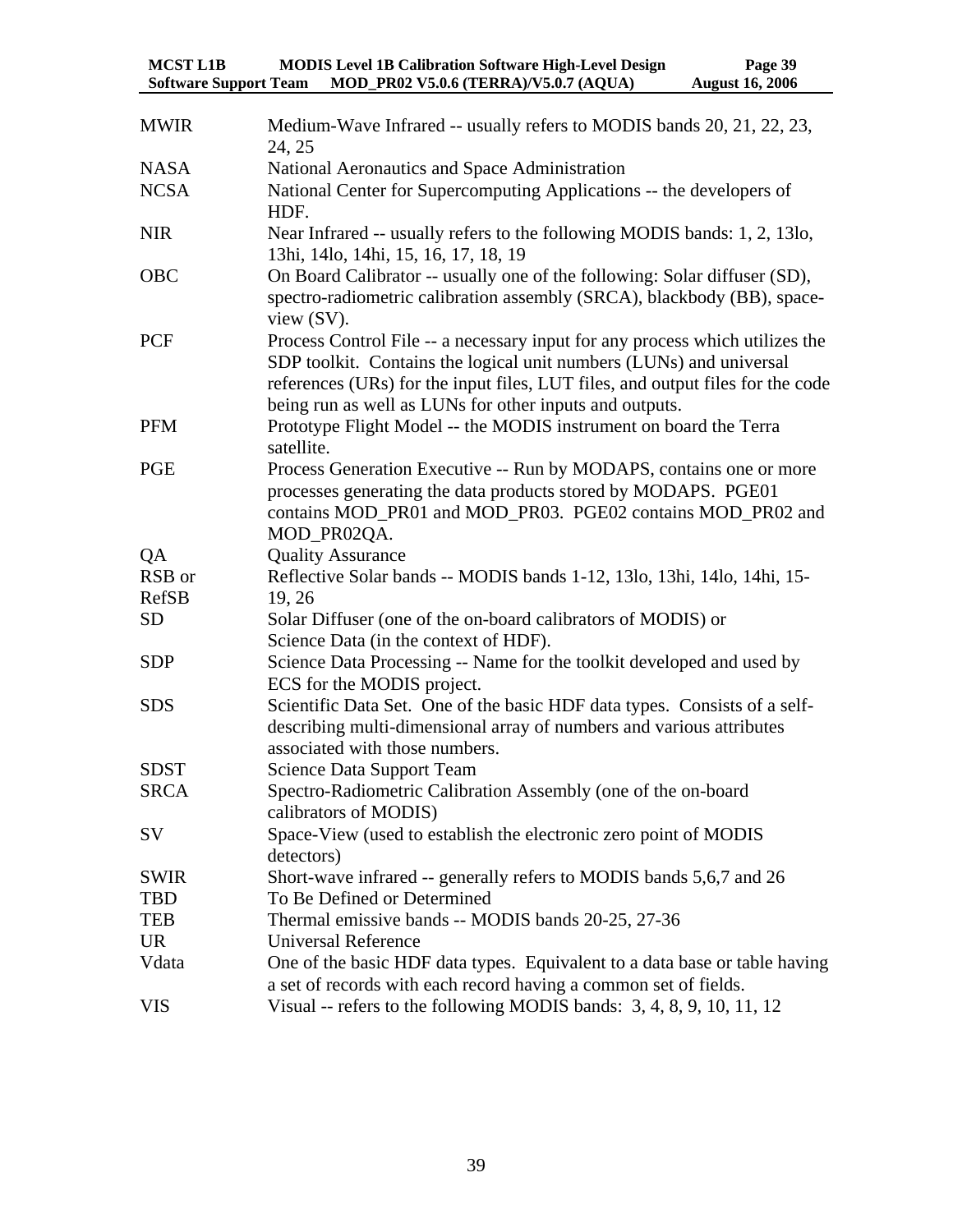<span id="page-42-0"></span>*Section 7 References and Other Applicable Documents*

#### **7.1 Libraries**

- LIB-1 "HDF Users Guide v4.1r3". Available on-line from **[ftp://ftp.ncsa.uiuc.edu/HDF/Documentation/HDF4.1r5/Users\\_guide.](ftp://ftp.ncsa.uiuc.edu/HDF/Documentation/HDF4.1r5/Users_guide)**
- LIB-2 "HDF-EOS Library Users Guide for the ECS Project, Volume 1: Overview and Examples". 170-TP-100-02. Available on-line at **<http://hdfeos.gsfc.nasa.gov/hdfeos>.**
- LIB-3 "Release 7 SDP Toolkit Users' Guide", Raytheon Systems Company, Upper Marlboro, MD, March, 2006. Available on-line at **[http://edhs1.gsfc.nasa.gov/waisdata/toc/333emd001r4toc.html.](http://edhs1.gsfc.nasa.gov/waisdata/toc/333emd001r4toc.html)**

### **7.2 File Specifications**

- FS-1 L1A file specifications: "MODIS Level 1A Data Product Format", Version 5.0.0, July 19th, 2004. Latest release is available on-line at **<ftp://modular.nascom.nasa.gov/pub/LatestFilespecs/MOD01.fs>.**
- FS-2 L1A Geolocation file specifications: "MODIS Geolocation Version 4 Product Format", Version 4.0.0, December 14, 2002. Latest release is available online at **[ftp://modular.nascom.nasa.gov/pub/LatestFilespecs/MOD03.geolocation.f](ftp://modular.nascom.nasa.gov/pub/LatestFilespecs/MOD03.geolocation.fs.txt) [s.txt.](ftp://modular.nascom.nasa.gov/pub/LatestFilespecs/MOD03.geolocation.fs.txt)**
- Access the following from: **<http://www.mcst.ssai.biz/mcstweb/L1B/product.html>** (the L1B Product information page)
- FS-3 L1B EV 250m product file specification (MOD02QKM.fs, MYD02QKM.fs), December 1, 2003.
- FS-4 L1B EV 500m product file specification (MOD02HKM.fs, MYD02HKM.fs), December 1, 2003.
- FS-5 L1B EV 1km product file specification (MOD021KM.fs, MYD021KM.fs), December 1, 2003.
- FS-6 L1B OBC product file specification (MOD02OBC.fs, MYD02OBC.fs), December 1, 2003.
- FS-7 MODIS Characterization Support Team, "MODIS LUT Information Guide For Level 1B", MCST Internal Memorandum # M1036, December 1, 2003. This serves as a file specification for the contents of the three lookup table files.

### **7.3 Algorithm Documents**

(these designations are indicated in some of the flow charts in section 4 for cross-reference purposes)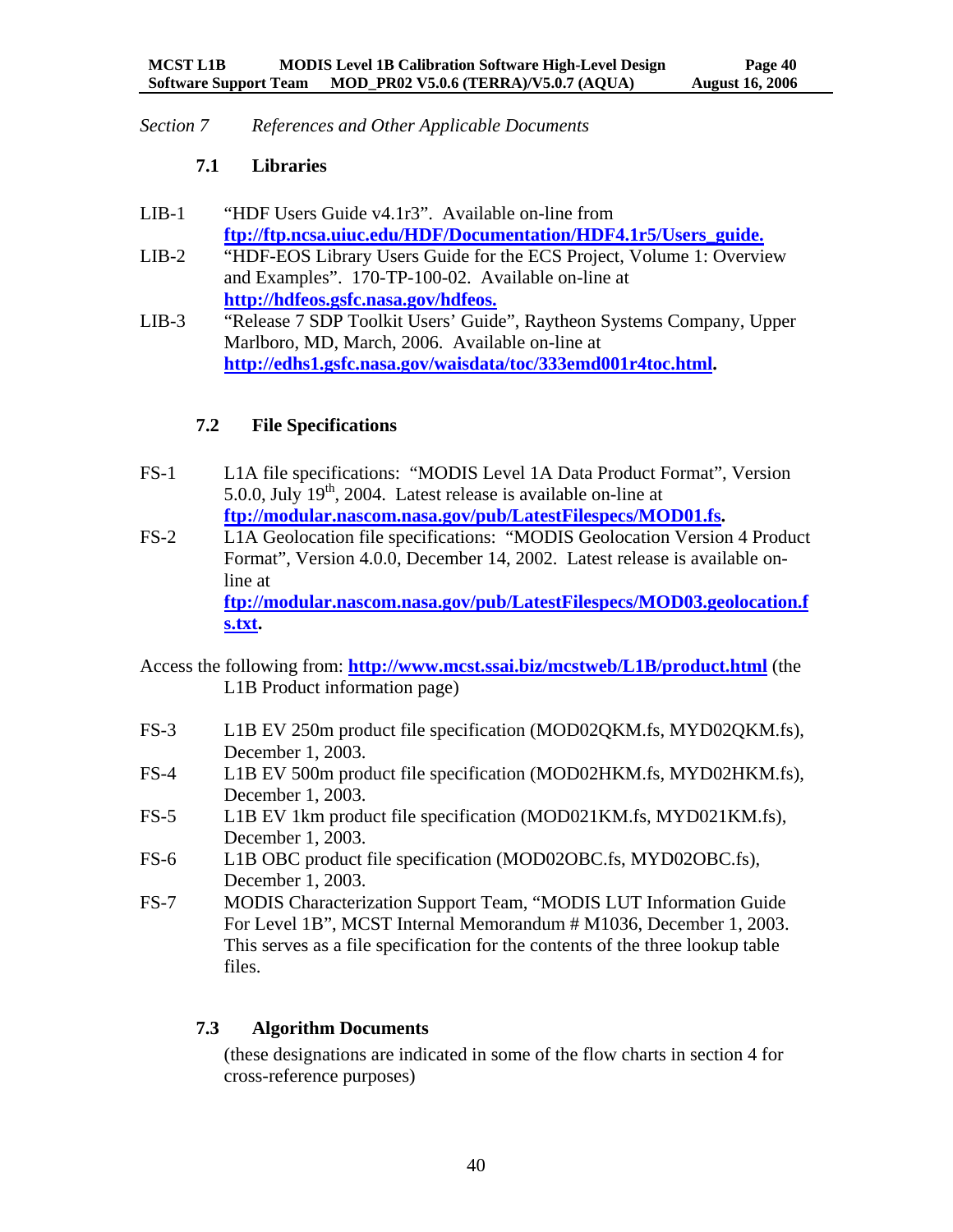ATBD "MODIS Level 1B Algorithm Theoretical Basis Document Version 2.0 [ATBD-MOD-01]", Draft, MCM-ATBD-01-U-DNCN, May, 1997

*(The ATBD has been amended/superceded by the following)* 

- ALG-1 Guenther, B., G. D. Godden, X. Xiong, E.J. Knight, S. Y. Qiu, H. Montgomery, M. M. Hopkins, M. G. Khayat, and Z. Hao, "Prelaunch Algorithm and Data Format for the Level 1B Calibration Products for the EOS AM-1 Moderate Resolution Imaging Spectroradiometer (MODIS)", *IEEE Transactions on Geoscience and Remote Sensing*, 36, 1142 (1998).
- ALG-2 "Reflective Band Calibration Algorithm Change Design Document for Version 2.1 of the MODIS Level 1B Software System", MODIS Characterization Support Team (MCST).
- ALG-3 Xiong, X., and Dorman, T., "Preliminary Investigation of the On-Board Calibrator (OBC) Blackbody Temperature Calibration Algorithm", MCST Internal Memorandum, March 24, 1998.
- ALG-4 Xiong, X., "Prototype On-Orbit L *vs.* DN Algorithm for MODIS Thermal Emissive Bands (Update 2)", MCST Internal Memorandum # M0133, March 10, 1998.
- ALG-5 Xiong, X., and G. Godden, "MODIS PC Bands Crosstalk Correction Algorithm for L1B Coding", MCST Internal Memorandum # M0215, March 9, 1998.
- ALG-6 Godden, G. *et. al.*, "A common algorithm for handling the instrument and electronic backgrounds for the reflective and thermal bands", MCST Internal Memorandum # M0656, April 28, 1999.
- ALG-7 McKay, A., miscellaneous notes, dated February 2, 1999.
- ALG-8 Rogers, J., "Moon in Space View Port -- notes on translation of Al McKay's Algorithm to Equations for input to L1B".
- ALG-9 Berriman, G.B. and G. Fireman, "Handling of Reflectance and Radiance Calibration Scales of Reflective Solar Bands Inside Level 1B", MCST Internal Memorandum # M0652, April 22 1999. (Revised May 7, 1999)
- ALG-10 Fireman, G. and B. Berriman, , "Handling of Saturation of PFM Reflective Band Detectors inside Level 1B", MCST Internal Memorandum # M0657, April 28 1999.
- ALG-11 Chiang, K.,and X. Xiong, "Changes in the Calibration Algorithm and LUT due to RVS and the Updated Fitting Method for Thermal Emissive Infrared Bands", MCST Internal Memorandum # M0651, April 22, 1999.
- ALG-12 Xiong, X., X. Wang and G. Godden, "LUT Formats for OBC Emissivity, OBC Temperature Offset, and Scan Cavity Emissivity (Update 1)", MCST Internal Memorandum # M0639, May 6, 1999.
- ALG-13 Xiong, X., *et. al.*, "A Common Algorithm for Computing the Instrument Temperature in the L1B Code and New LUT Format", MCST Internal Memorandum # MO677, May 9, 1999.
- ALG-14 Berriman, B. and G. Reichert, "Level 1B Uncertainty Calculations for Reflective Solar Bands", MCST Internal Memorandum # M0703, May 27, 1999.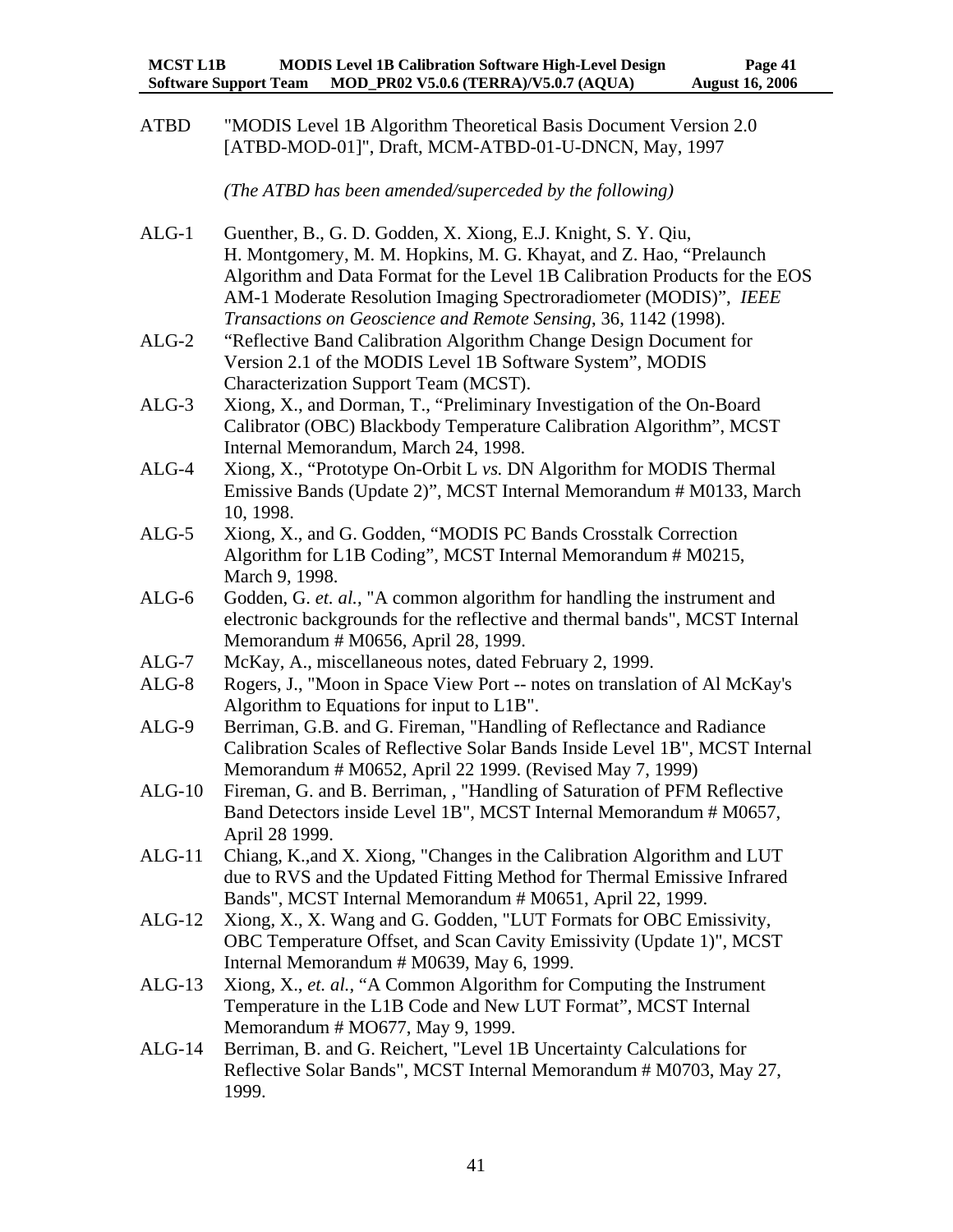- <span id="page-44-0"></span>ALG-15 Xiong, X. *et. al.*, "Thermal Sensors Selected for MODIS Scan Cavity Temperature and its Computing Algorithm", MCST Internal Memorandum # M0678, May 12, 1999.
- ALG-16 Rogers, J. and X. Xiong, "Algorithm Modification for Computing MODIS Instrument Temperature in L1B Code", MCST Internal Memorandum # M0681, May 13, 1999.
- ALG-17 Adimi, F. *et. al.*, "ADC Correction Algorithm for all bands", MCST Internal Memorandum # M0765, July 30, 1999.
- ALG-18 Fireman, G., "Detector Quality Flag LUT Criteria Revision", MCST Internal Memorandum # M0914, June 23, 2000.
- ALG-19 Berriman, B., "Calculation of the Digital Signals Written to the Level 1B Data Products for the Reflective Solar Bands", MCST Internal Memorandum # M0825, October 27, 1999.
- ALG-20 Chiang, K. *et. al.*, "PFM Reflectance Uncertainty Algorithm (ReflUncert) update 2", MCST Internal Memorandum, November 24, 1999.
- ALG-21 Chiang, K., "PFM TEB Radiometric Uncertainty and LUT Format -- Update 2", MCST Internal Memorandum # M0792, December 6, 1999.
- ALG-22 Esposito, J., and B. Berriman, "How to Determine Whether the MODIS Nadir Pixel Sees Day or Night", November 1, 1999.
- ALG-23 Xiong, X., "SWIR Correction Algorithm Change in L1B", MCST Internal Memo, December 1, 2000.

#### **7.4 Other documents**

OTH-1 "MODIS Command, Telemetry, Science and Engineering Description", Document 151840, Release C, Santa Barbara Research Center, August 2000. Available on-line at **[ftp://ftp.mcst.ssai.biz/pub/permanent/IOT/document\\_archive/SBRS\\_1518](ftp://ftp.mcst.ssai.biz/pub/permanent/IOT/document_archive/SBRS_151840_Rev_C.zip) [40\\_Rev\\_C.zip.](ftp://ftp.mcst.ssai.biz/pub/permanent/IOT/document_archive/SBRS_151840_Rev_C.zip)**

### **7.5 Standards and Requirements**

- STD-1 "MODIS Software Development Standards and Guidelines", SDST-022C, Change Notice 1, September 11, 1997.
- STD-2 "MODIS Version 2 Science Computing Facility Software Delivery Guide", SDST-096, Revision B, Change Notice 1, December 3, 1998.
- STD-3 "MODIS V2 SSI&T Procedures and Agreement with the GDAAC", GSFC Distributed Active Archive Center (DAAC), March 9, 1998.
- STD-4 "Software Requirements Specification for the Moderate Resolution Imaging Spectroradiometer (MODIS) Level 1B Software System", Developed by MCST, PD-200-CD-001-001, June 8, 1998.

*(The following documents are largely out of date.)* 

STD-5 "MODIS Level 1B Software Management Plan", Draft, August 22, 1995.